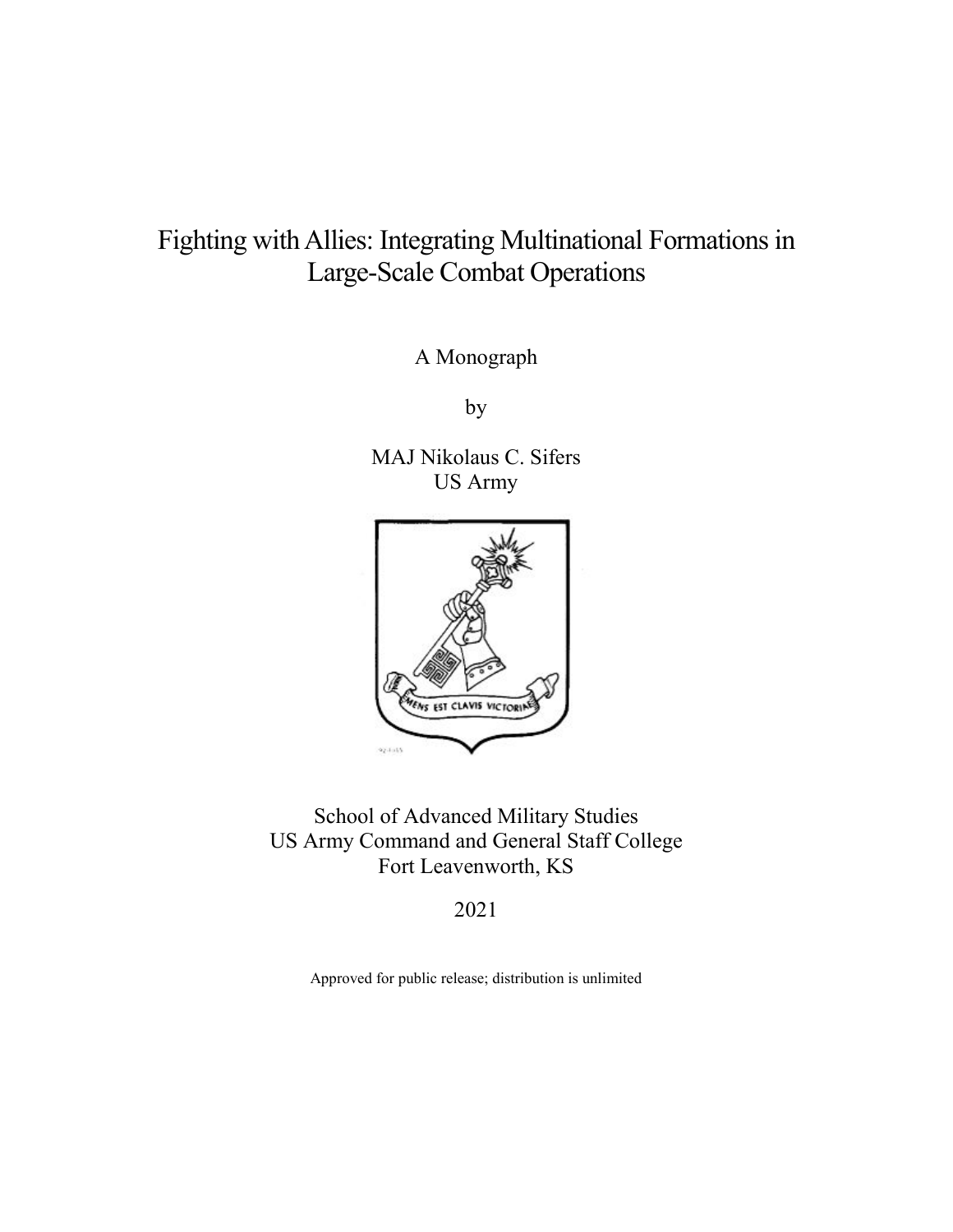|                                                                                                                                                                                                                                                  | <b>REPORT DOCUMENTATION PAGE</b>                       | Form Approved<br>OMB No. 0704-0188 |                          |              |                  |                                                                                                                                                                                                                                                                                                                                                                                                                                                                                                                                                                                                                                                                                                                                                                                                                                                                                                              |  |  |
|--------------------------------------------------------------------------------------------------------------------------------------------------------------------------------------------------------------------------------------------------|--------------------------------------------------------|------------------------------------|--------------------------|--------------|------------------|--------------------------------------------------------------------------------------------------------------------------------------------------------------------------------------------------------------------------------------------------------------------------------------------------------------------------------------------------------------------------------------------------------------------------------------------------------------------------------------------------------------------------------------------------------------------------------------------------------------------------------------------------------------------------------------------------------------------------------------------------------------------------------------------------------------------------------------------------------------------------------------------------------------|--|--|
|                                                                                                                                                                                                                                                  | PLEASE DO NOT RETURN YOUR FORM TO THE ABOVE ADDRESS.   |                                    |                          |              |                  | The public reporting burden for this collection of information is estimated to average 1 hour per response, including the time for reviewing instructions, searching existing data<br>sources, gathering and maintaining the data needed, and completing and reviewing the collection of information. Send comments regarding this burden estimate or any other<br>aspect of this collection of information, including suggestions for reducing the burden, to Department of Defense, Washington Headquarters Services, Directorate for Information<br>Operations and Reports (0704-0188), 1215 Jefferson Davis Highway, Suite 1204, Arlington, VA 22202-4302. Respondents should be aware that notwithstanding any other<br>provision of law, no person shall be subject to any penalty for failing to comply with a collection of information if it does not display a currently valid OMB control number. |  |  |
|                                                                                                                                                                                                                                                  | 2. REPORT TYPE<br>1. REPORT DATE (DD-MM-YYYY)          |                                    |                          |              |                  | 3. DATES COVERED (From - To)                                                                                                                                                                                                                                                                                                                                                                                                                                                                                                                                                                                                                                                                                                                                                                                                                                                                                 |  |  |
| 20-05-2021                                                                                                                                                                                                                                       | Master's Thesis                                        |                                    |                          |              |                  | June 2020 - May 2021                                                                                                                                                                                                                                                                                                                                                                                                                                                                                                                                                                                                                                                                                                                                                                                                                                                                                         |  |  |
|                                                                                                                                                                                                                                                  | <b>4. TITLE AND SUBTITLE</b>                           |                                    |                          |              |                  | 5a. CONTRACT NUMBER                                                                                                                                                                                                                                                                                                                                                                                                                                                                                                                                                                                                                                                                                                                                                                                                                                                                                          |  |  |
|                                                                                                                                                                                                                                                  |                                                        |                                    |                          |              |                  |                                                                                                                                                                                                                                                                                                                                                                                                                                                                                                                                                                                                                                                                                                                                                                                                                                                                                                              |  |  |
| Fighting with Allies: Integrating Multinational Formations In Large-Scale<br><b>Combat Operations</b>                                                                                                                                            |                                                        |                                    |                          |              | 5b. GRANT NUMBER |                                                                                                                                                                                                                                                                                                                                                                                                                                                                                                                                                                                                                                                                                                                                                                                                                                                                                                              |  |  |
|                                                                                                                                                                                                                                                  |                                                        |                                    |                          |              |                  | 5c. PROGRAM ELEMENT NUMBER                                                                                                                                                                                                                                                                                                                                                                                                                                                                                                                                                                                                                                                                                                                                                                                                                                                                                   |  |  |
| 6. AUTHOR(S)                                                                                                                                                                                                                                     |                                                        |                                    |                          |              |                  | 5d. PROJECT NUMBER                                                                                                                                                                                                                                                                                                                                                                                                                                                                                                                                                                                                                                                                                                                                                                                                                                                                                           |  |  |
|                                                                                                                                                                                                                                                  |                                                        |                                    |                          |              |                  |                                                                                                                                                                                                                                                                                                                                                                                                                                                                                                                                                                                                                                                                                                                                                                                                                                                                                                              |  |  |
| MAJ Nikolaus C. Sifers                                                                                                                                                                                                                           |                                                        |                                    |                          |              |                  |                                                                                                                                                                                                                                                                                                                                                                                                                                                                                                                                                                                                                                                                                                                                                                                                                                                                                                              |  |  |
|                                                                                                                                                                                                                                                  |                                                        |                                    |                          |              |                  | 5e. TASK NUMBER                                                                                                                                                                                                                                                                                                                                                                                                                                                                                                                                                                                                                                                                                                                                                                                                                                                                                              |  |  |
|                                                                                                                                                                                                                                                  |                                                        |                                    |                          |              |                  |                                                                                                                                                                                                                                                                                                                                                                                                                                                                                                                                                                                                                                                                                                                                                                                                                                                                                                              |  |  |
|                                                                                                                                                                                                                                                  |                                                        |                                    |                          |              |                  | 5f. WORK UNIT NUMBER                                                                                                                                                                                                                                                                                                                                                                                                                                                                                                                                                                                                                                                                                                                                                                                                                                                                                         |  |  |
|                                                                                                                                                                                                                                                  |                                                        |                                    |                          |              |                  |                                                                                                                                                                                                                                                                                                                                                                                                                                                                                                                                                                                                                                                                                                                                                                                                                                                                                                              |  |  |
|                                                                                                                                                                                                                                                  | 7. PERFORMING ORGANIZATION NAME(S) AND ADDRESS(ES)     |                                    |                          |              |                  | 8. PERFORMING ORGANIZATION<br><b>REPORT NUMBER</b>                                                                                                                                                                                                                                                                                                                                                                                                                                                                                                                                                                                                                                                                                                                                                                                                                                                           |  |  |
|                                                                                                                                                                                                                                                  | U.S. Army Command and General Staff College            |                                    |                          |              |                  |                                                                                                                                                                                                                                                                                                                                                                                                                                                                                                                                                                                                                                                                                                                                                                                                                                                                                                              |  |  |
| ATTN: ATZL-SWD-GD                                                                                                                                                                                                                                |                                                        |                                    |                          |              |                  |                                                                                                                                                                                                                                                                                                                                                                                                                                                                                                                                                                                                                                                                                                                                                                                                                                                                                                              |  |  |
|                                                                                                                                                                                                                                                  | Fort Leavenworth, KS 66027-2301                        |                                    |                          |              |                  |                                                                                                                                                                                                                                                                                                                                                                                                                                                                                                                                                                                                                                                                                                                                                                                                                                                                                                              |  |  |
| 9. SPONSORING/MONITORING AGENCY NAME(S) AND ADDRESS(ES)                                                                                                                                                                                          |                                                        |                                    |                          |              |                  | 10. SPONSOR/MONITOR'S ACRONYM(S)                                                                                                                                                                                                                                                                                                                                                                                                                                                                                                                                                                                                                                                                                                                                                                                                                                                                             |  |  |
| Advanced Military Studies Program                                                                                                                                                                                                                |                                                        |                                    |                          |              |                  |                                                                                                                                                                                                                                                                                                                                                                                                                                                                                                                                                                                                                                                                                                                                                                                                                                                                                                              |  |  |
|                                                                                                                                                                                                                                                  |                                                        |                                    |                          |              |                  | <b>11. SPONSOR/MONITOR'S REPORT</b><br>NUMBER(S)                                                                                                                                                                                                                                                                                                                                                                                                                                                                                                                                                                                                                                                                                                                                                                                                                                                             |  |  |
|                                                                                                                                                                                                                                                  |                                                        |                                    |                          |              |                  |                                                                                                                                                                                                                                                                                                                                                                                                                                                                                                                                                                                                                                                                                                                                                                                                                                                                                                              |  |  |
| <b>12. DISTRIBUTION/AVAILABILITY STATEMENT</b>                                                                                                                                                                                                   |                                                        |                                    |                          |              |                  |                                                                                                                                                                                                                                                                                                                                                                                                                                                                                                                                                                                                                                                                                                                                                                                                                                                                                                              |  |  |
|                                                                                                                                                                                                                                                  | Approved for Public Release; Distribution is Unlimited |                                    |                          |              |                  |                                                                                                                                                                                                                                                                                                                                                                                                                                                                                                                                                                                                                                                                                                                                                                                                                                                                                                              |  |  |
|                                                                                                                                                                                                                                                  |                                                        |                                    |                          |              |                  |                                                                                                                                                                                                                                                                                                                                                                                                                                                                                                                                                                                                                                                                                                                                                                                                                                                                                                              |  |  |
| <b>13. SUPPLEMENTARY NOTES</b>                                                                                                                                                                                                                   |                                                        |                                    |                          |              |                  |                                                                                                                                                                                                                                                                                                                                                                                                                                                                                                                                                                                                                                                                                                                                                                                                                                                                                                              |  |  |
| <b>14. ABSTRACT</b>                                                                                                                                                                                                                              |                                                        |                                    |                          |              |                  |                                                                                                                                                                                                                                                                                                                                                                                                                                                                                                                                                                                                                                                                                                                                                                                                                                                                                                              |  |  |
|                                                                                                                                                                                                                                                  |                                                        |                                    |                          |              |                  |                                                                                                                                                                                                                                                                                                                                                                                                                                                                                                                                                                                                                                                                                                                                                                                                                                                                                                              |  |  |
| In December 1944 the German Army launched the Ardennes counteroffensive, creating command relationship challenges<br>for the Anglo-American Alliance that forced the First and Ninth US Armies to task organize under the British 21 Army Group. |                                                        |                                    |                          |              |                  |                                                                                                                                                                                                                                                                                                                                                                                                                                                                                                                                                                                                                                                                                                                                                                                                                                                                                                              |  |  |
| With the counteroffensive halted in January 1945, First Army reverted to US 12th Army Group control, while Ninth Army                                                                                                                            |                                                        |                                    |                          |              |                  |                                                                                                                                                                                                                                                                                                                                                                                                                                                                                                                                                                                                                                                                                                                                                                                                                                                                                                              |  |  |
| remained under 21 Army Group's control until the conclusion of the Rhineland Campaign, when it returned to the 12th Army                                                                                                                         |                                                        |                                    |                          |              |                  |                                                                                                                                                                                                                                                                                                                                                                                                                                                                                                                                                                                                                                                                                                                                                                                                                                                                                                              |  |  |
| Group. What can commanders and staffs of today's US Army learn from the coordination, cooperation, and integration of                                                                                                                            |                                                        |                                    |                          |              |                  |                                                                                                                                                                                                                                                                                                                                                                                                                                                                                                                                                                                                                                                                                                                                                                                                                                                                                                              |  |  |
| <b>15. SUBJECT TERMS</b>                                                                                                                                                                                                                         |                                                        |                                    |                          |              |                  |                                                                                                                                                                                                                                                                                                                                                                                                                                                                                                                                                                                                                                                                                                                                                                                                                                                                                                              |  |  |
| Large-Scale Combat Operations, William Hood Simpson, Ninth Army                                                                                                                                                                                  |                                                        |                                    |                          |              |                  |                                                                                                                                                                                                                                                                                                                                                                                                                                                                                                                                                                                                                                                                                                                                                                                                                                                                                                              |  |  |
|                                                                                                                                                                                                                                                  |                                                        |                                    |                          |              |                  |                                                                                                                                                                                                                                                                                                                                                                                                                                                                                                                                                                                                                                                                                                                                                                                                                                                                                                              |  |  |
|                                                                                                                                                                                                                                                  | <b>16. SECURITY CLASSIFICATION OF:</b>                 |                                    | <b>17. LIMITATION OF</b> | 18. NUMBER   |                  | 19a. NAME OF RESPONSIBLE PERSON                                                                                                                                                                                                                                                                                                                                                                                                                                                                                                                                                                                                                                                                                                                                                                                                                                                                              |  |  |
| a. REPORT                                                                                                                                                                                                                                        | <b>b. ABSTRACT</b>                                     | c. THIS PAGE                       | <b>ABSTRACT</b>          | OF           |                  | MAJ Nikolaus C. Sifers                                                                                                                                                                                                                                                                                                                                                                                                                                                                                                                                                                                                                                                                                                                                                                                                                                                                                       |  |  |
| (U)                                                                                                                                                                                                                                              | (U)                                                    | (U)                                | (U)                      | <b>PAGES</b> |                  | 19b. TELEPHONE NUMBER (Include area code)                                                                                                                                                                                                                                                                                                                                                                                                                                                                                                                                                                                                                                                                                                                                                                                                                                                                    |  |  |
|                                                                                                                                                                                                                                                  |                                                        |                                    |                          | 34           |                  |                                                                                                                                                                                                                                                                                                                                                                                                                                                                                                                                                                                                                                                                                                                                                                                                                                                                                                              |  |  |
|                                                                                                                                                                                                                                                  |                                                        |                                    |                          |              |                  |                                                                                                                                                                                                                                                                                                                                                                                                                                                                                                                                                                                                                                                                                                                                                                                                                                                                                                              |  |  |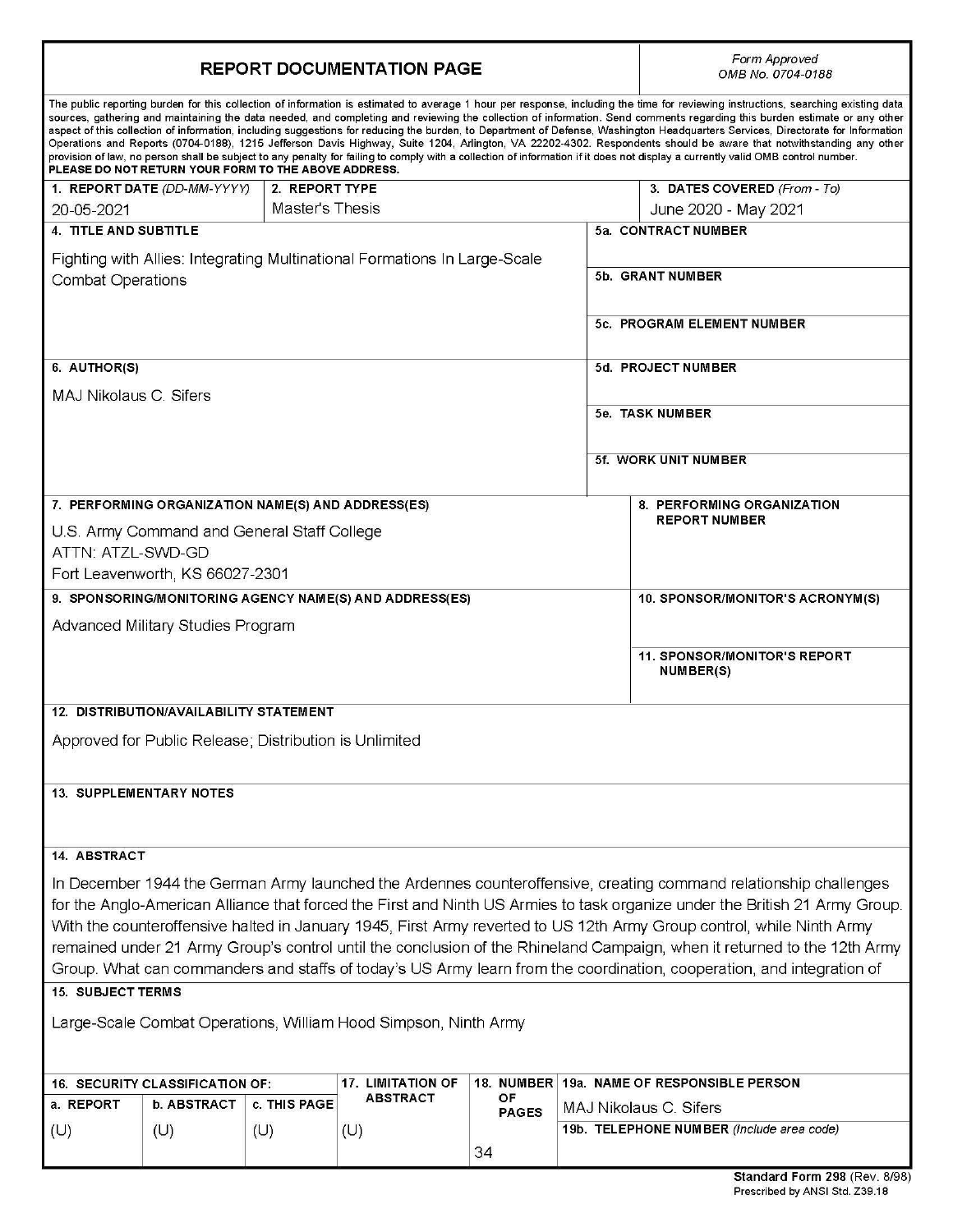## Monograph Approval Page

Name of Candidate: Nikolaus C. Sifers

 Monograph Title: Fighting with Allies: Integrating Multinational Formations in Large-Scale Combat Operations

Approved by:

\_\_\_\_\_\_\_//signed/02 MAR 21/MTC//\_\_\_\_\_\_, Monograph Director Mark T. Calhoun, PhD

 $\frac{1}{\sqrt{2}}$  //signed/02 MAR 21/RGB// Gaetan R Bedard, COL

 //signed 20 APR 21/BAP//, Director, School of Advanced Military Studies Brian A. Payne, COL

Accepted this 20th day of May 2021 by:

\_\_\_\_\_\_\_\_\_\_\_\_\_\_\_\_\_\_\_\_\_\_\_\_\_\_\_\_\_\_\_\_\_\_, Assistant Dean of Academics for Degree Programs

 Dale F. Spurlin, PhD and Research, CGSC

 The opinions and conclusions expressed herein are those of the student author and do not necessarily represent the views of the US Army Command and General Staff College or any other government agency. (References to this study should include the foregoing statement.)

 Fair use determination or copyright permission has been obtained for the inclusion of pictures, maps, graphics, and any other works incorporated into this manuscript. A work of the US government is not subject to copyright, however further publication or sale of copyrighted images is not permissible.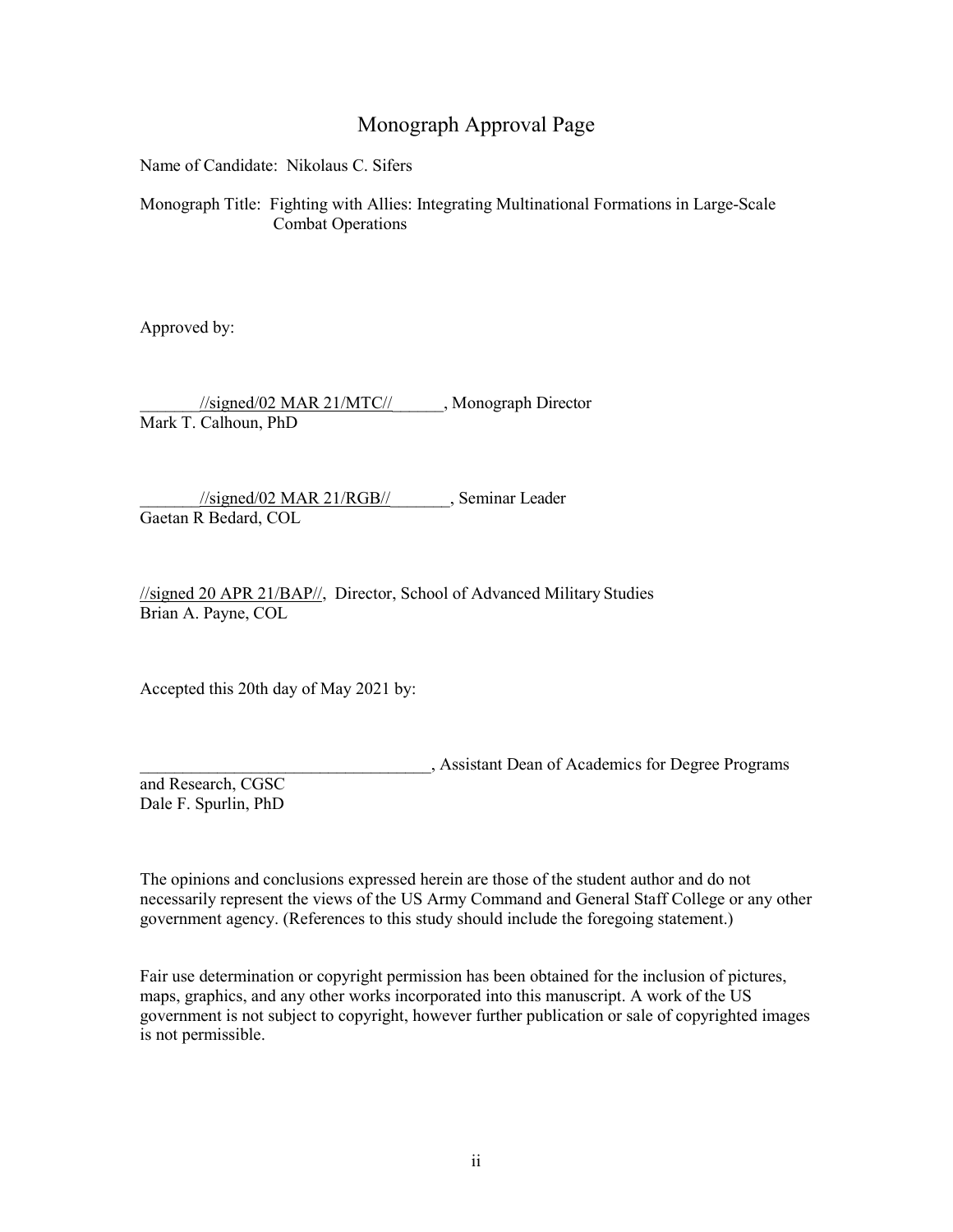#### Abstract

 MAJ Nikolaus C. Sifers, 34 pages. Fighting with Allies: Integrating Multinational Formations in Large-Scale Combat Operations, by

 In December 1944, the German Army launched the Ardennes counteroffensive, creating command relationship challenges for the Anglo-American Alliance that forced the First and Ninth US Armies to task organize under the British 21 Army Group. With the counteroffensive halted remained under 21 Army Group's control until the conclusion of the Rhineland Campaign, when it returned to the 12th Army Group. What can commanders and staffs of today's US Army learn require multinational cooperation. Therefore, commanders and staff officers must identify the application of rules developed from studying history is dangerous territory, the example provided by the past can help inform decisions made in the future. in January 1945, First Army reverted to US 12th Army Group control, while Ninth Army from the coordination, cooperation, and integration of the US Ninth Army under the British 21 Army Group while conducting large scale combat operations during WWII? As the US Army shifts its focus back to large scale combat operations, it must realize that future conflicts will elements of a successful integration prior to the change in task organization. While the strict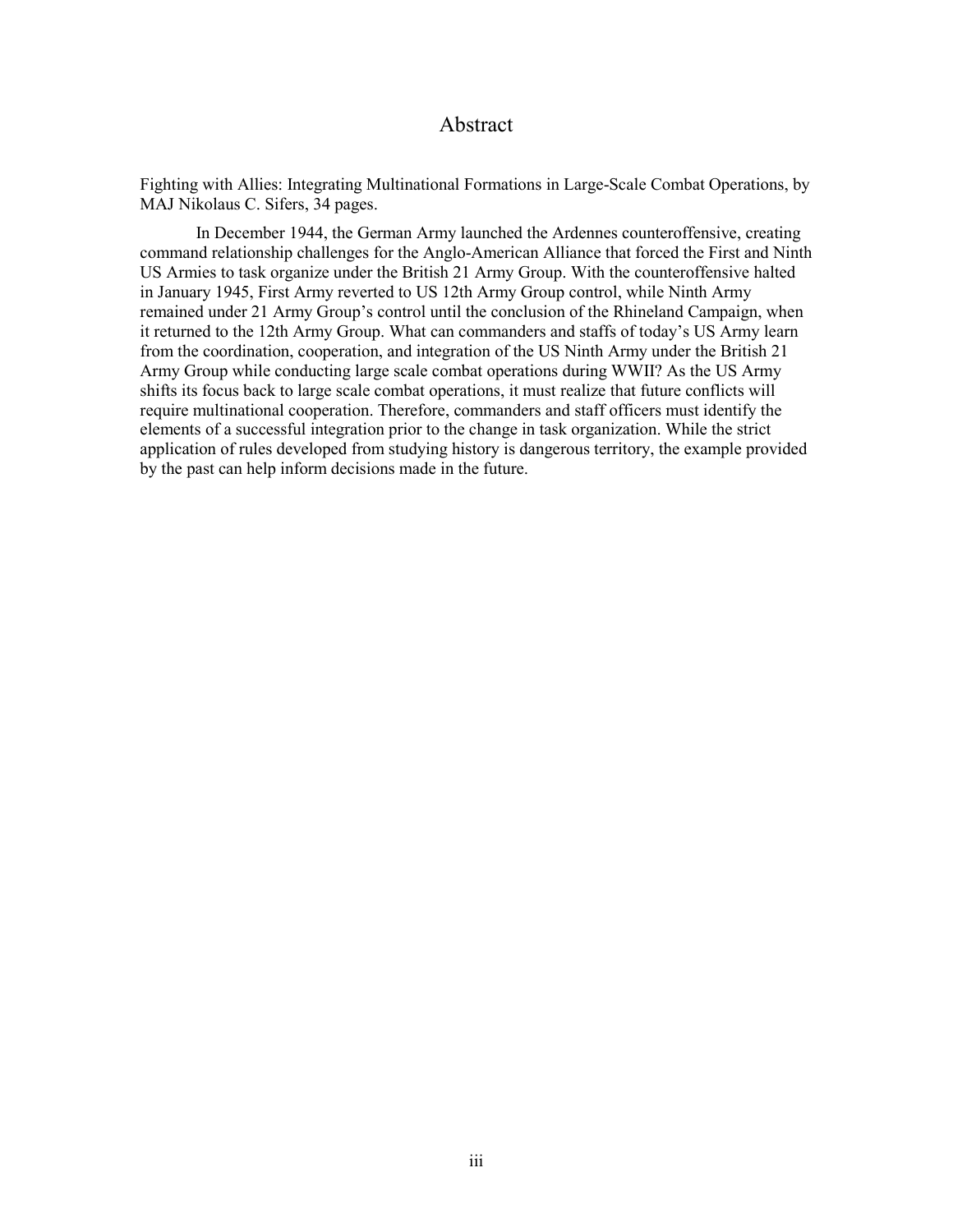## Contents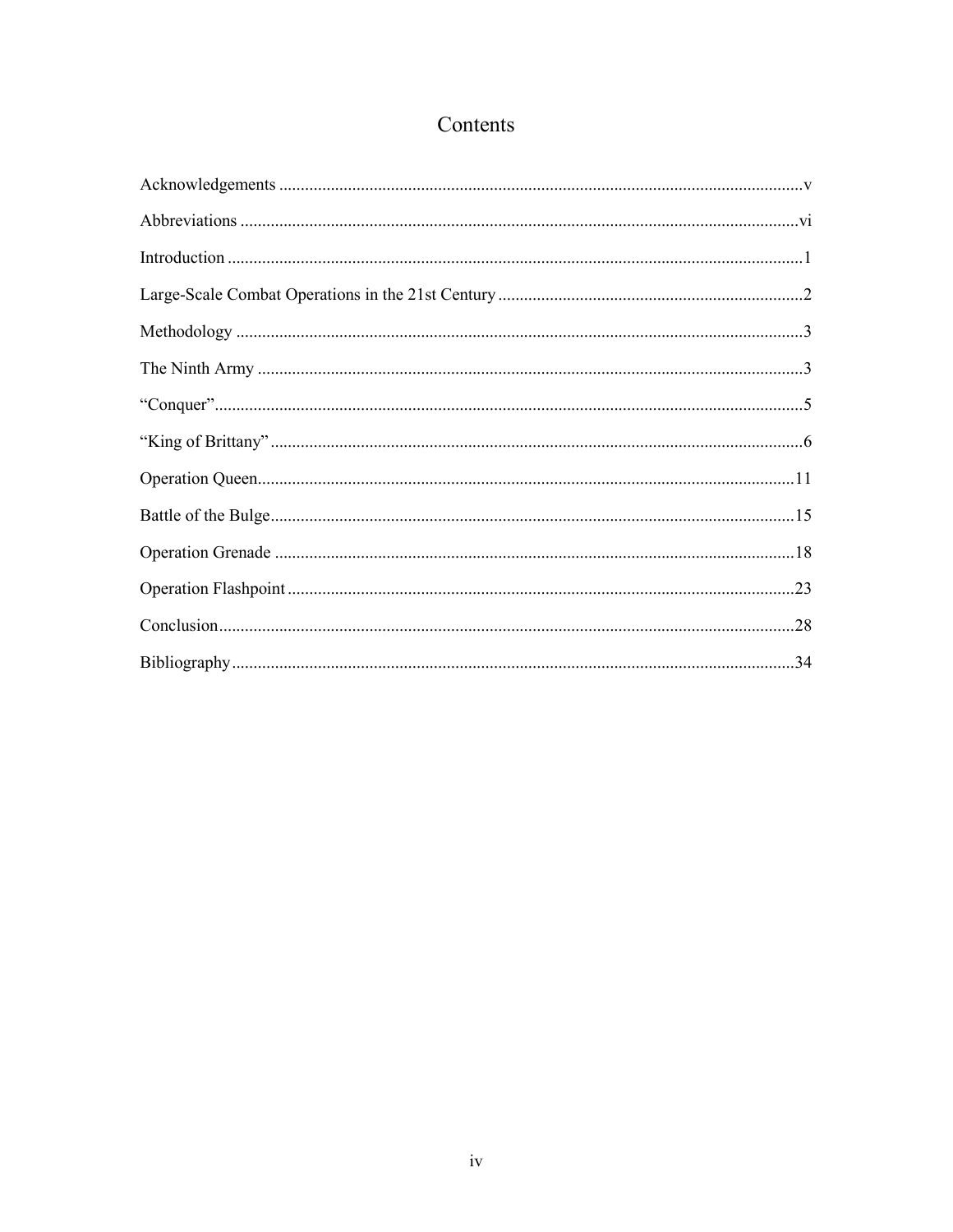## Acknowledgements

<span id="page-5-0"></span>This entire year, especially this project, would not have been possible without the following individuals:

 Sifers Team Six – Julia, Westley, Molly, Andrew, and Lorelai; thank you for your have redefined playing; I love you more! patience, understanding, and motivation as we homeschooled a major portion of SAMS. You

Dr. Calhoun – thank you for sharing your appreciation for General Simpson and the Ninth Army. Your patience, guidance, and knowledge turned this insurmountable project into a gratifying educational experience. If only we had been able to physically meet!

COL Bedard – thank you for your patience, mentorship, and even hand when guiding conversation. This year would have been incredibly different without you; your dry French-Canadian wit is greatly appreciated!

 The Six Pack – I violently agree that we won SAMS; I cannot think of a greater group to have socially constructed reality with. I'll have another!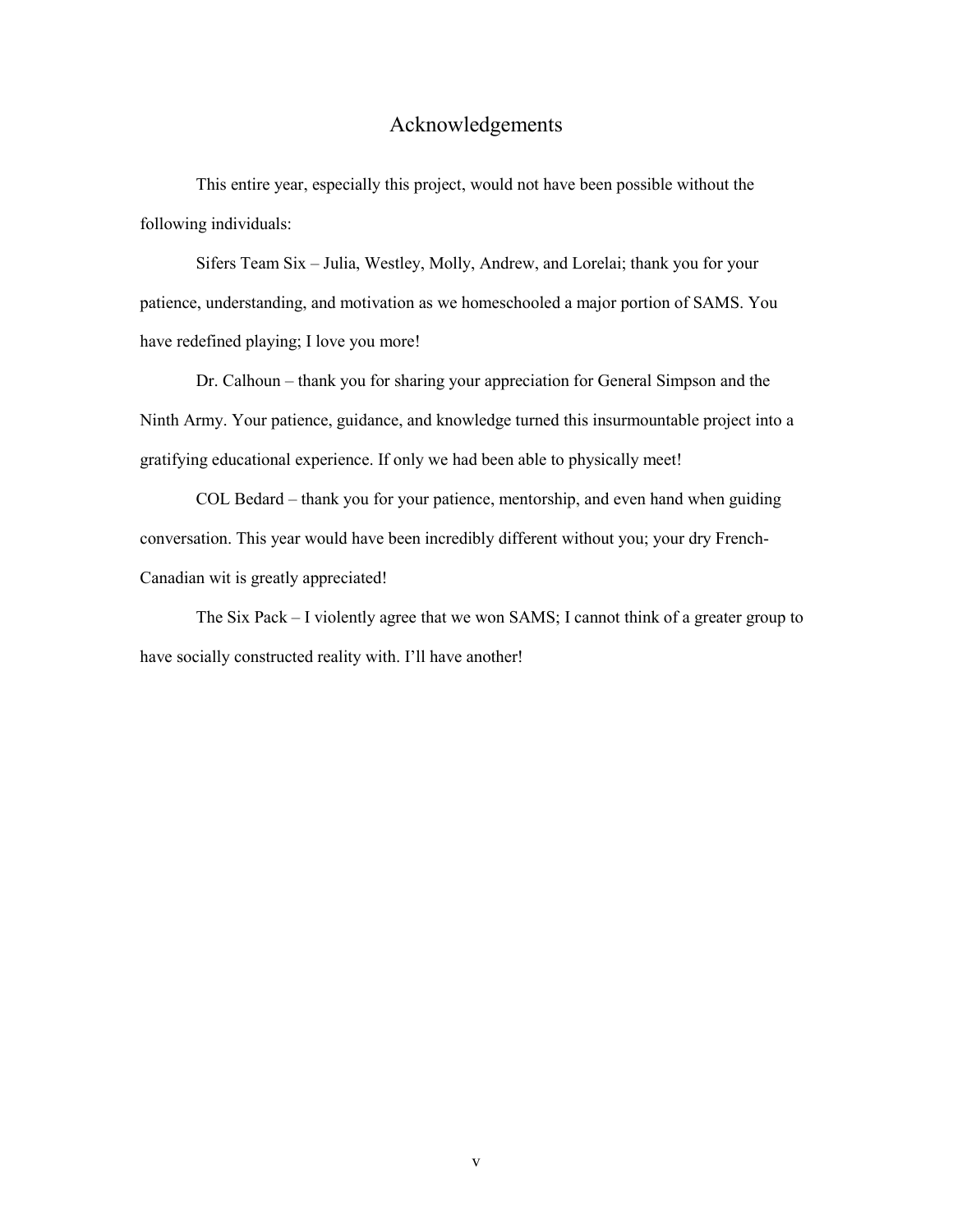## Abbreviations

<span id="page-6-0"></span>

| <b>BBC</b>   | <b>British Broadcasting Company</b>             |
|--------------|-------------------------------------------------|
| <b>COIN</b>  | <b>Counterinsurgency Operations</b>             |
| <b>CTC</b>   | <b>Combat Training Center</b>                   |
| <b>FM</b>    | Field Manual                                    |
| <b>JMRC</b>  | Joint Multinational Readiness Center            |
| JP           | Joint Publication                               |
| <b>LNO</b>   | Liaison Officer                                 |
| <b>LSCO</b>  | Large-Scale Combat Operations                   |
| <b>NDS</b>   | <b>National Defense Strategy</b>                |
| <b>OPFOR</b> | <b>Opposition Force</b>                         |
| <b>PME</b>   | Professional Military Education                 |
| <b>SHAEF</b> | Supreme Headquarters Allied Expeditionary Force |
| <b>TTP</b>   | Tactics, Techniques, and Procedures             |
| US           | <b>United States</b>                            |
|              |                                                 |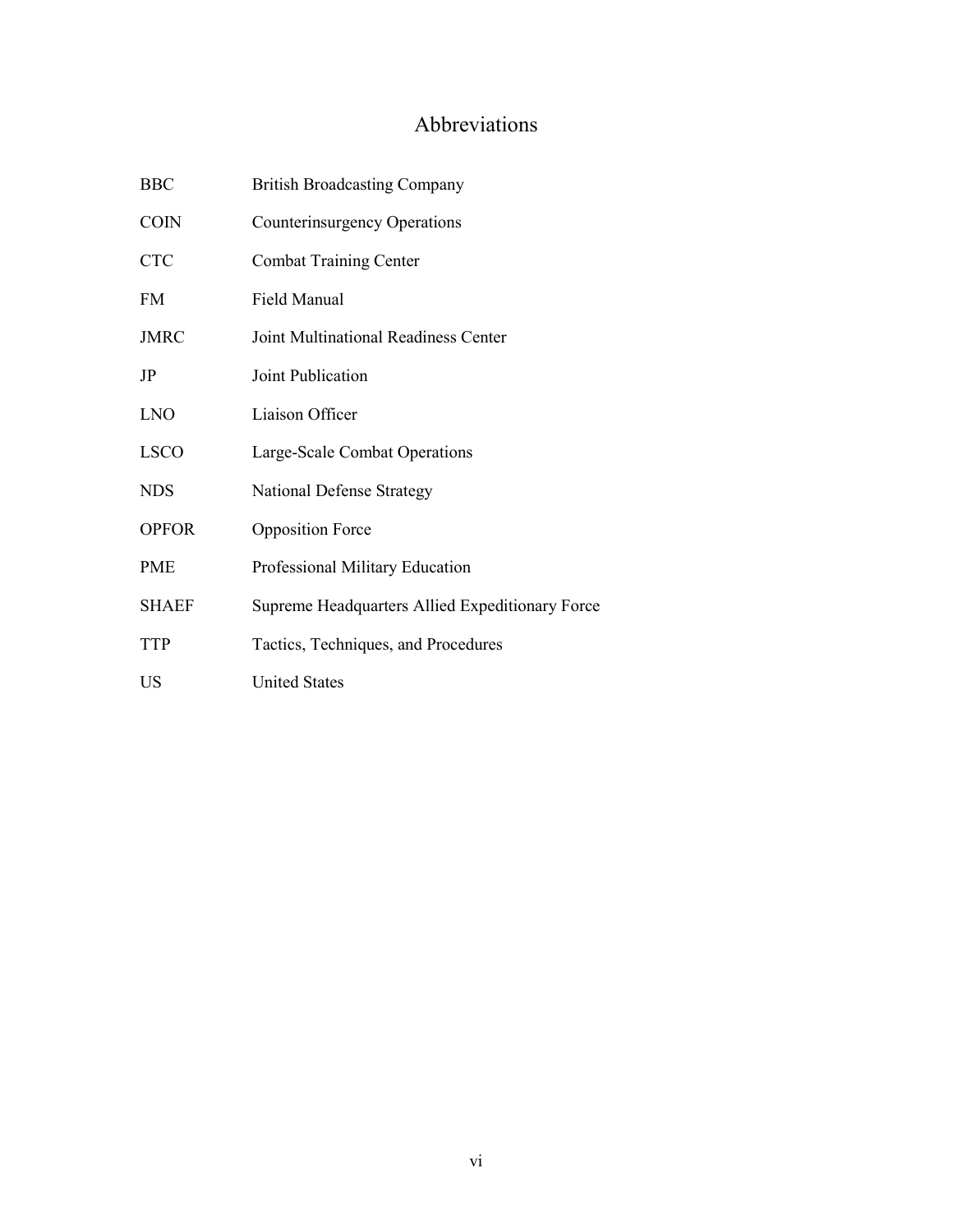### Introduction

<span id="page-7-0"></span>There is only one thing worse than fighting with allies and that is fighting without them. —Sir Winston Churchill

 On December 16, 1944, the forces of Nazi Germany launched the Ardennes forward, their forces created a salient (the "bulge") in the Allies' forward lines. The bulge created Ninth Armies, the Supreme Commander of Allied Expeditionary Forces General Dwight D. Eisenhower decided to task organize both armies under the nearby British 21 Army Group, Army, the Ninth would continue to serve under 21 Army Group for the Rhineland Campaign. approximately three and a half months and contribute significantly to the operational capability of 21 Army Group. Counteroffensive, or Battle of the Bulge—their last offensive of World War II. This action caught the Anglo-American Allied forces almost completely off guard. As the Germany Army surged a command relationship challenge for the United States (US) 12th Army Group, commanded by Lieutenant General Omar Bradley, by splitting its armies, the First and Ninth to the north and the Third to the south. Due to the inability to reach and difficulty to communicate with the First and commanded by Field Marshal Bernard Montgomery. The task organization took effect December 20, 1944. When the Allies transitioned back to the offensive on January 17, 1945 and continued the drive into Germany, the First Army reverted to 12th Army Group Control.<sup>1</sup> Unlike the First This modified, and at times contentious, command support relationship would last for

 The Ninth Army's operations as part of 21 Army Group offer a useful example of the challenges—and methods to overcome those challenges—associated with multinational operations and command relationships during modern-day Large-Scale Combat Operations (LSCO). The Ninth Army effectively organized for and conducted LSCO under the command of

<sup>1</sup> Omar N. Bradley, *A Soldier's Story* (New York: Henry Holt and Company, 1951), 492.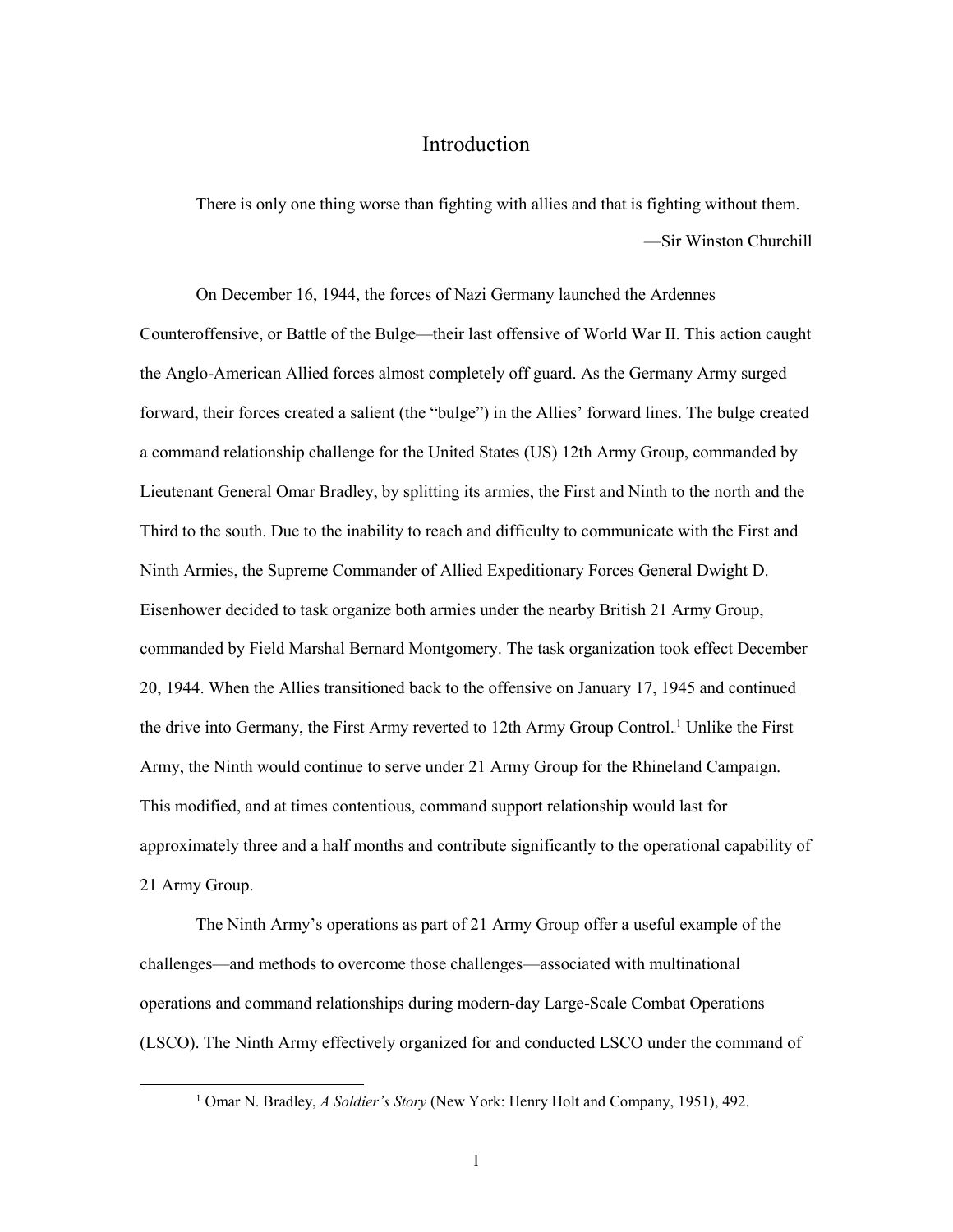21 Army Group due to Lieutenant General William Simpson's command style, a relative Ninth Army are important planning considerations for today's commanders and staffs as the possibility of LSCO within a multinational force appears to be increasing. While best utilized as planning timeline, such as the example of the Ninth Army, which suddenly found itself reporting to 21 Army Group in December 1944. similarity of culture and purpose, and the effective use of coordination elements such as liaison officers (LNOs), comparable technological advances, and the sharing of tactics, techniques, and procedures (TTPs). The lessons of coordination, cooperation, and integration exemplified by the planning considerations facing integration of or in a multinational force, these lessons can also be used to overcome the immediate challenge of being in a multinational force without an adequate

### <span id="page-8-0"></span>Large-Scale Combat Operations in the 21st Century

 As the US Army conducted LSCO in the twentieth century, most notably in both World Wars and the later generation-defining Operation Desert Storm, it did so as a part of trend of conducting warfare, admittedly at a smaller scope and scale, in conjunction with other a prevailing belief, evident in the multinational presence in rotations at the three dirt Combat Training Centers (CTCs), that it is the intent of the United States to never fight a war by itself again. While this increase in capabilities presents unique opportunities it also presents unique challenges. When considering the increase in complexity, lethality, and multiple other conditions, Multinational Forces.<sup>2</sup> As we entered the twenty-first century the US Army has continued the nations forming organizations based around multinational coalitions. As the US military shifts its focus from Counterinsurgency Operations (COIN) to LSCO, the implications of fighting within a multinational force or with partnered nations as a part of our formations increases. In fact, there is

-

<sup>2</sup> US Department of Defense, Joint Staff, Joint Publication (JP) 3-16, *Multinational Operations*  (Washington, DC: Government Publishing Office, 2019), I-1.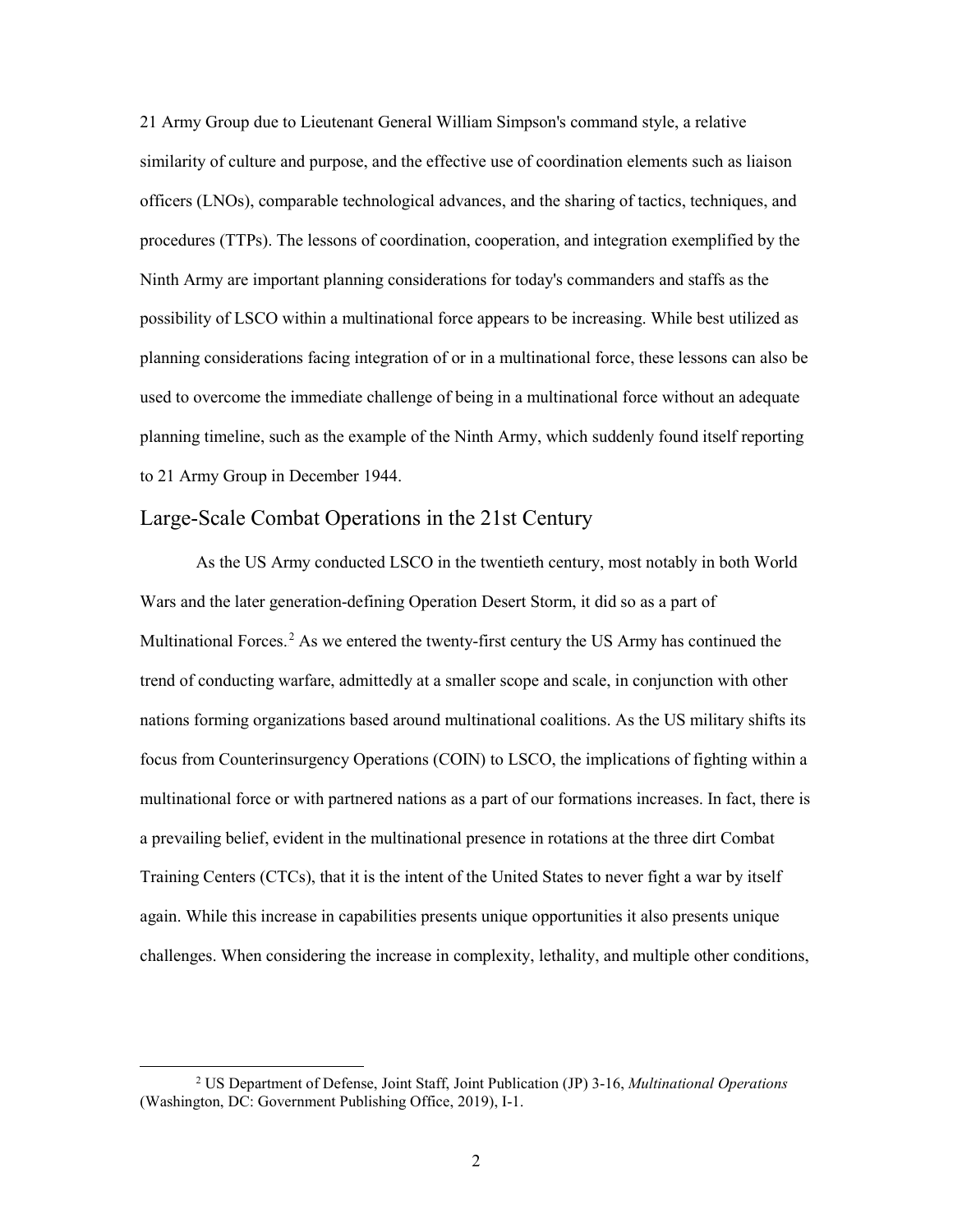equipment, doctrine, or cultural ideas of how to conduct warfare? In this author's experience these challenges are not discussed, disseminated, or standardized through Professional Military lethal, and brutal."<sup>4</sup> These characteristics describe warfare in its entirety; however, the scale will multinational formations into their organic units, or when working for a multinational commander US Army doctrine asserts that LSCO presents the "greatest challenge for Army Forces."<sup>3</sup> How much more challenging will it be if asked to integrate formations that have different language, Education (PME), at any level. Field Manual (FM) 3-0 *Operations* describes LSCO as "intense, only increase during LSCO. As the stewards of the military profession, commanders and staffs must understand and consider the challenges they will face in LSCO when incorporating or organization.

#### <span id="page-9-0"></span>Methodology

 Research for this monograph included the use of both primary and secondary sources, case study of the US Ninth Army's operations while under the command of the British 21 Army leading to recommendations for US Army command and staff who may find themselves in similar situations today or in the future. available at the Combined Arms Research Library, nearby archives, and online collections. A Group will reveal successes and or shortfalls in their coordination, cooperation, and integration,

#### The Ninth Army

<span id="page-9-1"></span> responsible for training all Army Ground Forces units on the West Coast before preparing and The US Ninth Army was activated in September 1943, albeit with a different designation. What would become the Ninth Army was originally the Fourth Army, designated a training army, processing them for shipment overseas, while simultaneously training the staff in preparation for

<sup>3</sup> US Department of the Army, Field Manual (FM) 3-0, *Operations* (Washington, DC: Government Publishing Office, 2019), 1-2.

 4 Ibid.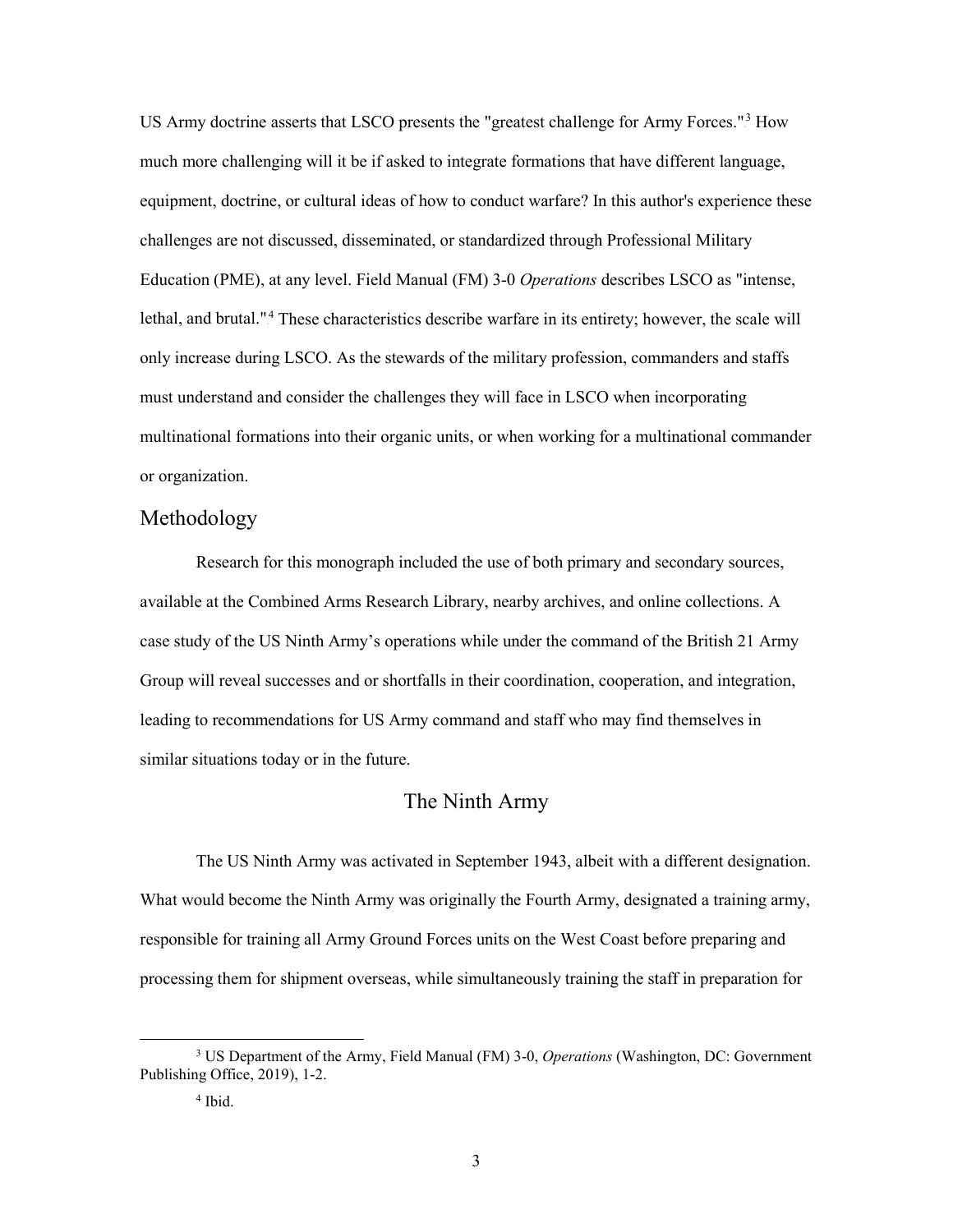deployment to combat as a field army headquarters.<sup>5</sup> Lieutenant General Lesley J. McNair, commander of Army Ground Forces, recommended Major General William H. Simpson to command the Fourth Army. US Army Chief of Staff, General George C. Marshall, accepted McNair's recommendation, and the newly promoted Lieutenant General Simpson took command on September 27.<sup>6</sup> Historian Joseph Balkoski described Simpson as "an expert trainer of troops," and "a man to whom logic and humility, rather than bravado and egotism, came entirely naturally."<sup>7</sup> Thomas R. Stone, a military historian who planned on writing Simpson's biography, said Simpson "had the knack for eliciting the best from his staff, and working for him was enjoyable in many ways. He let staff officers do their jobs, appreciated and praised good performance, and provided encouragement as necessary."<sup>8</sup> Simpson's personality and command style would later be recognized, by multiple commanders, as one of the main reasons that the partnership between Ninth Army and 21 Army Group was successful.

 proper focus on the quality of training by adopting the question, "Would it work effectively in In January 1944, the Fourth Army moved to Fort Sam Houston, taking over the Third Army's mission as it departed for duty in the European Theater of Operations.<sup>9</sup> Here the Army was responsible for operating the Louisiana Maneuver Area, supervising large exercises simulating the realism of combat. This gave the Headquarters staff valuable training that paid dividends once the Army rotated to Europe. During this period, the headquarters staff placed the

 5 T. W. Parker Jr. and William J. Thompson, *Conquer: The Story of Ninth Army* (Washington, DC: Infantry Journal Press, 1947), 15-16.

<sup>&</sup>lt;sup>6</sup> Jack B. Beardwood, "Study No. 18: History of the Fourth Army" (Historical Section, Army Ground Forces, 1946), 10.

<sup>7</sup> Joseph Balkoski, *From Beachhead to Brittany: The 29th Infantry Division at Brest, August – September 1944* (Mechanicsville, PA: Stackpole Books, 2008), 88.

<sup>&</sup>lt;sup>8</sup> Thomas R. Stone, "General William Hood Simpson: Unsung Commander of US Ninth Army," *Parameters* 11, no. 1 (1981): 44-52, 47.

<sup>9</sup> Parker and Thompson, *Conquer*, 16.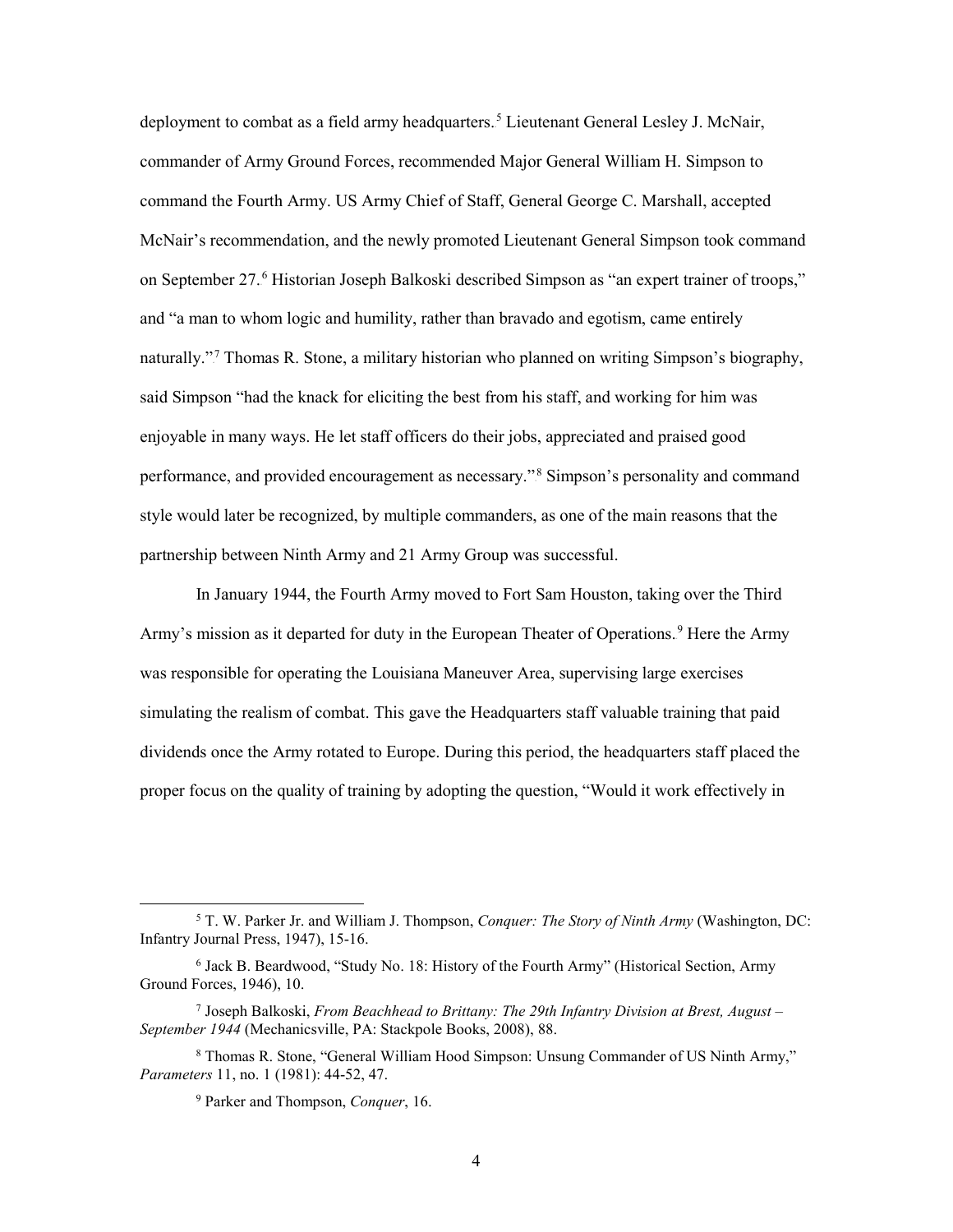combat?"<sup>10</sup> In the spring of 1944, in preparation for deployment to the European Theater, the in May 1944.<sup>11</sup> This designation would also not last for long. Fourth Army staff received the full complement of personnel needed to form an additional army headquarters. This would ensure that the army's training mission would continue while also allowing General Simpson's headquarters, redesignated the Eighth Army, to depart for England

#### <span id="page-11-0"></span>"Conquer"

Eisenhower, whom he had known since before the war, at his headquarters in London.<sup>12</sup> The purpose of their meeting was to discuss Simpson's nominations for corps commanders to serve in his army, because the Supreme Commander was the approval authority for all senior commanders "Simpson's generosity towards the British."<sup>13</sup> Prior to their discussion, Eisenhower asked Simpson the designation of his army, to which Simpson replied the Eighth Army. Eisenhower responded, "well, we can't duplicate the famous British Eighth Army. I'm going to send a wire to required a redesign of the distinctive shoulder patch worn to identify members of specific units, On May 16, 1944, shortly after arriving in England, General Simpson reported to General in the European Theater. According to historian Niall Barr, this meeting is the first example of General Marshall and recommend that your number be changed."<sup>14</sup> Simpson spent approximately three weeks in command of an unnumbered army, until June 3, when he again met with Eisenhower, who informed him of the new designation: the US Ninth Army.<sup>15</sup> This redesignation but Simpson's staff accomplished this task quickly, with elements reflecting the lineage of the

<sup>&</sup>lt;sup>10</sup> Nathan N. Prefer, *The Conquering 9th: The Ninth U.S. Army in World War II* (Havertown: Casemate Publishing, 2020), 3.

<sup>11</sup> Parker and Thompson, *Conquer*, 16-17.

<sup>&</sup>lt;sup>12</sup> Thomas R. Stone, "He Had the Guts to Say No: A Military Biography of General William Hood Simpson" (PhD Diss.: Rice University, 1974), 1-2.

 York: Pegasus Books, 2015), 418. <sup>13</sup> Niall Barr, *Eisenhower's Armies: The American-British Alliance During World War II* (New

<sup>&</sup>lt;sup>14</sup> Stone, "He Had the Guts to Say No," 2.

 15 Ibid., 8.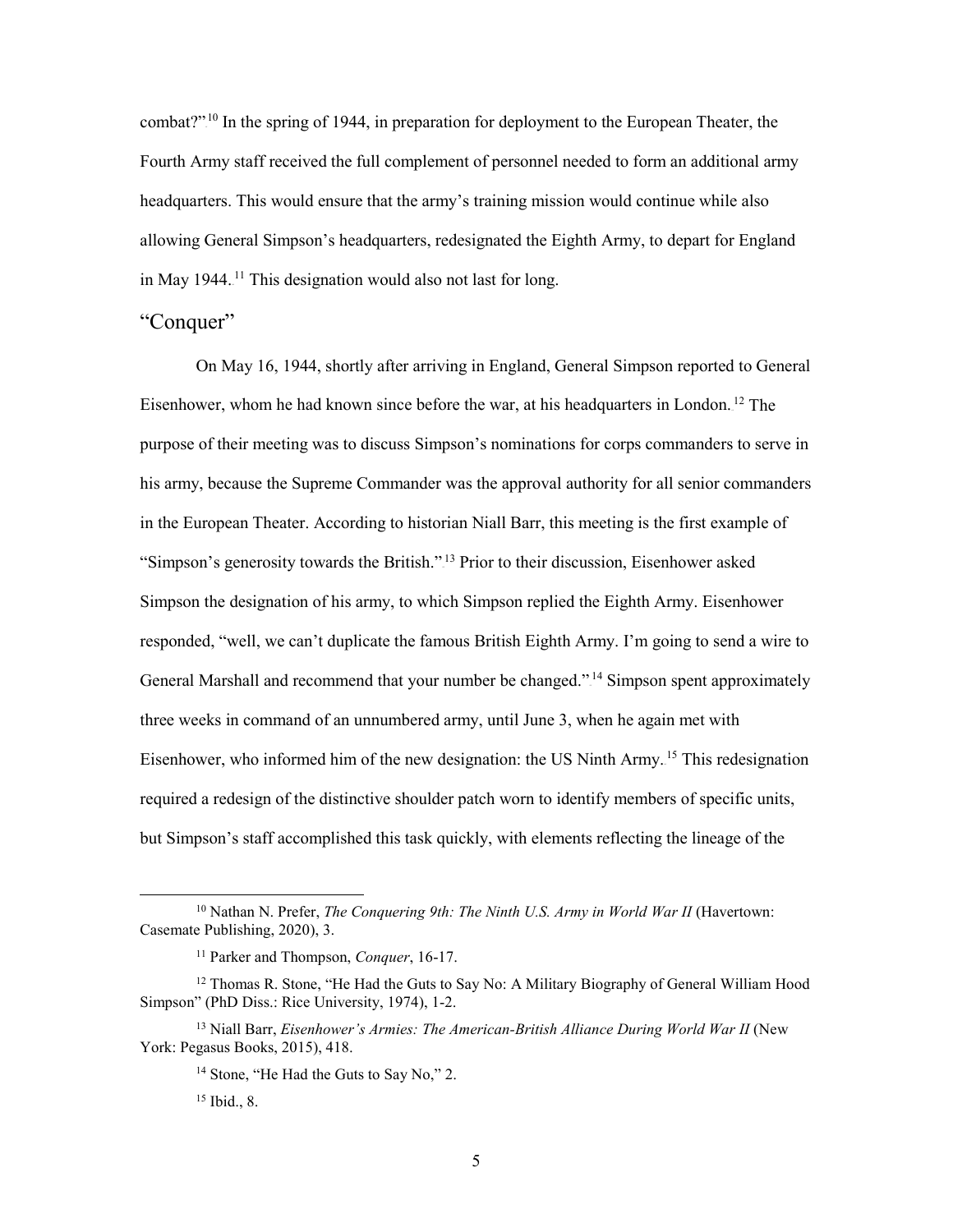Fourth Army.<sup>16</sup> Simpson also approved a new headquarters codename and radio call sign: "Conquer.". $^{17}$ 

their experiences.<sup>18</sup> They additionally visited all the support structures located in order to familiarize themselves with the supply and administration systems used to support the invasion. arriving from the United States prior to their deployment on the continent.<sup>19</sup> In anticipation of were complete, the lessons learned and best practices were communicated through a night school at the army headquarters for all the remaining members of the staff.<sup>20</sup> At the end of August, the Ninth Army was aligned to the operational control of the 12th Army Group, commanded by Simpson and his headquarters advanced party did not spend the weeks as an unnumbered army idly. In addition to attending the final Supreme Headquarters Allied Expeditionary Force (SHAEF) conference on the invasion of the continent, Simpson conducted circulation through the headquarters of American divisions, corps, and armies located in England, in order to gain from As the rest of the army headquarters arrived in England at the end of June, it garrisoned in Bristol. There it became responsible for the reception, equipping, training, and preparation of units becoming combat operational, Simpson and the chiefs of his staff sections conducted battlefield circulation by visiting and observing units, of all echelons, in combat. After these observations Lieutenant General Omar Bradley, and arrived on the continent via Utah Beach. Conquer was prepared for combat operations.

## <span id="page-12-0"></span>"King of Brittany"

 Near the end of August, 1944, General Simpson received guidance for the Ninth Army's first operational mission during a meeting with General Bradley. Following the success of the

 $\ddot{\phantom{a}}$ 

<sup>16</sup> Prefer, *The Conquering 9th*, 10.

<sup>&</sup>lt;sup>17</sup> Stone, "He Had the Guts to Say No," 8.

 18 Ibid., 6.

<sup>19</sup> Parker and Thompson, *Conquer*, 18.

 20 Ibid., 20.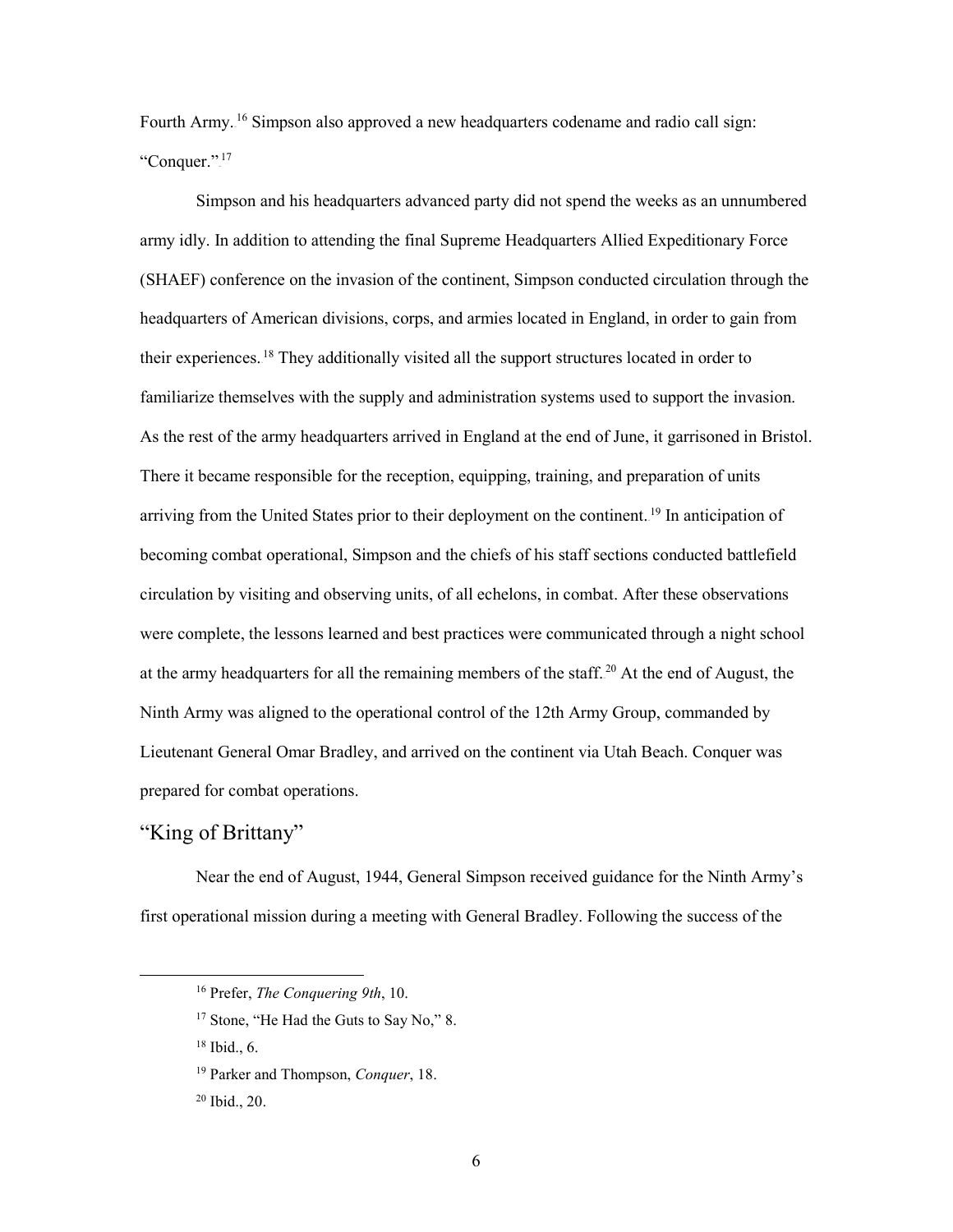General George S. Patton's Third Army turned eastward in pursuit of German forces retreating defenders turned into fortress based on Adolf Hitler's guidance to hold all Atlantic ports to the 1944 the Ninth Army became operational, with orders to "complete the reduction of the Brittany breakout from Normandy, approximately two months after the invasion landings, Lieutenant from France. However, Patton could not both apply pressure to the retreating Germans and simultaneously clear the Brittany Peninsula, especially the major port of Brest which the German last man.<sup>21</sup> In their meeting, Bradley told Simpson "I think I'll give you a chance to be King of Brittany," directing him to assume responsibility for the Brittany Peninsula.<sup>22</sup> On September 5, Peninsula and to protect the south flank of the 12th Army Group."<sup>23</sup>

 the siege of Brest, the largest port on the peninsula, whose defenders accounted for 3,400 of the Brittany Peninsula, the Ninth Army gained control of three corps. The XIII Corps, commanded completion of XIII Corps' mission its divisions would transition to Major General John Millikin's all units arriving in France, before their assignment to a field army.<sup>26</sup> Finally, the VIII Corps, Brittany Peninsula.<sup>27</sup> The most pressing of Middleton's concerns was the reduction of Brest, a The Ninth Army assumed responsibility for the Brittany Peninsula on the twelfth day of approximately 30,000 Germans in Brittany.<sup>24</sup> Along with the operational responsibility for the by Major General Alvan C. Gillem, Jr. had become the Ninth Army agency in England, conducting the former mission of the headquarters when they transferred to France.<sup>25</sup> Upon III Corps, which was located on the Cherbourg Peninsula to oversee the reception and training of commanded by Major General Troy Middleton, was conducting combat operations on the

- 24 Prefer, *The Conquering 9th*, 13.
- 25 Parker and Thompson, *Conquer*, 20.

26 Ibid., 45.

<sup>21</sup> Prefer, *The Conquering 9th*, 11.

<sup>22</sup> Stone, "He Had the Guts to Say No," 39.

<sup>23</sup> Parker and Thompson, *Conquer*, 21.

<sup>&</sup>lt;sup>27</sup> Stone, "He Had the Guts to Say No," 54.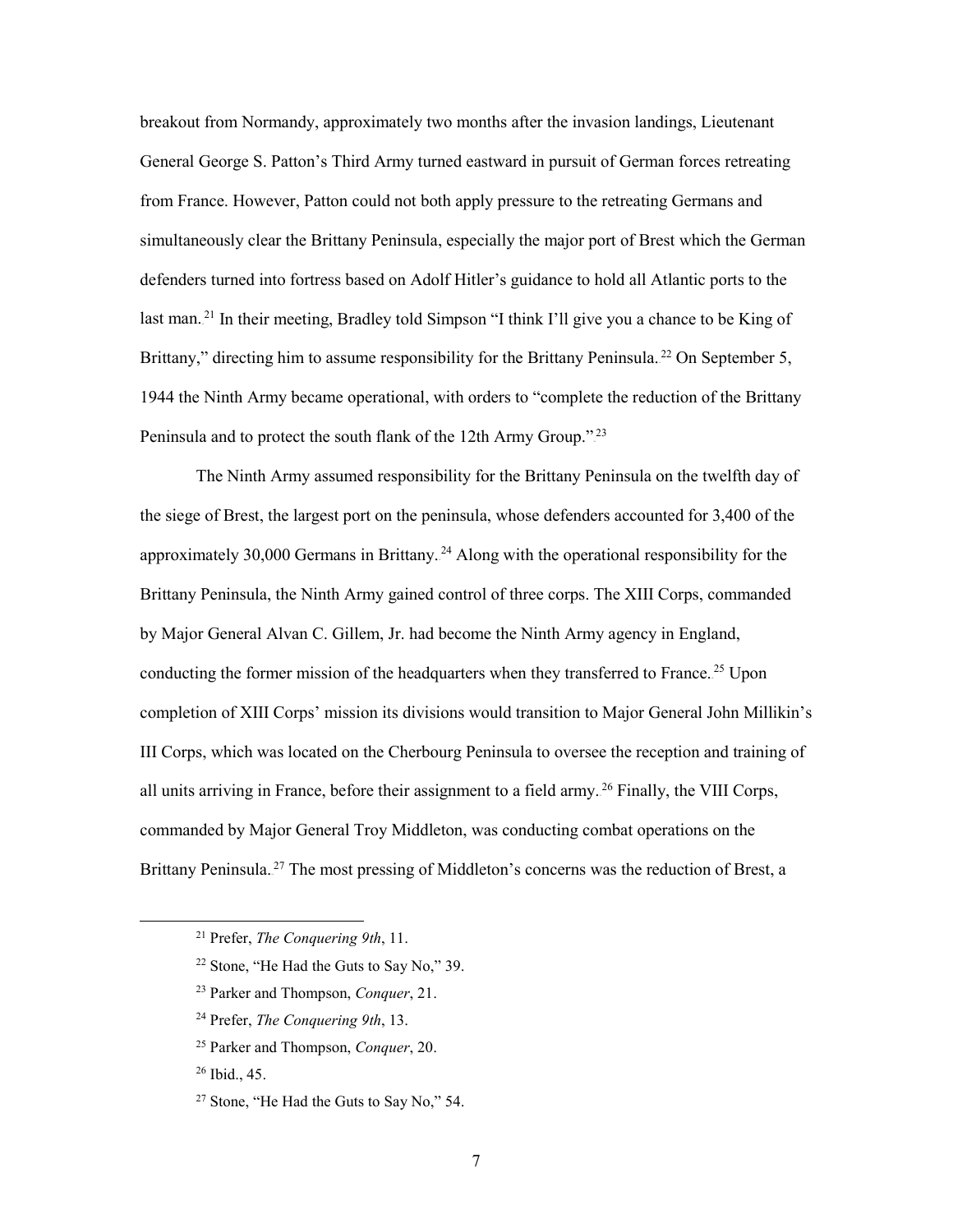mission that involved three of his infantry divisions, the 2nd, 8th, and 29th. Further to the conducted daily combat patrols.<sup>28</sup> To allow Middleton to concentrate his focus on the reduction of the Brest stronghold, Simpson placed the 83rd Infantry and 6th Armored Divisions and their missions directly under the control of Ninth Army.<sup>29</sup> The initial attack on Brest had begun in late August, with an initial estimate that it would fall within a week; however, by September 5 the the defenses of Brest.<sup>30</sup> Simpson immediately leveraged the Ninth Army staff and resources to after the war, "what I did was just let General Middleton run the show down there."<sup>31</sup> The Middleton the confidence to renew the attack on Brest on September 8. southeast, the 83rd Infantry and the 6th Armored Divisions protected the corps' flanks and offensive had stalled. While the enemy played a role in the slowing of the operation, Middleton's primary concern was the critical shortage in artillery ammunition, which was essential to reduce solve Middleton's ammunition supply problem. Simpson's command style was uncomplicated, resembling an early version of mission command, and on full display in Brittany. He recalled substantial increase in ammunition and the obvious support from his army commander gave

 The reduction of Brest presented an excellent opportunity for subordinate elements of the of the port, this was not the first time Brest was considered a military objective, and the old city was protected accordingly with over seventy-five major defensive fortifications.<sup>32</sup> Located two miles west of the old city walls, Fort Montbarey, was the "strongest of strongpoints."<sup>33</sup> Ninth Army to conduct multinational integration at the tactical level. Due to the strategic nature Montbarey, an eighteenth-century fort with sturdy masonry and a forty-foot-thick earthen

<sup>28</sup> Parker and Thompson, *Conquer*, 27.

<sup>29</sup> Stone, "He Had the Guts to Say No," 58.

<sup>30</sup> Parker and Thompson, *Conquer*, 28.

<sup>31</sup> Balkoski, *From Beachhead to Brittany*, 88.

<sup>32</sup> Prefer, *The Conquering 9th*, 13.

<sup>33</sup> Parker and Thompson, *Conquer*, 33.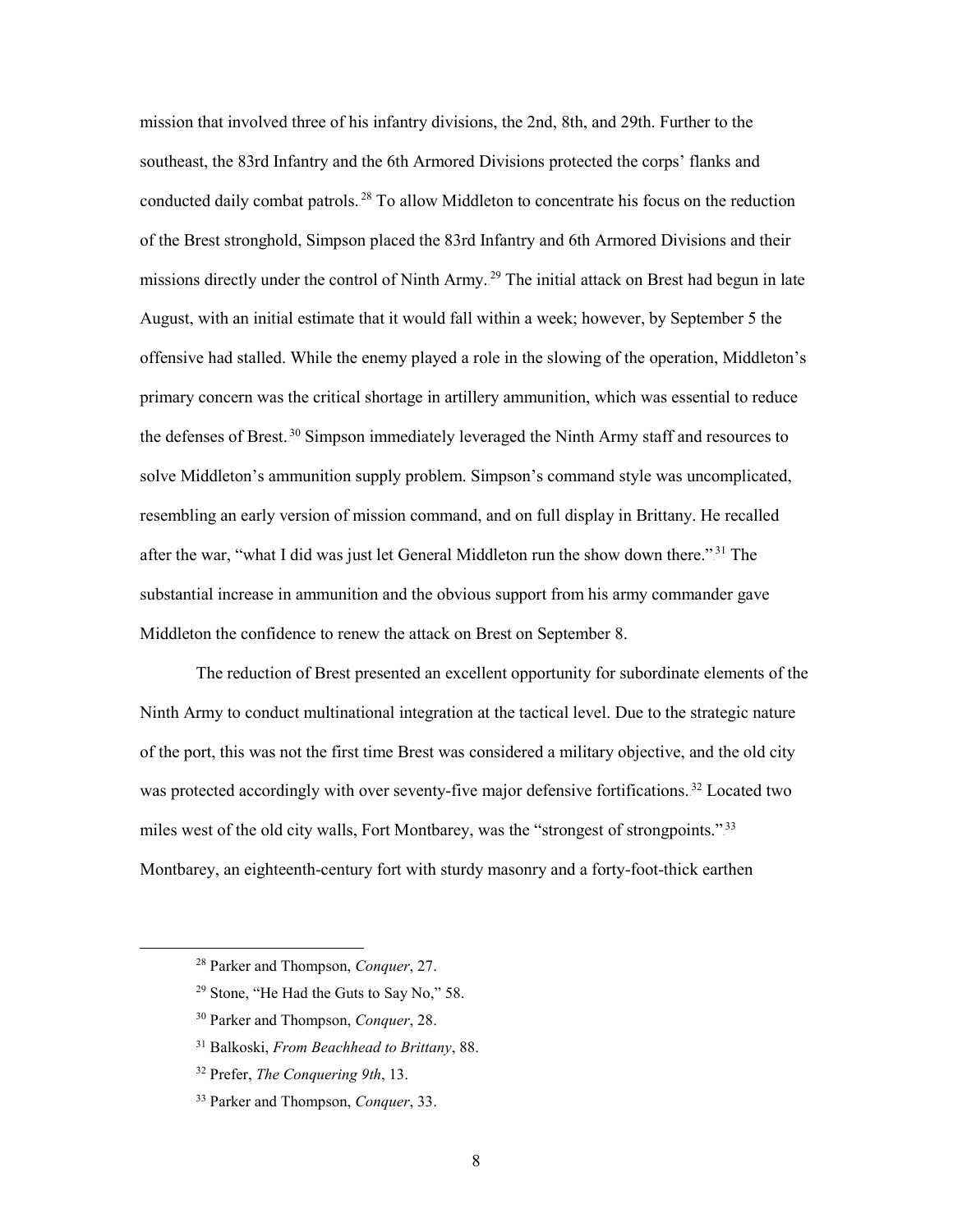ditch that was ten feet deep by thirteen feet wide.<sup>35</sup> This huge obstacle would need to be cleared elements of the 115th and 116th Infantry Regiments from the 29th Infantry Division. Their following a report that inaccurately claimed the fortress was cleared.<sup>36</sup> In fact the fort either remained occupied or was reoccupied by German troops who resisted the American regiments embankment, was surrounded by a moat that was fifteen feet deep and forty feet wide.<sup>34</sup> In addition to the pre-existing fortifications the German defenders increased the complexity facing the attackers by constructing a 200 yard wide minefield, immediately followed by an anti-tank before continuing on to Brest proper. The task of eliminating resistance from Montbarey fell to assault on the fortress began on September 12, 1944, and the day concluded with confusion with increased ferocity. The bitter resistance went on for two days. On September 13, the situation improved for the 116th Infantry Regiment with the attachment of a British Army unit.

 Squadron B of the 141 Regimental Armoured Corps, 'the Buffs' as they were known, brought the capabilities of fifteen flame throwing Crocodile tanks and four regular Churchill the assault on the fortress, and for "two successive days these tanks flamed the fort, its walls, and tanks to the assault on Montbarey.<sup>37</sup> While the British were recognizably different, both nationalities impressed each other with their professionalism, demonstrated by the close relationship formed between Major Tom Dallas, commander of the 1st Battalion, 116th Infantry regiment and Major Nigel Ryle, commander of Squadron B.<sup>38</sup> The coordination between the two commanders, as well as their admiration for the handling of their organizations, contributed largely to the successful cooperation of the two units. Starting on September 14, the British joined the moat, and after exhausting their fuel, remained in position while the crews employed white-

<sup>34</sup> Balkoski, *From Beachhead to Brittany,* 171.

 35 Ibid., 172.

<sup>&</sup>lt;sup>36</sup> Ninth United States Army, "Operations I: Brest-Crozon," US Army Heritage and Education Center, William H. Simpson Collection, box 9, page 18.

 37 Ibid., 19.

<sup>38</sup> Balkoski, *From Beachhead to Brittany*, 223.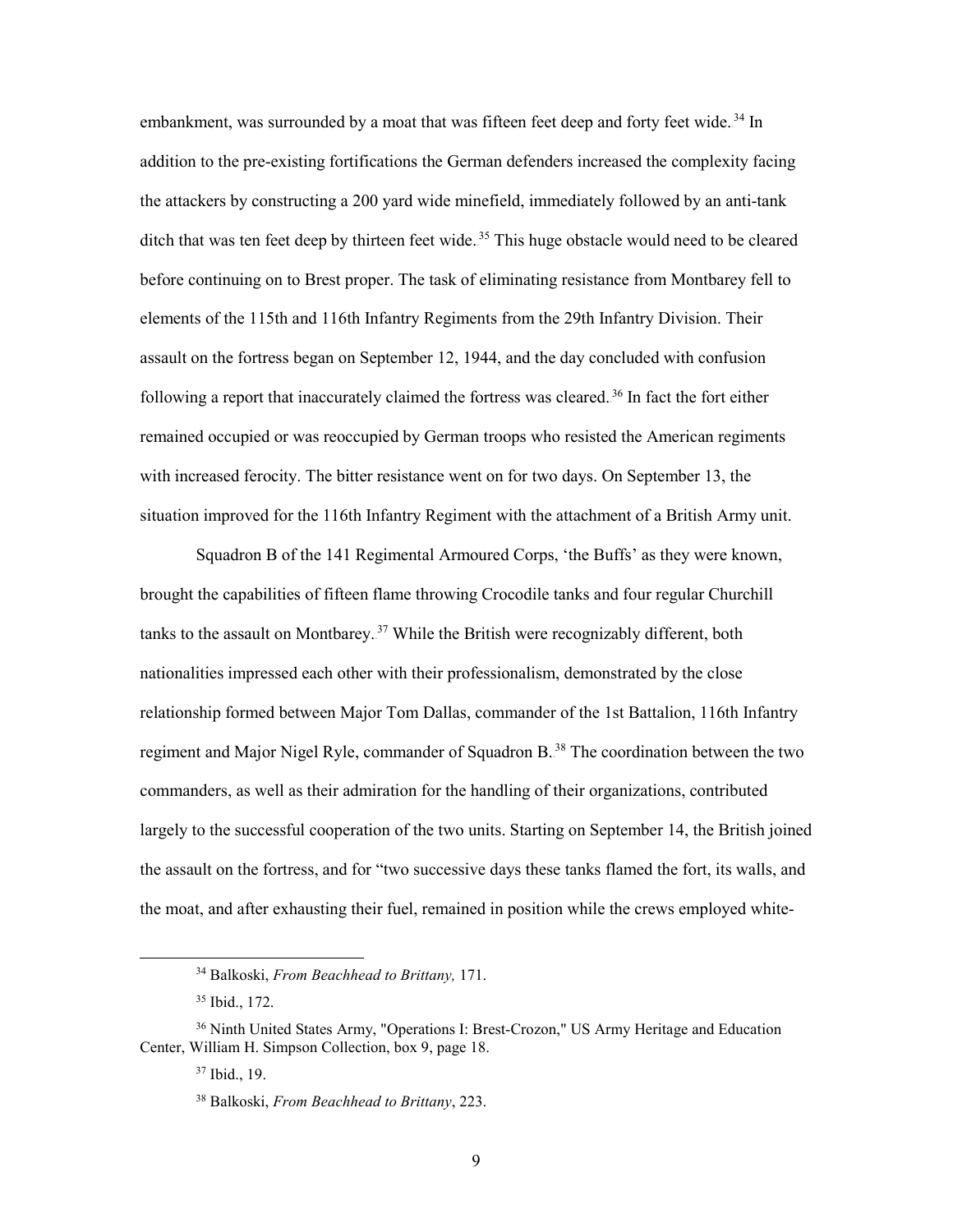Army also recognized their contribution, leading Simpson to award one Silver Star and thirteen phosphorus hand grenades in support of the assault by the infantry."<sup>39</sup> Major General Charles Gerhardt, the 29th Infantry Division commander, recognized the Buffs' vital contribution to the reduction of Fort Montbarey, noting their "superior service" and "combat efficiency."<sup>40</sup> In a report detailing the Buff's operations with the 29th, Brigadier General William Sands, the Acting Division Commander, noted the "splendid cooperation" between the infantry battalion commander and the British squadron commander as the key to operation's success.<sup>41</sup> The Ninth Bronze Stars to the Buffs on January 2, 1945.<sup>42</sup>

Brest was finally taken on September 18, 1945.<sup>43</sup> Most of the fighting in and around war."<sup>44</sup> The brutal urban warfare conducted in Brest is reminiscent of the ugly street fighting conducted in Fallujah and will most certainly be a hallmark of LSCO in and around major population centers. Upon completion of the fighting in Brest, a survey of the damage revealed that the port was now "entirely useless."<sup>45</sup> Two days after the capture of Brest the major resistance on the Brittany Peninsula ceased with the surrender of the German commander.<sup>46</sup> General Troy Middleton, VIII Corps commander, to command and control the fighting in Brest, so that his staff could focused its planning efforts on the continuation of the campaign towards Brest took place at platoon level or below, leading Major General Walter M. Robertson, commander of the 2nd Infantry Division, to remark later that the fighting resembled "a corporal's When Simpson's Ninth Army replaced Patton's Third Army in Brittany, Simpson allowed Major

 39 Parker and Thompson, *Conquer,* 34.

<sup>40</sup> Balkoski, *From Beachhead to Brittany*, 223.

<sup>41</sup> G3 File: Allied Troops, National Archives and Records Administration II, College Park, MD, Record Group 331, Entry 182, Box 64.

<sup>42</sup> Balkoski, *From Beachhead to Brittany*, 223.

<sup>43</sup> Parker and Thompson, *Conquer*, 34.

<sup>44</sup> Prefer, *The Conquering 9th*, 28.

 45 Ibid., 33.

<sup>46</sup> Parker and Thompson, *Conquer*, 35.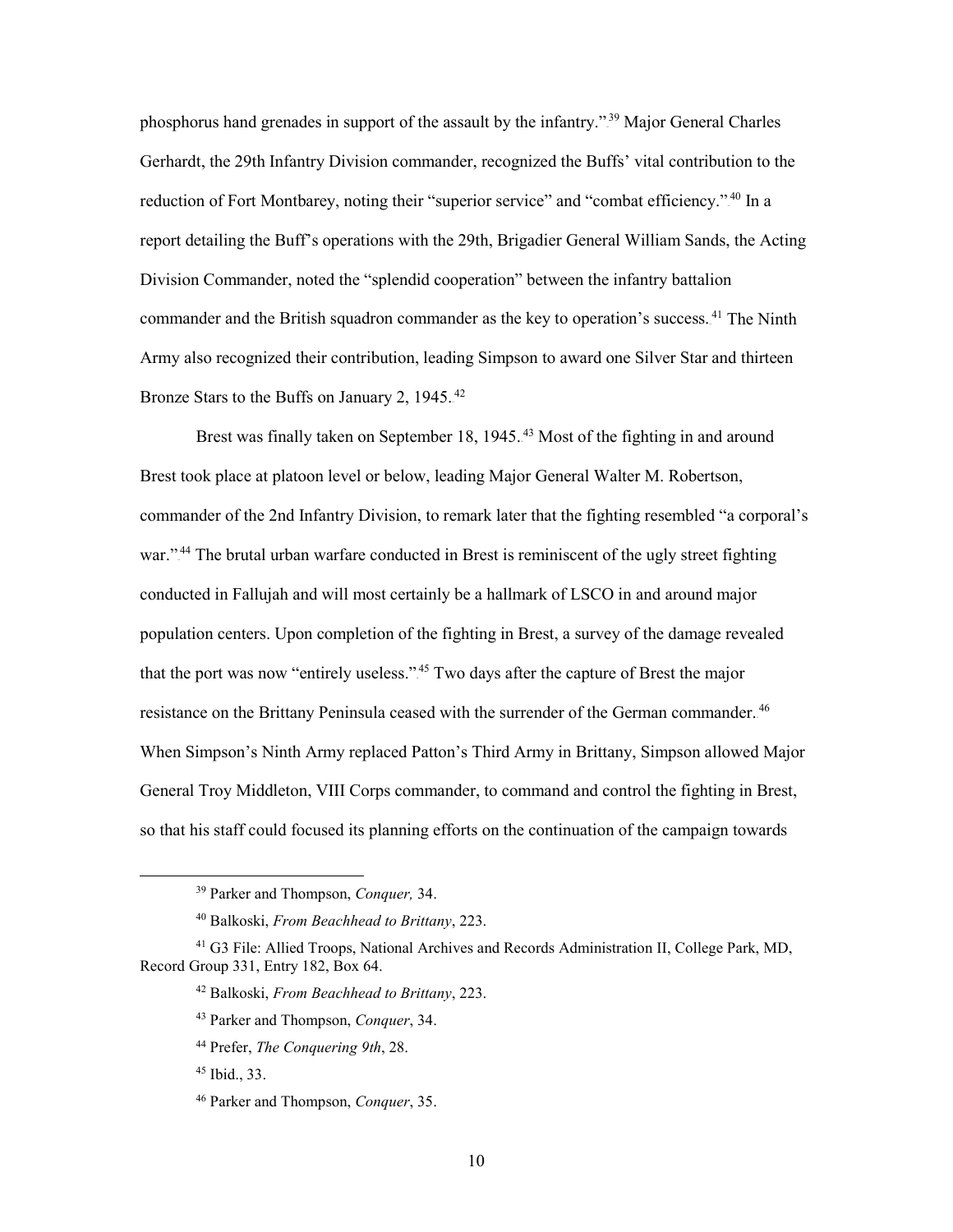position on the Third Army's southern flank.<sup>47</sup> This presumption changed on September 24, coming campaigns, Bradley "wedged" Ninth Army between the First and the Third in a quiet, Germany. Based on their current location, the staff assumed that Ninth Army would take up a when 12th Army Group instructed Ninth Army to move to the vicinity of Belgium and Luxembourg, opposite the Siegfried Line.<sup>48</sup> Completely altering Simpson's contribution to the unpromising sector of the Ardennes.<sup>49</sup>

#### <span id="page-17-0"></span>Operation Queen

 The Ninth Army initiated movement immediately and was soon operating in five orders to contain the enemy along its front while simultaneously preparing for offensive flank, was transferred to 12th Army Group control, ending the Ninth Army's responsibilities in Brittany.<sup>52</sup> In order to increase its frontage and relieve the First and Third Armies, the Ninth moved to the front, relieving elements of the Third Army.<sup>53</sup> In England, on October 10, the III Corps joined the Third Army, transitioning its responsibility to Major General John B. countries: France, Belgium, Luxembourg, the Netherlands, and Germany.<sup>50</sup> October 4, 1944 brought the assumption of responsibility of a new sector between First and Third Armies, with operations. The VIII Corps, reduced to the 2nd and 8th Infantry Divisions, made the transition to Belgium-Luxembourg as the only combat power immediately available to the army.<sup>51</sup> On October 9, the 94th Infantry Division, which was protecting the 12th Army Group's southern Army would need additional combat power. The XIII Corps, relieved of its mission in Normandy,

49 Bradley, *A Soldier's Story,* 423.

- 50 Prefer, *The Conquering 9th,* 39.
- 51 Parker and Thompson, *Conquer*, 56.
- 52 Prefer, *The Conquering 9th*, 39.
- 53 Parker and Thompson, *Conquer*, 57.

<sup>&</sup>lt;sup>47</sup> Stone, "He Had the Guts to Say No," 57.

<sup>48</sup> Parker and Thompson, *Conquer*, 52.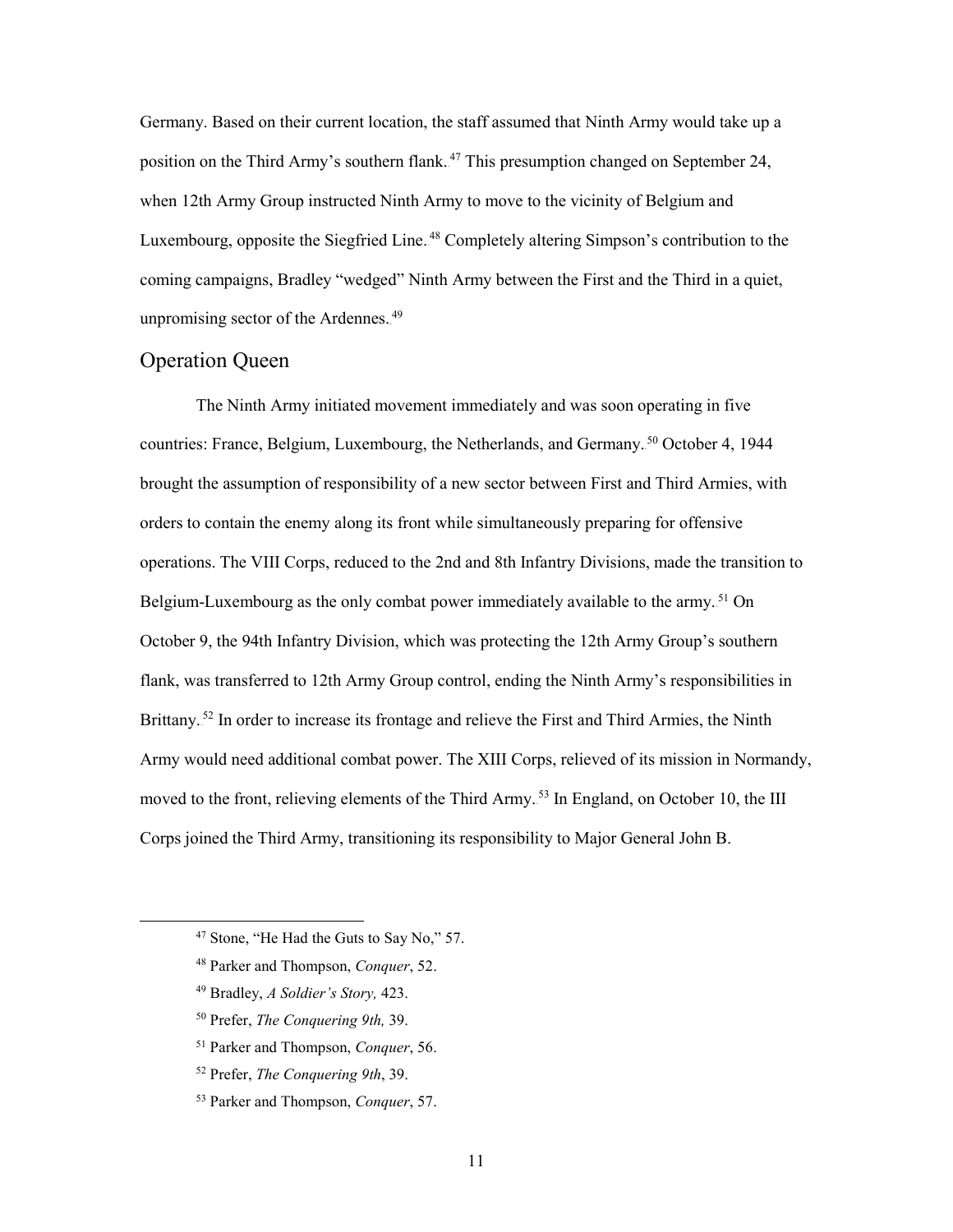eastward which included securing a bridgehead over the Rhine. This planning, while a useful this move altered the course of the rest of the war for the Ninth Army, which assumed Anderson's XVI Corps, which was ultimately destined to join the Ninth Army.<sup>54</sup> The beginning of October 1944 consisted of patrolling, small scale raids, and defeating German counterattacks. General Simpson, always thinking forward, directed planning by the army staff for an attack process that would pay dividends, was premature as Ninth Army received new instructions on October 10.<sup>55</sup> The orders from 12th Army Group entirely changed the situation; the Ninth Army was to move from its current position between First and Third Armies, taking up the northernmost 12th Army Group sector.<sup>56</sup> Like the shift from Brittany to Belgium-Luxembourg, responsibility for protecting the southern flank of the British 21 Army Group.

 further assistance from the Americans, though there had not yet been a formal request or notification for long term help. Bradley, reluctant to give up either the First or Third Army given their experience gained in the campaigns so far, argued that "because Simpson's army was still provide forces to Montgomery for an extended period.<sup>57</sup> This movement, while unusual, turned worked to Monty's advantage for the Ninth soon developed into a first-rate fighting unit. And it campaigned for him with less friction than would have either the First or the Third."<sup>58</sup> As Ninth Army moved to its new sector, its task organization also changed. The VIII Corps remained in the Ardennes under the control of First Army; in its place Major General Raymond McLain's XIX In October, the allied leadership realized that Montgomery's 21 Army Group would need our greenest, I reasoned that it could be the most easily spared" should it become necessary to out to be fortuitous because of Simpson's nature. In his memoirs Bradley noted, "Actually this

-

<sup>54</sup> Prefer, *The Conquering 9th*, 39.

<sup>55</sup> Parker and Thompson, *Conquer*, 65.

<sup>56</sup> Prefer, *The Conquering 9th*, 41.

<sup>57</sup> Stone, "He Had the Guts to Say No," 103.

<sup>58</sup> Bradley, *A Soldier's Story*, 437.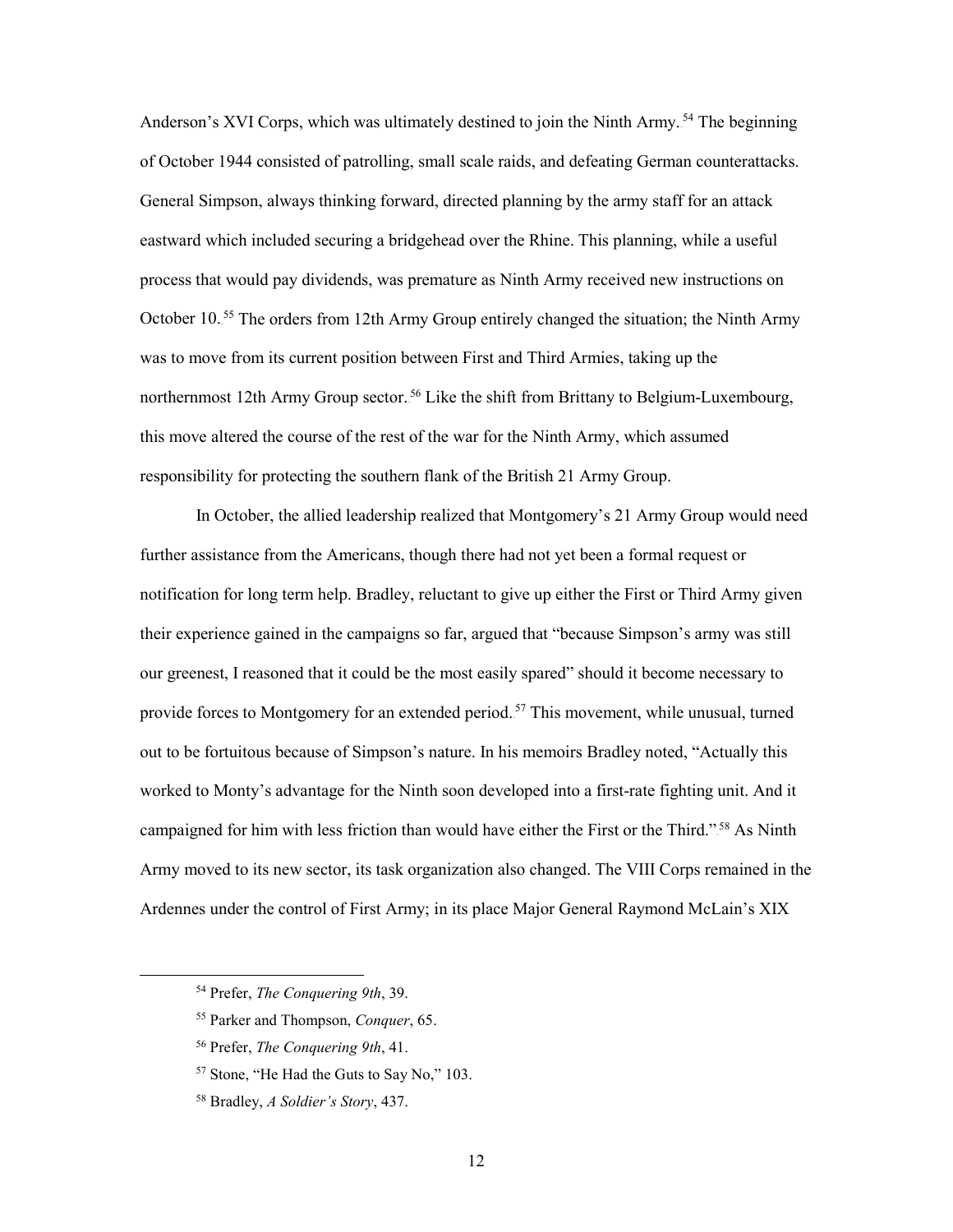God we're getting out of this mess."<sup>59</sup> On October 22 the Ninth Army established its new VIII and XIX Corps.<sup>60</sup> Corps would now report to Ninth Army. In an interesting prediction of the future situation, Simpson remarked upon learning he would relinquish responsibility for the Ardennes, "Thank command post in Maastricht, Netherlands while completing the mostly administrative transfers of

 With this change of sector complete, Ninth Army continued XIX Corps' current mission of protecting First Army's flank, while integrating new units for the upcoming "attack in zone to the Rhine in close conjunction with First Army, protecting its left flank."<sup>61</sup> Initially this attack frustrating, this allowed Ninth Army to solve several logistical issues, as well as to continue to was scheduled to begin on November 5, however due to a multitude of factors outside of Ninth Army's control the attack was postponed first to November 10 and finally to November 11. While strengthen its combat power.

Eisenhower turned to Simpson and simply said, "Give him one of ours."<sup>63</sup> The simplicity of this Again, Simpson exemplified his generosity to the British during Operation Queen. Simpson and his staff were highly concerned with the town of Geilenkirchen, a fortified town that threatened the Ninth Army's flank and constricted their operational frontage. Further complicating the situation, Geilenkirchen was squarely within the British area of operations.<sup>62</sup> Simpson attended a conference with Lieutenant General Brian Horrocks, commander of the British XXX Corps, where Eisenhower asked Horrocks whether he could take the town. Horrocks replied, "the spirit was willing, but the flesh, in the shape of one extra division, was weak."

<sup>59</sup> Prefer, *The Conquering 9th*, 42.

<sup>60</sup> Parker and Thompson, *Conquer*, 68.

<sup>61</sup> Twelfth Army Group, "Letter of Instruction Number Ten," in *Report of Operations: Initial After Action Report, 12th Army Group*, vol. 5, Combined Arms Research Library, Fort Leavenworth, KS, Main Collection, page 98.

<sup>62</sup> Prefer, *The Conquering 9th*, 46.

<sup>63</sup> Barr, *Eisenhower's Armies*, 418.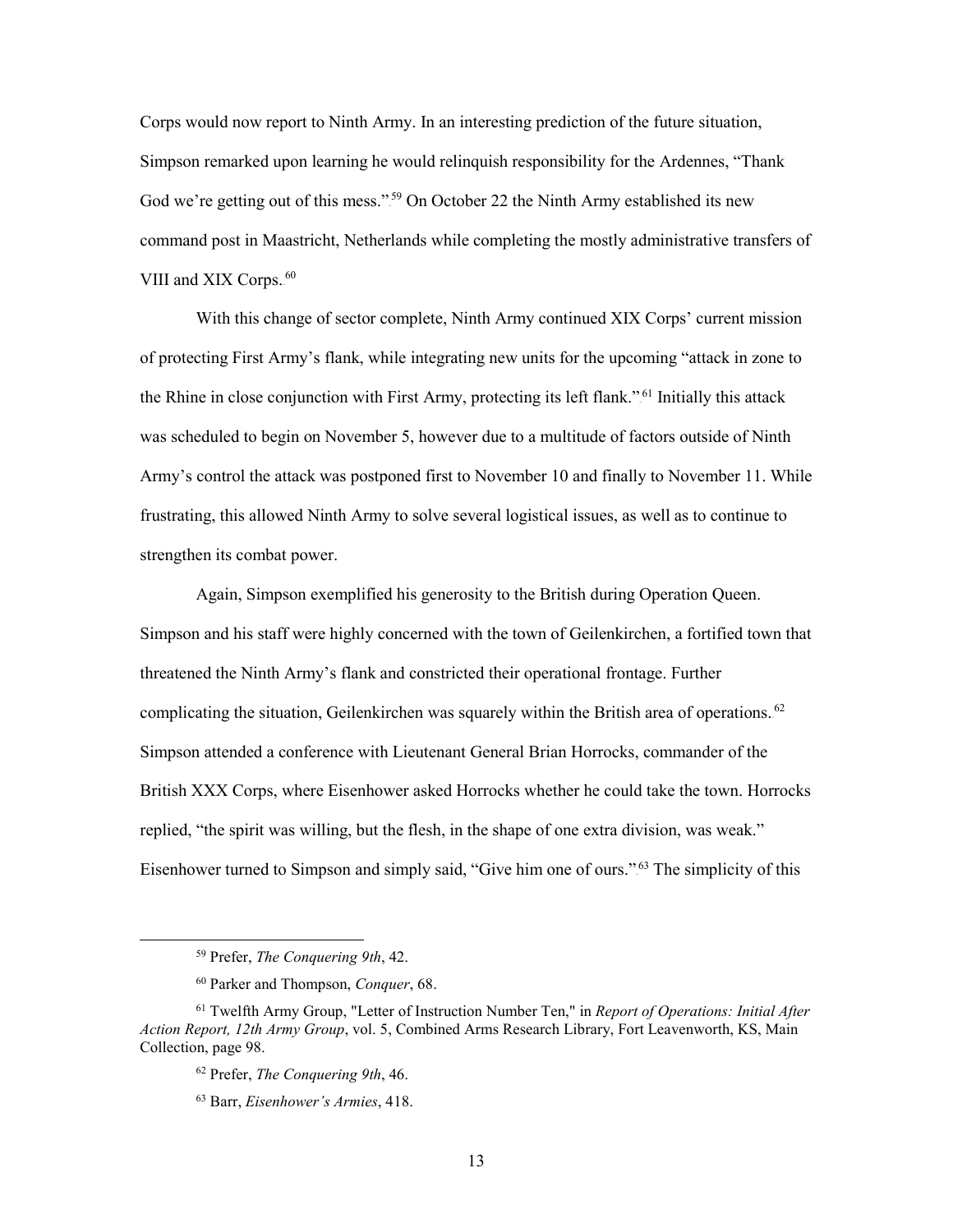arrangement foreshadowed the future of the Ninth Army's operations. Thus, at the beginning of the control of the British XXX Corps. Horrocks assigned 84th Infantry Division as the main effort, later giving high praise to the division for its excellent combat effectiveness. In an attempt to work for 21 Army Group, multinational units at the tactical level shared TTPs to increase approximately twenty degrees above the horizon, aimed at the low could banks. The placement and any terrain that would be difficult to navigate in the darkness. Additionally, the light shined directly into the enemy's eyes. The initial reaction to this TTP was hesitance, as it left the front- line troops feeling "exposed and naked," but its effectiveness quickly won over even the most doubtful American soldiers, who from then on demanded such lighting for all future night Operation Queen, the 84th Infantry Division, assigned to US XIII Corps, was temporarily under to stem the cold, wet weather, and to increase sentiments furthering the Anglo-American bond, the 84th Division received the standard British rum rations. Even prior to Ninth Army's transition efficiency. While the 84th Division was conducting operations in the vicinity of Geilenkirchen, XXX Corps shared its TTP to create artificial moonlight or "movement light" using antiaircraft searchlights. This technique supplied enough light to operate at night by reflecting the searchlights' intense beams off low cloud cover onto rough terrain and enemy positions. Soldiers placed the searchlights in a defilade 4,000-6,000 yards behind the front lines, elevated and the angle of the lights produced a dark area between the lights and the approximation of the enemy positions, allowing the Allied forces to operate in darkness while illuminating the enemy operations.<sup>64</sup> Again, as in Brittany, there was successful collaboration between British armor, specifically the Crocodiles, and American infantry.<sup>65</sup> The 84th Infantry Division history praises the collaboration during the battle for Geilenkirchen, highlighting that the tankers earned the

<sup>64</sup> Parker and Thompson, *Conquer*, 92.

<sup>65</sup> Theodore Draper, *The 84th Infantry Division in the Battle of Germany: November 1944 - May 1945* (New York: Viking Press, 1946), 33.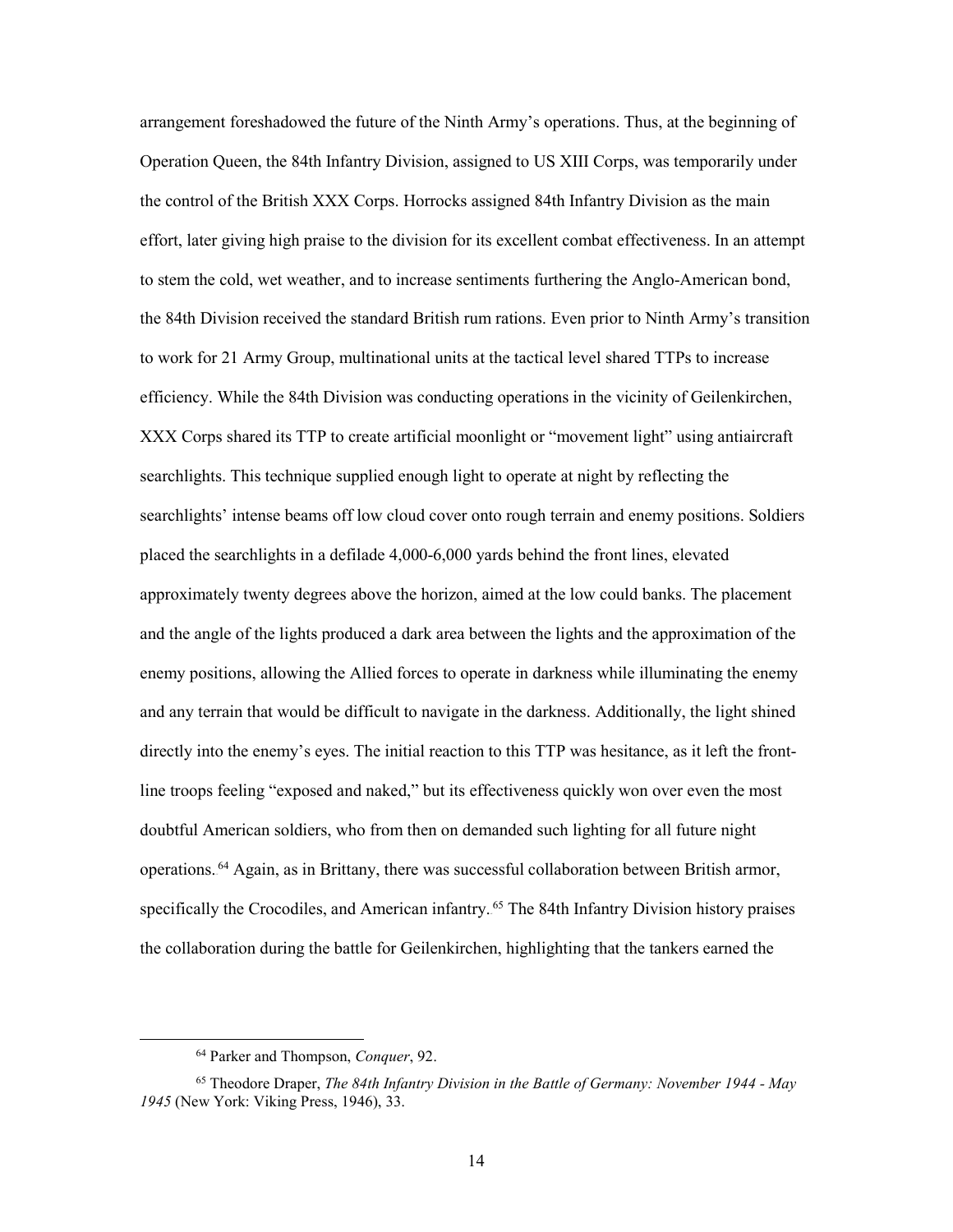American admiration and enthusiasm "even though they stopped for a bit of tea at the most unlikely moments.".<sup>66</sup>

 Phantom Army" due to its already impressive frequent, quick moves. This compliment Luxembourg-Belgium and then moving north again, this time to the Netherlands where Simpson began pushing towards Germany, all within a period of only two months.<sup>67</sup> At the tactical level, Corps control. Throughout November and into December, the Ninth Army continued to push east. forces closed on the flood threatened Roer River.<sup>69</sup> During Operation Queen, the American press nicknamed the Ninth Army as "The acknowledged Ninth Army's feat of moving to and fighting in Brittany, shifting to a position in the Ninth Army continued to conduct multinational operations. In early November, alleviating a shortage of Military Police, a battalion of Belgian Fusiliers and three battalions of Netherlands Storm Troops augmented American forces by guarding logistical depots and prisoner of war internment areas.<sup>68</sup> After five days of fighting under XXX Corps, the 84th reverted back to XIII This slow and costly offensive operation, described by German forces as "the most terrible and ferocious battle in the history of the whole war," ground to a halt on December 16 as the Allied

#### <span id="page-21-0"></span>Battle of the Bulge

 The problem created by the Roer needed solving before the 12th Army Group could continue east. The main concern was that the German Army was still in control of the two dams on the river. Allied engineers estimated that destruction of the Schwammenauel Dam would raise the Roer by twenty-five feet and create "a raging torrent one and a half miles wide," at best sweeping away bridges and at worst, if the crossings had already started, isolating bridgeheads on

<sup>66</sup> Draper, *The 84th Infantry*, 43.

<sup>67</sup> Prefer, *The Conquering 9th*, 56.

<sup>68</sup> Parker and Thompson, *Conquer*, 102

<sup>69</sup> Ibid., 112-13.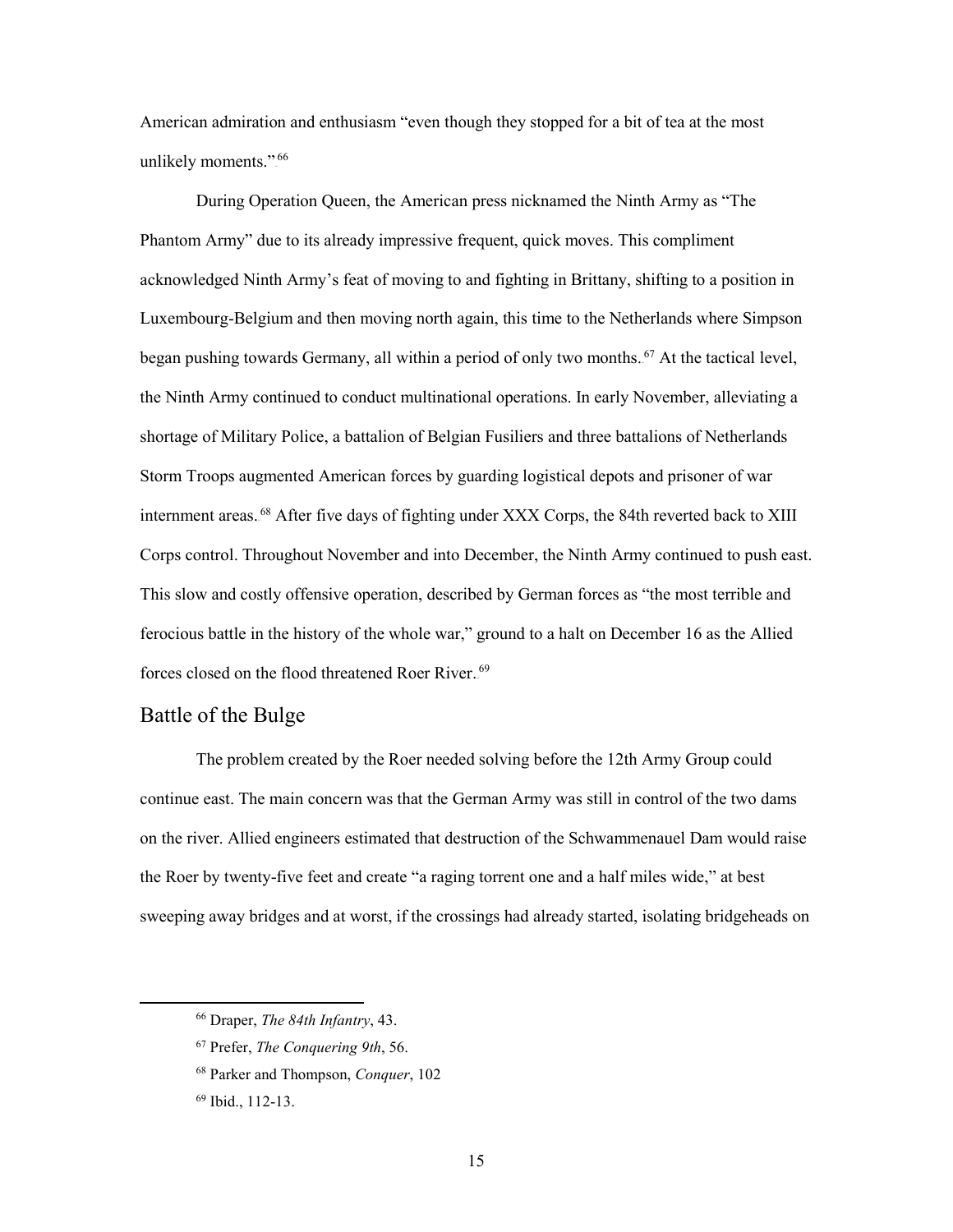the far side.<sup>70</sup> Bradley determined that to attack piecemeal would threaten the integrity of the army group; therefore the Ninth Army would need to conduct a tactical pause to allow the First and Third Armies to also close on the Roer.

 Unfortunately, the solving of the Roer problem took a backseat on December 16. Two days after the Ninth Army closed on the river, the Germans launched a counteroffensive through the Ardennes attempting to wrest the initiative from the Allies, resulting in the Battle of the thrust; however, it would contribute heavily to the upcoming battle. Simpson, recognizing the historian Niall Barr sums up his contributions, "Simpson garnered little or no fame for his actions stemming the German advance."<sup>73</sup> This bulge in the Allied lines had the potential to create a 12th Army Group. Bulge. Due to its shift in the line of battle the Ninth was not directly engaged by the German severity of the aggressive German action and, at the request of Bradley and characteristic of his generosity and humbleness, immediately began shifting divisions south.<sup>71</sup> In the first week, Simpson sent five divisions and supporting troops to help the beleaguered First Army.<sup>72</sup> As during the Battle of the Bulge, yet his actions in sending assistance was as vital as Patton's in command and control issue, virtually isolating First and Ninth Armies from the remainder of the

 officers, were the first to recognize the potential severing of communications, and recommended Eisenhower's Chief of Intelligence and Deputy Chief of Staff for Operations, both British to the Supreme Commander that two commands should be formed: one consisting of Bradley's 12th Army Group and all forces south of the Bulge, and the other made up of Montgomery's 21 Army Group to the north, temporarily reinforced with the First and Ninth US Armies.<sup>74</sup>

-

<sup>70</sup> Bradley, *A Soldier's Story*, 442*.* 

<sup>71</sup> Prefer, *The Conquering 9th*, 86.

<sup>72</sup> Parker and Thompson, *Conquer*, 117.

<sup>73</sup> Barr, *Eisenhower's Armies*, 434.

<sup>74</sup> Neillands, *The Battle for the Rhine*, 290.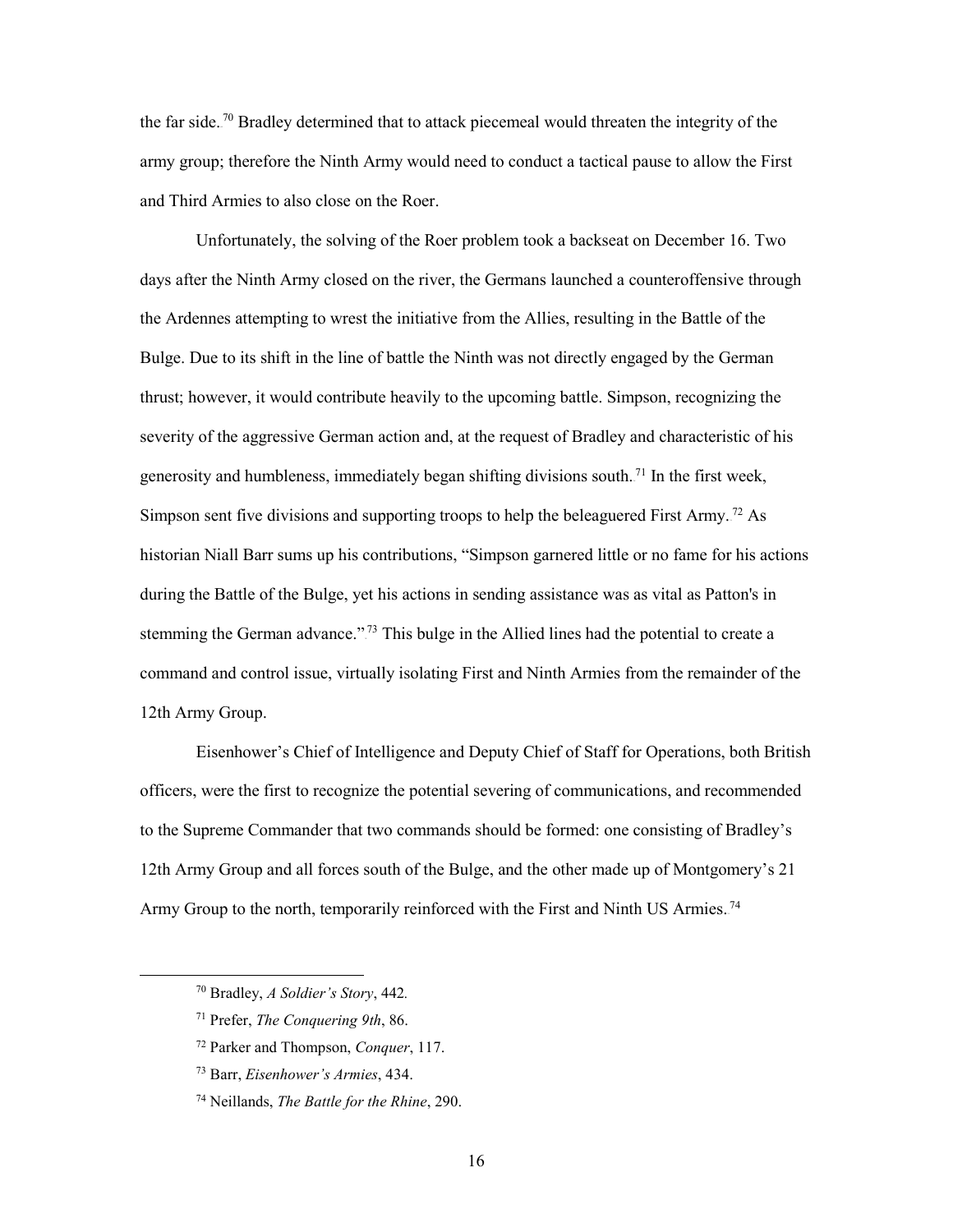from Bradley that this change would discredit American forces or signify a loss of faith from the orders."<sup>76</sup> Eisenhower recognized the utility of this change in command organization, despite protesting Supreme Commander.<sup>75</sup> Eisenhower ended the protesting saying, "Well, Brad, those are my

leaders.<sup>77</sup> Over time, this brought to Ninth Army headquarters a more international character, as British liaisons from both higher and adjacent units maintained the closest contact, adding to the Montgomery, who was deemed difficult to work for and with. A member of Montgomery's staff Hodges' H.Q. like Christ come to cleanse the temple.".<sup>79</sup> On December 20, the Ninth Army transitioned to the operational control of 21 Army Group, reporting directly to Montgomery, a move highly resented by some American senior already present French, Belgian, and Dutch army representatives.<sup>78</sup> There was concern among US Army senior leadership concerning an American field army commander working for described his arrival to his first meeting with Simpson and Hodges, saying, he "strode into

 Further complicating the relationship, Montgomery released a press statement on January 7, 1945 to stifle British press' critiques of American military leaders, especially Eisenhower.<sup>80</sup> Although he praised the individual American soldier, Montgomery failed to clearly rebuke the British press, and the overall sentiment appeared disingenuous, causing great offense both at SHAEF and 12th Army Group Headquarters. The situation worsened on January 8, when German propagandists released a statement on the radio wavelength used by the British Broadcasting

677.

<sup>75</sup> Bradley, *A Soldier's Story*, 476.

<sup>76</sup> Neillands, *The Battle for the Rhine*, 291.

<sup>77</sup> B. H. Liddell Hart, *History of the Second World War* (New York: Capricorn Books, 1972), 2:

<sup>78</sup> Parker and Thompson, *Conquer*, 119.

<sup>79</sup> Liddell Hart, *History of the Second World*, 2: 656.

 80 Joseph Quinn, "How Nazi 'fake news' split Allied commanders in 1945," The National Archives, accessed January 15, 2020.<https://blog.nationalarchives.gov.uk/how-nazi-fake-news-split-allied>commanders-in-1945/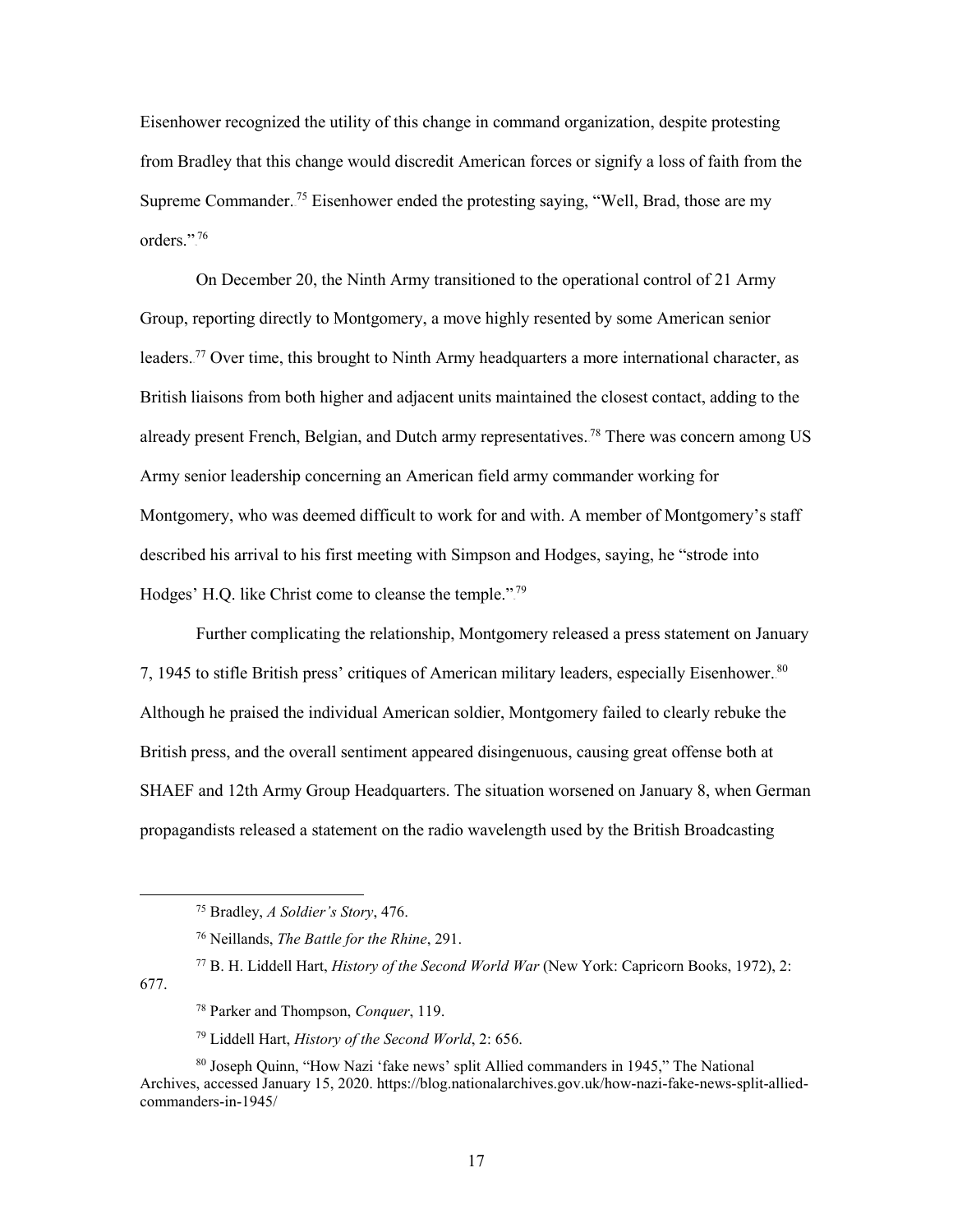statement. According to the propagandists' statement, the Americans were on the brink of defeat in the Ardennes until Montgomery intervened. British official historian Major L. F. Ellis later offence to the Americans." <sup>81</sup> Taking it as an actual BBC report, American leaders from Eisenhower down were furious, creating dissent among the Allies during a critical moment in the worry than did any similar one of the war."<sup>82</sup> Though Simpson personally found Montgomery "a very pompous guy," he was clearly the best choice to be his subordinate and he refrained from assuaged fears that there would be difficulty, stating that "I and my army are operating smoothly our respective staffs."<sup>84</sup> In the midst of this chaos among the high command and squarely on the Company (BBC) purporting to be an official BBC summary of Montgomery's press conference wrote that this statement "cleverly slanted the whole affair in a way calculated to give most battle. Remembering this period, Eisenhower said this incident caused him "more distress and openly complaining, unlike his peers Hodges and Patton.<sup>83</sup> Writing to Eisenhower, Simpson and cheerfully under the command of the Field Marshal. The most cordial relations and a very high spirit of cooperation have been established between him and myself personally and between defensive, the Ninth Army staff spent the remainder of December and early January planning for the resumption of offensive operations.

#### <span id="page-24-0"></span>Operation Grenade

 On January 17, 1945 First Army reverted to 12th Army Group control; however, despite Bradley's protests, Ninth Army remained under the control of 21 Army Group.<sup>85</sup> Eisenhower British control until after Allied forces crossed the Rhine. Simpson called Bradley after learning understood Bradley's concern, but he had decided that the Ninth Army would remain under

82 Ibid.

 $\ddot{\phantom{a}}$ 

 81 Quinn, "How Nazi 'fake news' split Allied commanders in 1945."

<sup>83</sup> Prefer, *The Conquering 9th*, 6.

<sup>84</sup> Barr, *Eisenhower's Armies*, 434.

<sup>85</sup> Bradley, *A Soldier's Story*, 492*.*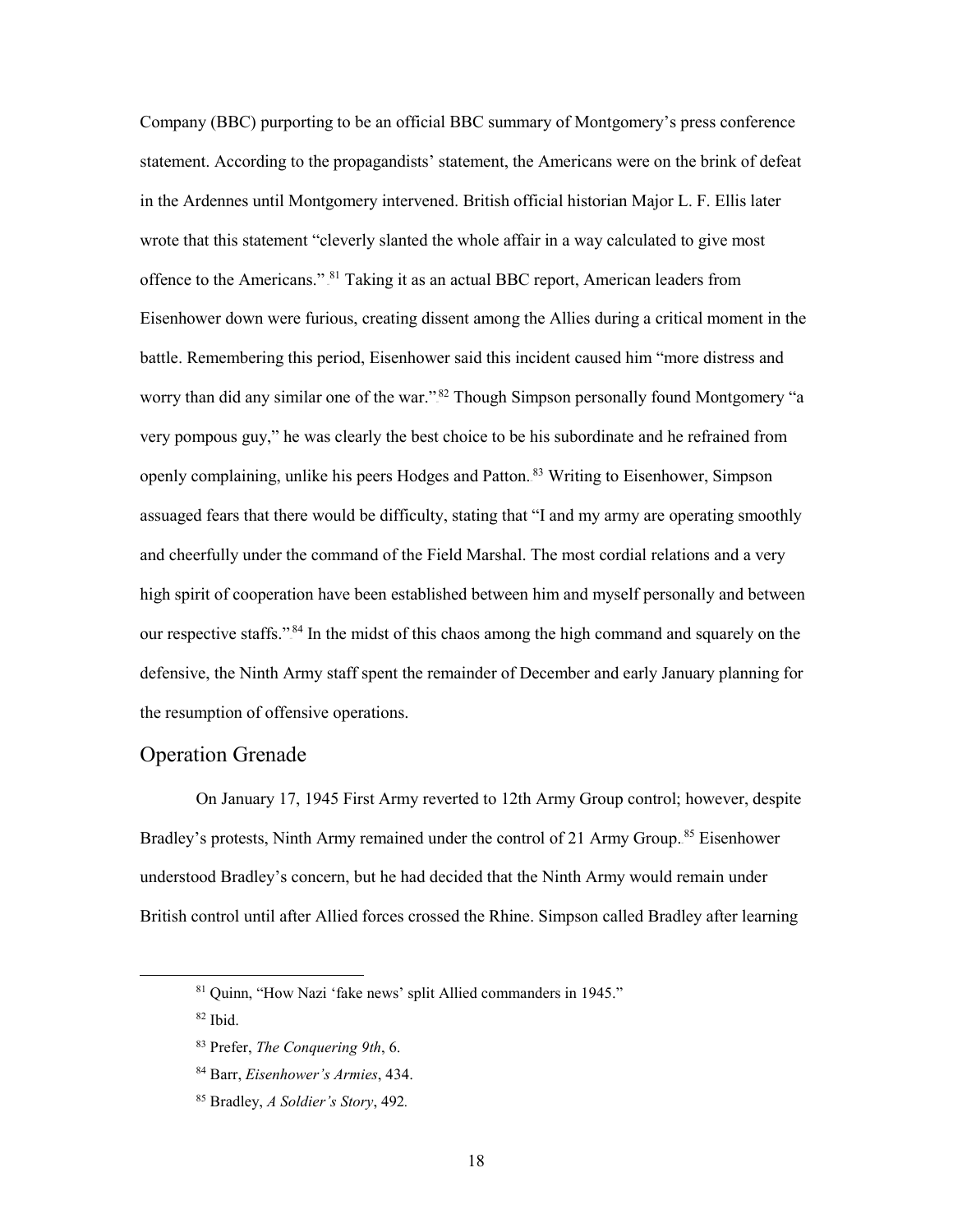of this decision and lightened the mood by asking, "Hey, Brad – what can you do to save us? If shipment of lend-lease." General Bradley responded that there was nothing to do, so Simpson this goes on much longer, they'll begin thinking that we were given to them along with a should "polish up [his] British" accent, as he would need it for the foreseeable future.<sup>86</sup>

 time wisely to plan for the upcoming Spring offensive. While unsure which divisions would return to the Ninth after the fighting in the Ardennes wound down, Simpson was certain that the envelopment of the Ruhr industrial area would ensure the destruction of the German armed forces and that his position was the most suitable from which to carry this attack all the way to the recognized its advantages, especially when coupled with the First Canadian Army's upcoming Group, Montgomery set the target date for launch of the attack no earlier than February 15.<sup>89</sup> began on February 8, a week early, which required Simpson to adjust the launch of Operation Grenade to February 10. Unfortunately, approximately twenty-four hours before the attack the The Ninth Army spent more than a month stalled at the Roer River, but the staff used this Rhine.<sup>87</sup> When Simpson briefed Montgomery on his plan, entitled Operation Grenade, he attack codenamed Operation Veritable. Montgomery approved both plans, meaning 21 Army Group would conduct a double envelopment from the Roer to the Rhine, with the Canadian First Army attacking to the southeast, and Ninth Army, increased to twelve divisions, as the southern pincer attacking to the northeast.<sup>88</sup> Codified on January 21 in an instruction from 21 Army However, due to the uncertainty of warfare, plans and timelines change. Operation Veritable Germans destroyed the discharge valves on the Roer dams, increasing both the water level and the current.<sup>90</sup> Simpson spent an anxious day closely watching the river levels rise, but being "left

<sup>86</sup> Bradley, *A Soldier's Story*, 492.

<sup>87</sup> Parker and Thompson, *Conquer*, 135-138.

<sup>88</sup> Stone, "He Had the Guts to Say No," 134.

<sup>89 21</sup> Army Group C-in-C Directive, January 21, 1945, National Archives, Kew, WO 229-72.

 90 Thomas R. Stone, "1630 Comes Early on the Roer," *Military Review* 53, no. 10 (October 1973):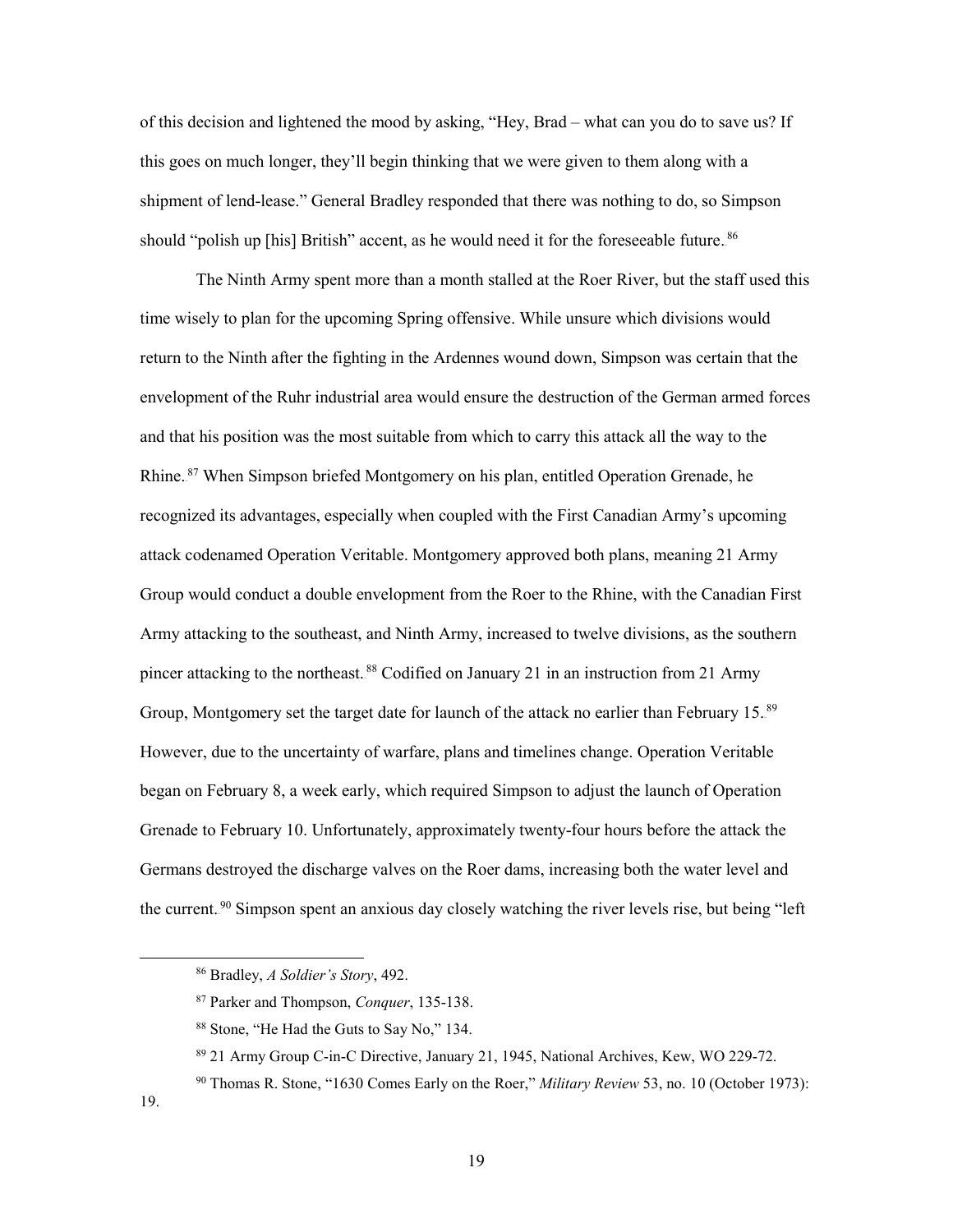almost two-week hold to allow the current to slow down and the level to fall enough to safely Dempsey's British Second Army's situation as it held the line along the Maas River in between week, until February 22, when the defensive operation would no longer require their support.<sup>93</sup> alone" by Montgomery, the decision to postpone was solely his.<sup>91</sup> The flooding required an cross the river. Based on advice from his engineers, Simpson set February 24 as the earliest date that Ninth Army could feasibly cross the Roer.<sup>92</sup> This gave Simpson time to regenerate and consolidate combat power, a process complicated slightly by Lieutenant General Miles the two attacking armies. The Canadian First Army required additional forces for its attack, which the British Second Army provided, leaving it understrength. Simpson's international generosity led him to extend the attachment to 21 Army Group of the 75th and 95th Infantry Divisions by a

 decision to attack early on February 23, mitigating the risk of a still swollen river by the prediction of fair weather and the element of surprise.<sup>94</sup> At 2:45 a.m. on February 23 more than a This preparation led the way for the assault of six infantry divisions across the Roer.<sup>96</sup> While not an easy operation, the lead elements faced only light to moderate resistance, Lt. Richard Hawkins As February 24 approached, Simpson was concerned that the Ninth would lose the element of surprise by waiting for the river to return completely to normal. He made the difficult thousand artillery pieces of the Ninth Army, joined by artillery of the First Army to the south and the British Second Army to the north, commenced a forty-five-minute artillery preparation.<sup>95</sup> of Company A, 1st Battalion, 334th Infantry, 84th Infantry Division describing the crossing later

<sup>&</sup>lt;sup>91</sup> William H. Simpson, interview by Thomas R. Stone, 1971, US Army Heritage and Education Center, William H. Simpson Collection, box 16.

<sup>92</sup> Prefer, *The Conquering 9th*, 109.

<sup>93</sup> Parker and Thompson, *Conquer*, 158.

 94 Ibid., 166.

<sup>&</sup>lt;sup>95</sup> Ibid., 169.

<sup>96</sup> Prefer, *The Conquering 9th*, 109.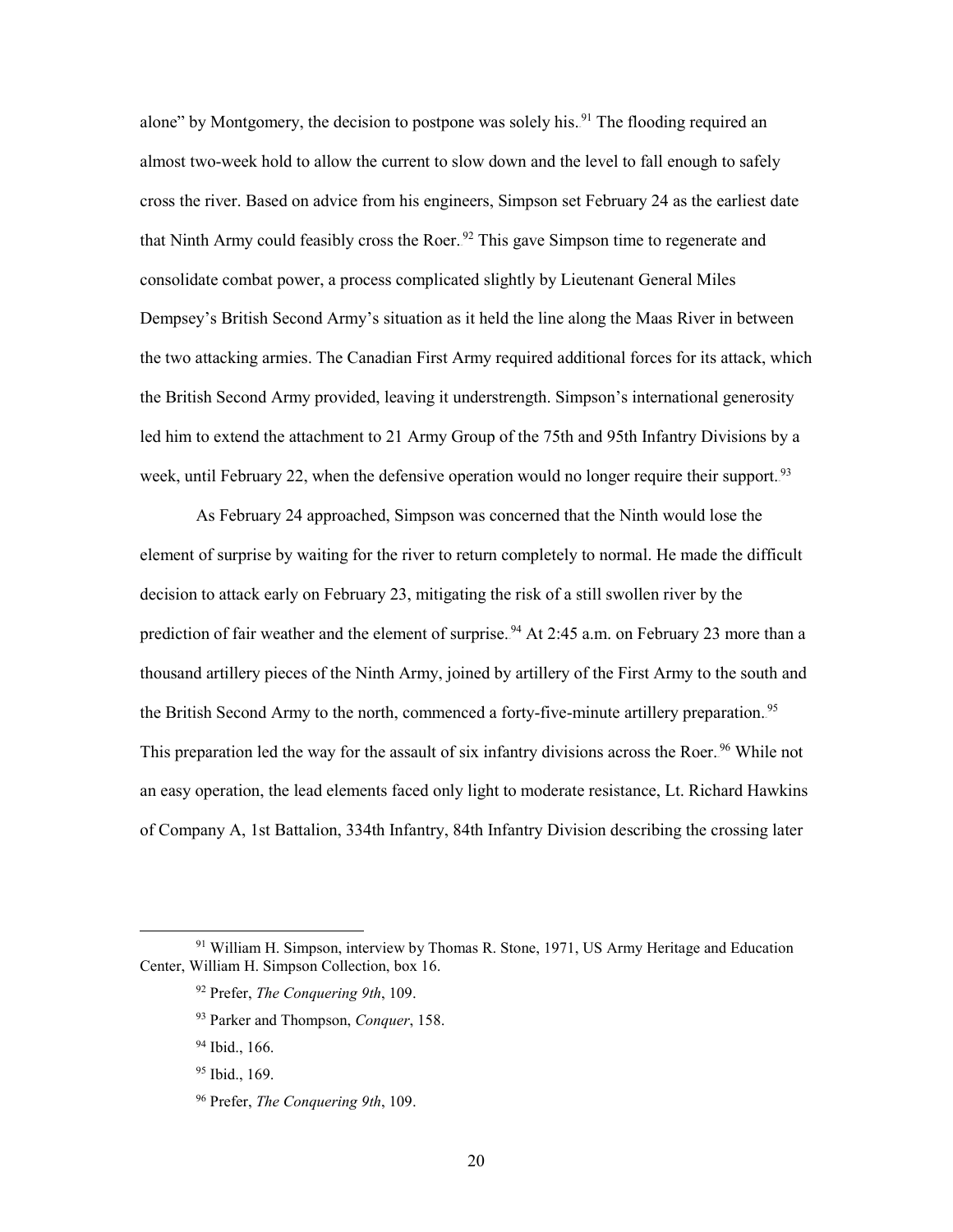said, "I really don't know whether the enemy fired any shots at us or not."<sup>97</sup> At the end of the first day twenty-eight infantry battalions secured the foothold on the eastern side of the Roer.<sup>98</sup>

trenches, mine, and wire obstacles. <sup>101</sup> The bulk of the Ninth Army was across the Roer by the end of February, racing to secure a bridge over the Rhine in full attack mode. As of the first of March, faced in the November offensive. <sup>102</sup> At this point Ninth Army liberated two major cities; Venlo, a Simpson stated, "The skill with which the division made its crossing of the Roer River and the Having the bridgehead secured by the completion of the first day practically ensured the success of the operation; however, the Ninth was not at the Rhine yet.<sup>99</sup> Simpson now watched the tempo of the offensive closely, paying attention to corps boundaries to minimize risk of exposed flanks.<sup>100</sup> East of the Roer there were few deliberate fortifications, the defensive positions occupied by the enemy were hasty in nature, consisting of extensive antitank ditches, the campaign was reminiscent of the previous year's race across France, rather than the slogging bastion of the Siegfried Line, and Munchen-Gladbach. Ninth Army had spent considerable time and energy planning the operation, but Munchen-Gladbach fell in less than a day, and Venlo fell without a fight.<sup>103</sup> In a letter praising the 35th Infantry Division, which he had also commanded, speed and power with which it raced up the Army left flank, progressing up to twelve miles a day was most impressive." Concluding the letter, Simpson expresses his desire that every member of

<sup>97</sup> Draper, *The 84th Infantry Division,* 145.

<sup>98</sup> Parker and Thompson, *Conquer*, 171.

<sup>&</sup>lt;sup>99</sup> Ibid.

 100 Ibid., 174.

<sup>101</sup> Allan H. Mick, *With the 102d Infantry Division Through Germany* (Washington: Infantry Journal Press, 1947), 145.

<sup>102</sup> Prefer, *The Conquering 9th*, 134.

<sup>103</sup> Parker and Thompson, *Conquer*, 182.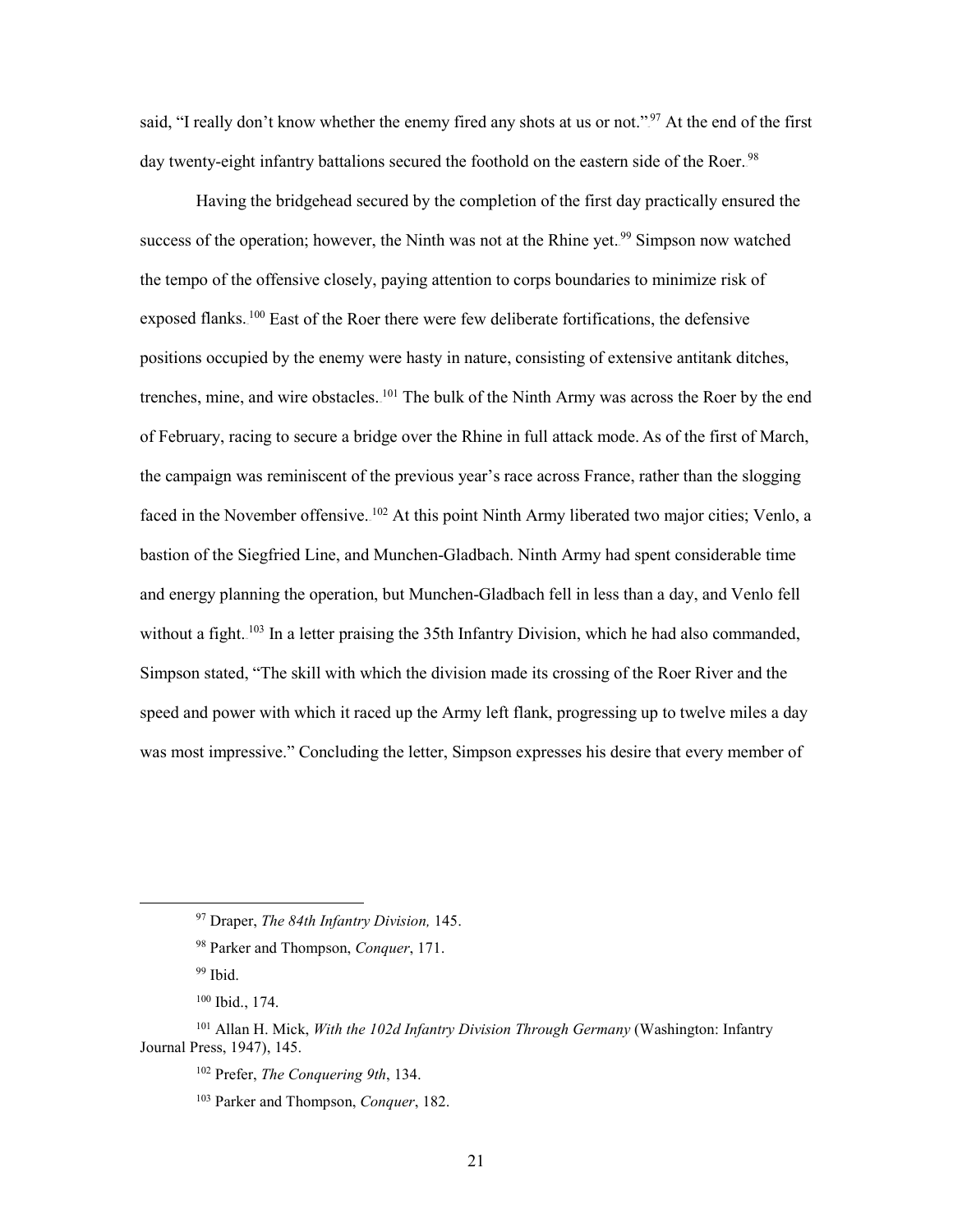the division understands that, "Operation 'Grenade' constitutes another glowing chapter in the splendid record" of the 35th Infantry.<sup>104</sup>

Canadians from their First Army near Berendonk.<sup>108</sup> Eager to exploit the seizure of an intact plans, and on March 4 General McLain of XIX Corps presented Simpson with a plan to force a On March 2 the first elements of Ninth Army closed on the Rhine, the operation transitioned to an attempt to seize intact at least one of eight bridges in its sector. <sup>105</sup> Unfortunately, as they cleared the city of Neuss on March 2 the retreating Germans destroyed all three Nuess-Dusseldorf bridges.<sup>106</sup> A fourth bridge dropped the next day in Uerdingen, with elements of the 2d Armored Division on the western end of the bridge.<sup>107</sup> On March 3, advancing against scattered resistance, the pincers closed as forward elements of XVI Corps linked up with bridge, the Ninth Army staff, directed by Simpson, had spent the first days of March developing crossing in his zone. $109$ 

 Simpson presented McLain's two options to Montgomery, but he denied the opportunity seemingly wanted to conduct a near-simultaneous crossing along the entire Army Group front, but after the war Simpson would attribute this to Montgomery's saying, "Now, when I make a March 5, as was the quick attempt at a bridge, but when the sun rose on March 6 the Germans had to attempt the Rhine crossing, saying "I don't want you to go. Don't go across."<sup>110</sup> Montgomery plan, I want people to stick to it."<sup>111</sup> Thus the original goals of Operation Grenade were met by

-

<sup>&</sup>lt;sup>104</sup> The 35th Infantry Division in World War II 1941-1945 (Atlanta: Albert Love Enterprises, n.d.), 202.

<sup>105</sup> Parker and Thompson, *Conquer*, 183-84.

 106 Ibid., 184.

 107 Ibid., 188.

<sup>108</sup> Ninth Army G-2 After Action Report, 1-15 March 1945, Inclusive, Inclosure No. 1, National Archives and Records Administration II, College Park, MD, Record Group 407, Entry 427, Box 2411, G2 AARs (03-45), 1.

<sup>109</sup> Parker and Thompson, *Conquer*, 189-90.

<sup>110</sup> William H. Simpson, interview by Thomas R. Stone, 1971.

 111 Ibid.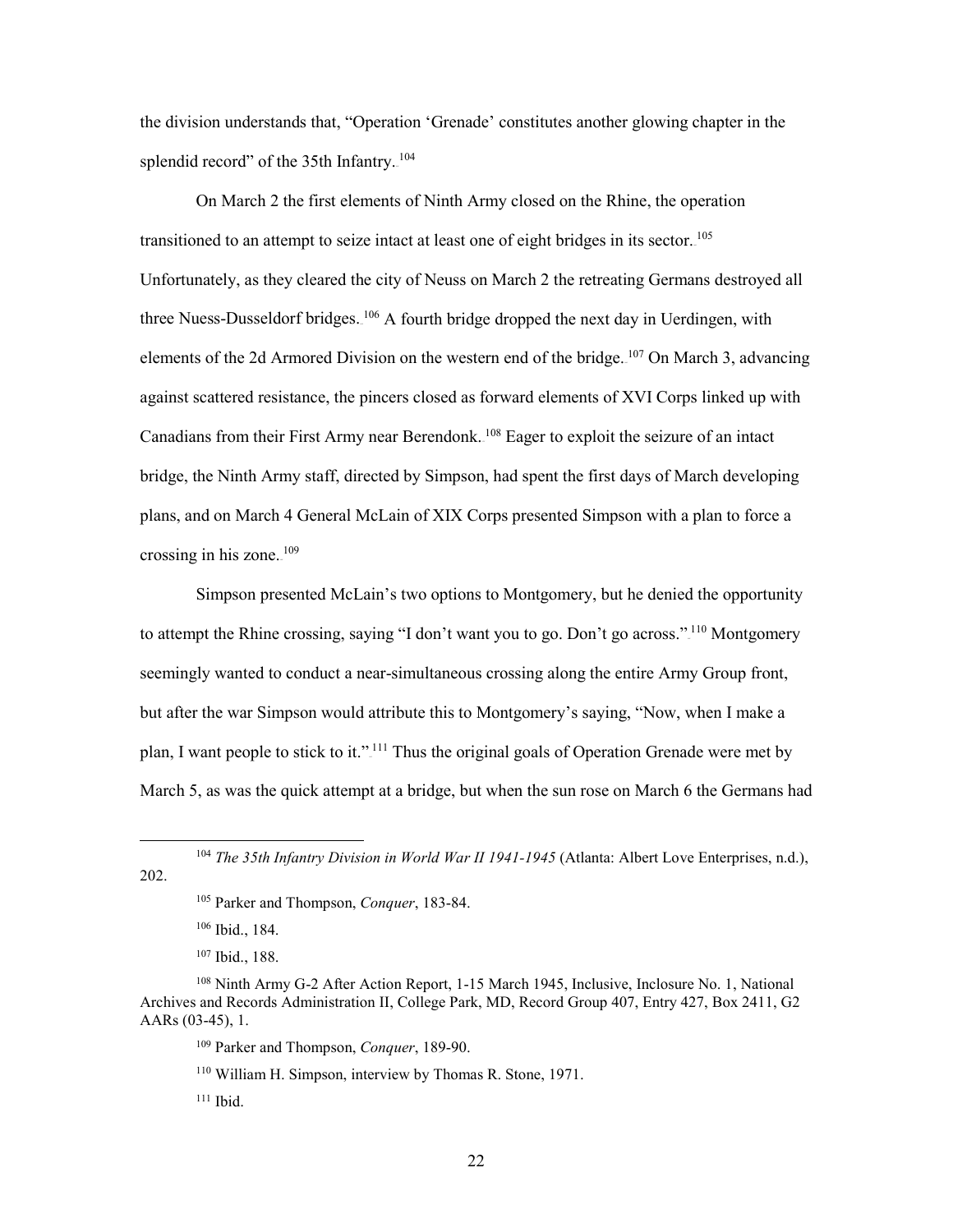the remaining resistance west of the Rhine. $112$ destroyed the remaining four bridges, and Ninth Army would spend the next five days clearing

 functioning of the army, both to higher and lower echelons. On March 6, Bradley and Eisenhower later estimation the actions of the Ninth Army between the Roer and the Rhine was its "most with the Ninth to Simpson in a letter dated March 10: "I would like to tell you how very pleased I judge pretty well the military caliber of Armies. I can truthfully say that the operations of the Ninth Army...have been up to the best standards."<sup>116</sup> As activities and responsibilities of the Ninth Army increased, the headquarters element expanded, increasingly becoming a "colorful spectacle" as the number of liaison personnel from allied nations swelled, including elements from the Royal Navy and Air Force, the British Army, and the Netherlands, Canada, France, and Belgium.<sup>113</sup> These LNOs were instrumental in the attended a lunch with Prime Minister Winston Churchill, who told the two generals that he had visited Simpson the day before and was elated with the speed achieved by the Ninth Army.<sup>114</sup> In brilliant contribution to Allied victory in Europe."<sup>115</sup> Montgomery summarized his experience have been with everything the Ninth Army has done…the experience I have gained enables me to

#### <span id="page-29-0"></span>Operation Flashpoint

bank.<sup>118</sup> Forward thinking being one of the aspects expected of a field army, the Ninth Army staff The entirety of 21 Army Group had closed on the Rhine by March  $11.^{117}$  On March 7, elements of the First Army had secured an intact bridge spanning the Rhine at Remagen. The first Allied unit to do so, First Army troops were quickly expanding a bridgehead on the eastern

<sup>112</sup> Parker and Thompson, *Conquer*, 190-91.

 113 Ibid., 194.

<sup>114</sup> Bradley, *A Soldier's Story*, 508.

<sup>115</sup> Parker and Thompson, *Conquer*, 114.

<sup>116</sup> Stone, "Unsung Commander of US Ninth Army," 50.

<sup>117</sup> Prefer, *The Conquering 9th*, 155.

<sup>118</sup> Parker and Thompson, *Conquer*, 199.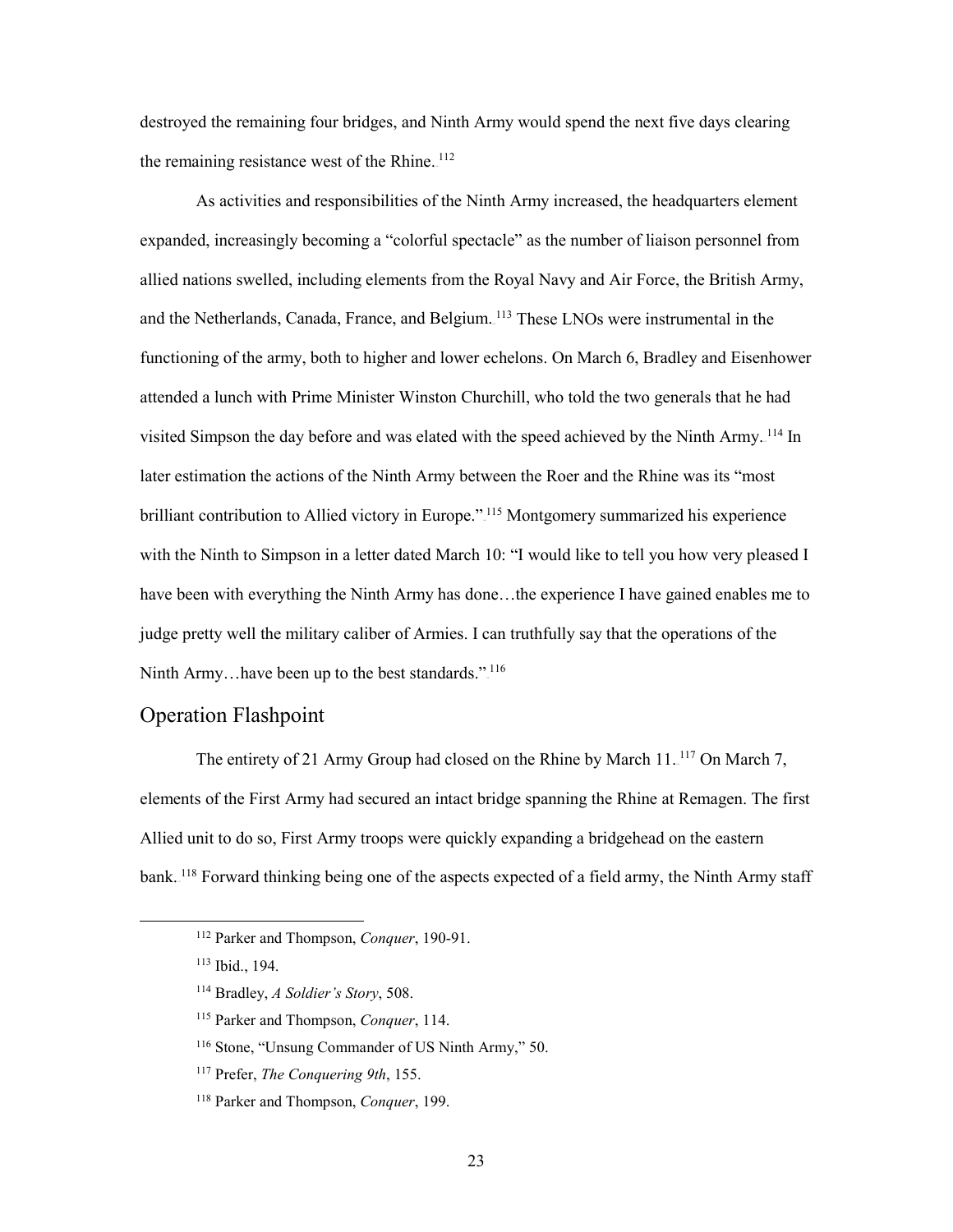*Rhine River Study, Cologne to Emmerich,* that codified all the engineering data available for subordinate units to help the planning and execution of an opposed crossing. <sup>119</sup> The 21 Army difference in opinion about crossing site requirements for both the British Second Army and the argument centered on the use of the road network and crossing sites near Wesel, to which both Dempsey and Simpson required access; with the caveat that the British Second Army would had been considering and updating plans for the crossing of the Rhine for approximately six months. In early January, Ninth Army published a guide, Engineer Technical Notes Number 3: Group held a planning conference on January 19, attended by representatives of the three armies under its command, dealing mostly with technical details and the distribution of specialized equipment.<sup>120</sup> The most important aspect to emerge from this planning conference was the Ninth Army. The constrictive terrain forcing restrictive access to vital crossing sites led to the only serious tension between Simpson and Montgomery of their entire relationship.<sup>121</sup> The require assistance from the far greater resources of the Ninth Army Engineers to construct the bridges.<sup>122</sup>

When the 21 Army Group released the directive dealing with crossing the Rhine, named Operation Plunder, on January 21, the Ninth Army was "flabbergasted!"<sup>123</sup> The directive reinforced the British Second Army with an American corps of two divisions, but left Ninth Army no other role in crossing the Rhine. <sup>124</sup> Reflecting on the initial guidance from 21 Army Group, Simpson later recalled, "his initial plan didn't mention the Ninth Army at all; I wasn't

<sup>119</sup> Parker and Thompson, *Conquer*, 207.

<sup>120</sup> Prefer, *The Conquering 9th*, 157.

<sup>121</sup> Christopher M. Rein, *Forging the Ninth Army-XXIX TAC Team: The Development, Training,*  and Application of American Air-Ground Doctrine in World War II (Fort Leavenworth: Army University Press, 2019), 155.

<sup>122</sup> Barr, *Eisenhower's Armies*, 448.

<sup>123</sup> Parker and Thompson, *Conquer*, 208-9.

<sup>124</sup> Barr, *Eisenhower's Armies*, 448.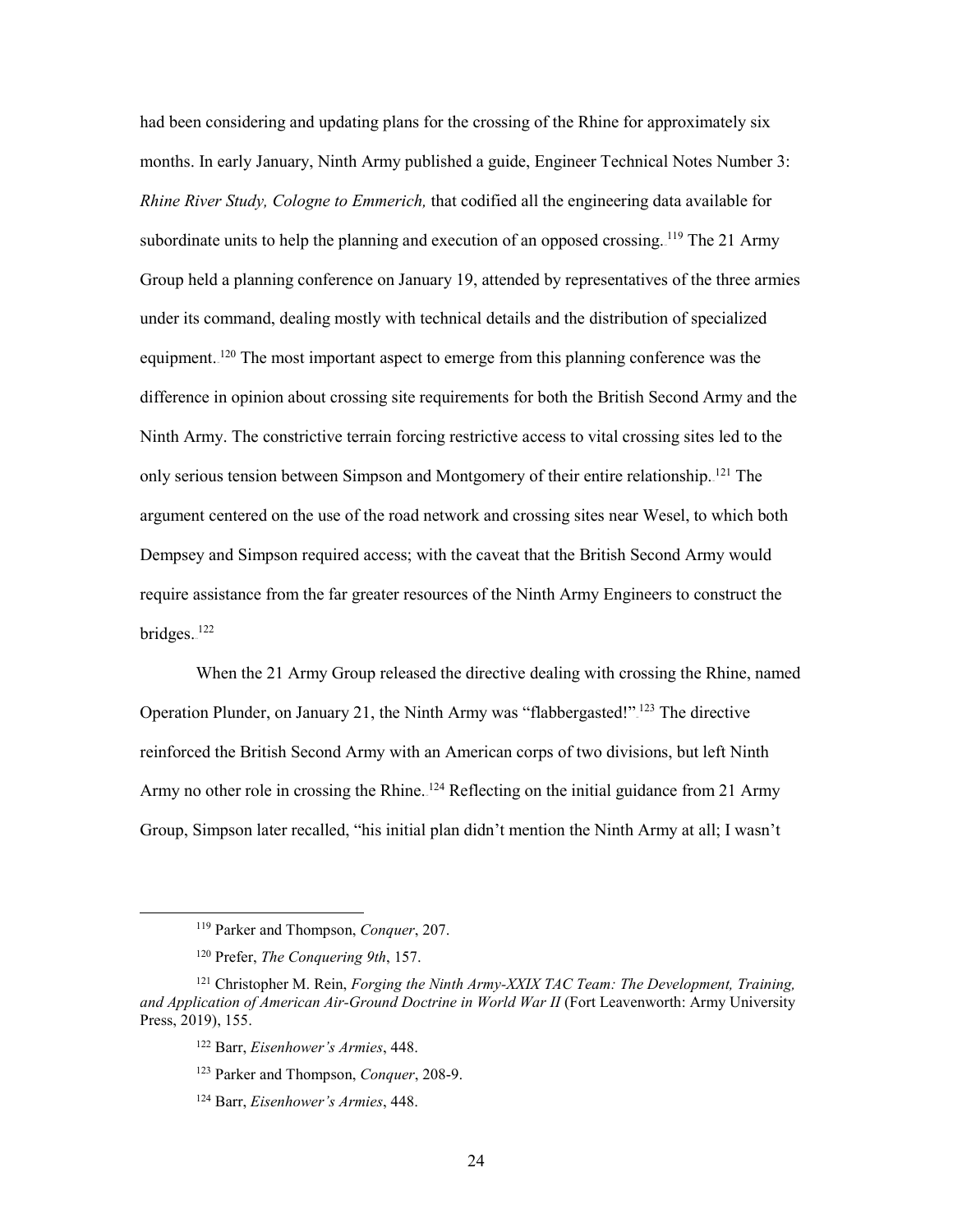assigned a damn thing."<sup>125</sup> Amid confusion about the diminished role, Simpson made it clear that single corps frontage. <sup>126</sup> Adjacent since October, the British Second Army and the Ninth had that would ease some of the tension created over the argument of crossing sites. $127$  21 Army date of March 31 and incorporating the Ninth Army's portion of the operation, titled Operation the British had secured the bridgehead, the Ninth would secure the crossing sites and build engineer support, the Ninth Army provided a LNO directly to the British Second Army Headquarters.<sup>131</sup> Operation Varsity, an airborne operation dropping paratroopers east of the responsibility for logistical support of the American units within the XVIII (Airborne) Corps who the Ninth was capable of an expanded role, to which Montgomery relented by assigning it a "long engaged in mutual exchange of information and conclusions," developing a relationship Group published the final directive for Operation Plunder on February 21, establishing an assault Grenade.<sup>128</sup> The Ninth would establish, use, and protect the crossing sites in the area of Rheinberg, which was originally assigned to the British Second Army.<sup>129</sup> The directive solidified an awkward compromise in which the two armies would share the Wesel crossing site. <sup>130</sup> After multiple bridges for both organizations to cross. To facilitate a quick turnaround on requests for Rhine, added to the complexity of Operation Plunder. The Ninth Army inherited the would support the British Second Army dropping behind Wesel.<sup>132</sup>

- 126 Rein, *Forging the Ninth Army-XXIX TAC Team*, 160.
- 127 Parker and Thompson, *Conquer*, 209.
- 128 Prefer, *The Conquering 9th*, 159.

- 129 Parker and Thompson, *Conquer*, 212.
- 130 Barr, *Eisenhower's Armies*, 450.
- 131 Parker and Thompson, *Conquer*, 213.
- 132 Prefer, *The Conquering 9th*, 158.

<sup>125</sup> William H. Simpson, interview by Thomas R. Stone, 1971.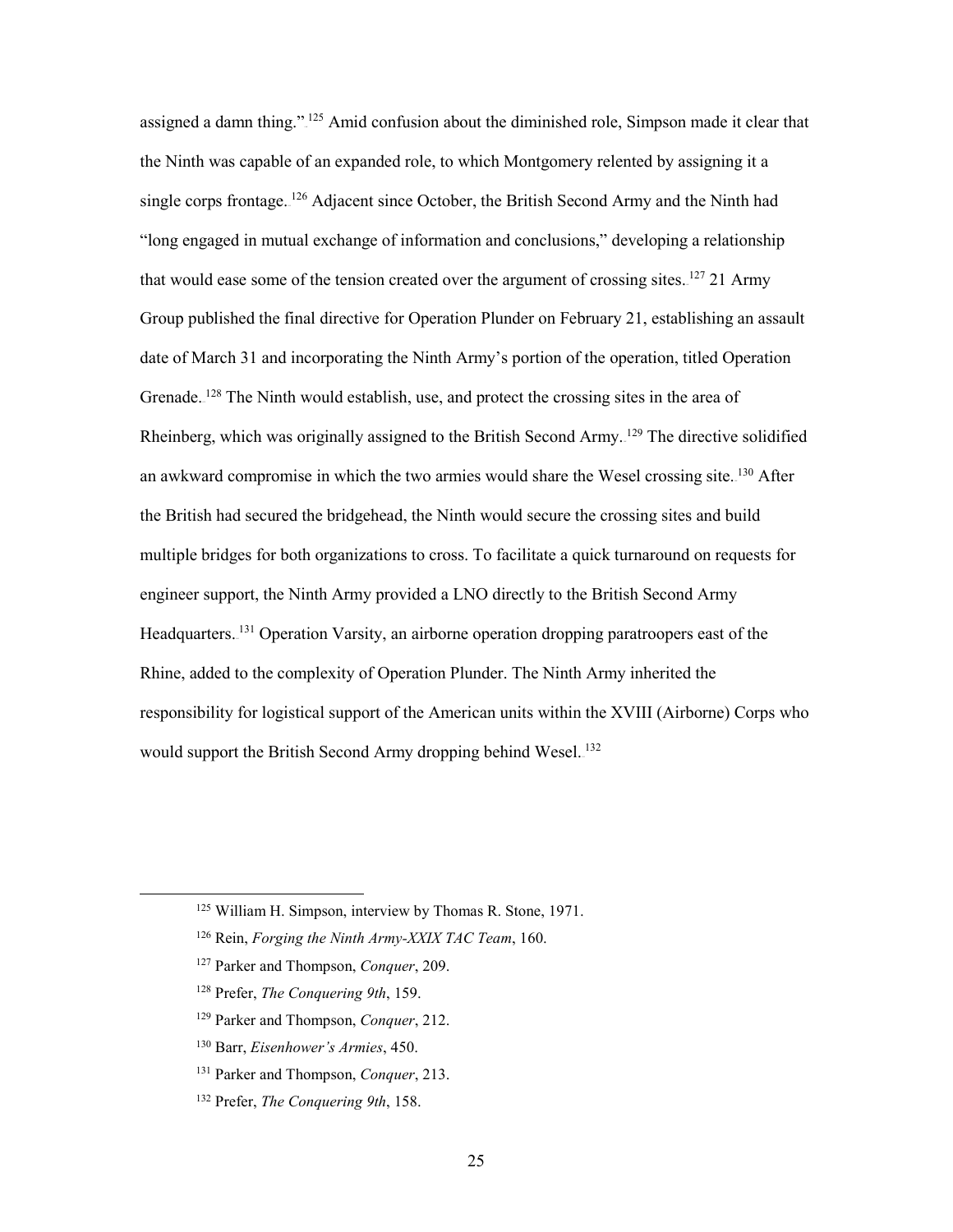long artillery preparation fire opposite the XVI Corps crossing sites.<sup>134</sup> After the preparatory fires concluded, Anderson, commander of XVI Corps, launched the crossing with the 30th and 79th regiments of the two divisions firmly established themselves on the far bank and rapidly overran the forward German lines. As expected, almost immediately after securing the far side of the river, there was a shift in mentality and the operation placed its emphasis on engineering sailors of Task Unit 122.5.3 enhanced the speed of the crossings.  $^{137}$  At approximately ten in the began to drop on their landing zones north of Wesel. They met determined resistance but it did present since the previous night, watched Operation Varsity with Simpson from the 30th Division command post.<sup>138</sup> At the conclusion of the first day a bridgehead approximately ten miles wide Due to the rapid advance from the Roer to the Rhine, the assault date for Operation Plunder shifted to March 24.<sup>133</sup> At 1:00 a.m., approximately 2,070 artillery pieces began an hour-Infantry Divisions.<sup>135</sup> Facing mainly ineffectual small arms and machine gun fire, the assaulting construction versus maneuver combat.<sup>136</sup> While the engineers were building their bridges and fortifying the crossing sites, the Ninth Army practiced joint operations with the Navy. The Landing Craft, Vehicle, Personnel (LCVP) and Landing Craft, Medium (LCM) operated by the morning, the paratroopers of the British 6th Airborne Division and the 17th US Airborne Division not prevent them from consolidating and securing all their objectives on schedule. Eisenhower, and an average depth of three miles had been established, leaving little doubt of the complete success of Rhine assault. $139$ 

- 135 Prefer, *The Conquering 9th,* 164.
- 136 Parker and Thompson, *Conquer*, 245.
- 137 Prefer, *The Conquering 9th*, 156.
- 138 Parker and Thompson, *Conquer*, 247.

<sup>133</sup> Parker and Thompson, *Conquer*, 214.

 134 Ibid., 243.

<sup>139</sup> Ninth Army G-2 After Action Report, 1-15 March 1945, Inclusive, Inclosure No. 1, National Archives and Records Administration II, College Park, MD, Record Group 407, Entry 427, Box 2411, G2 AARs (03-45), 6.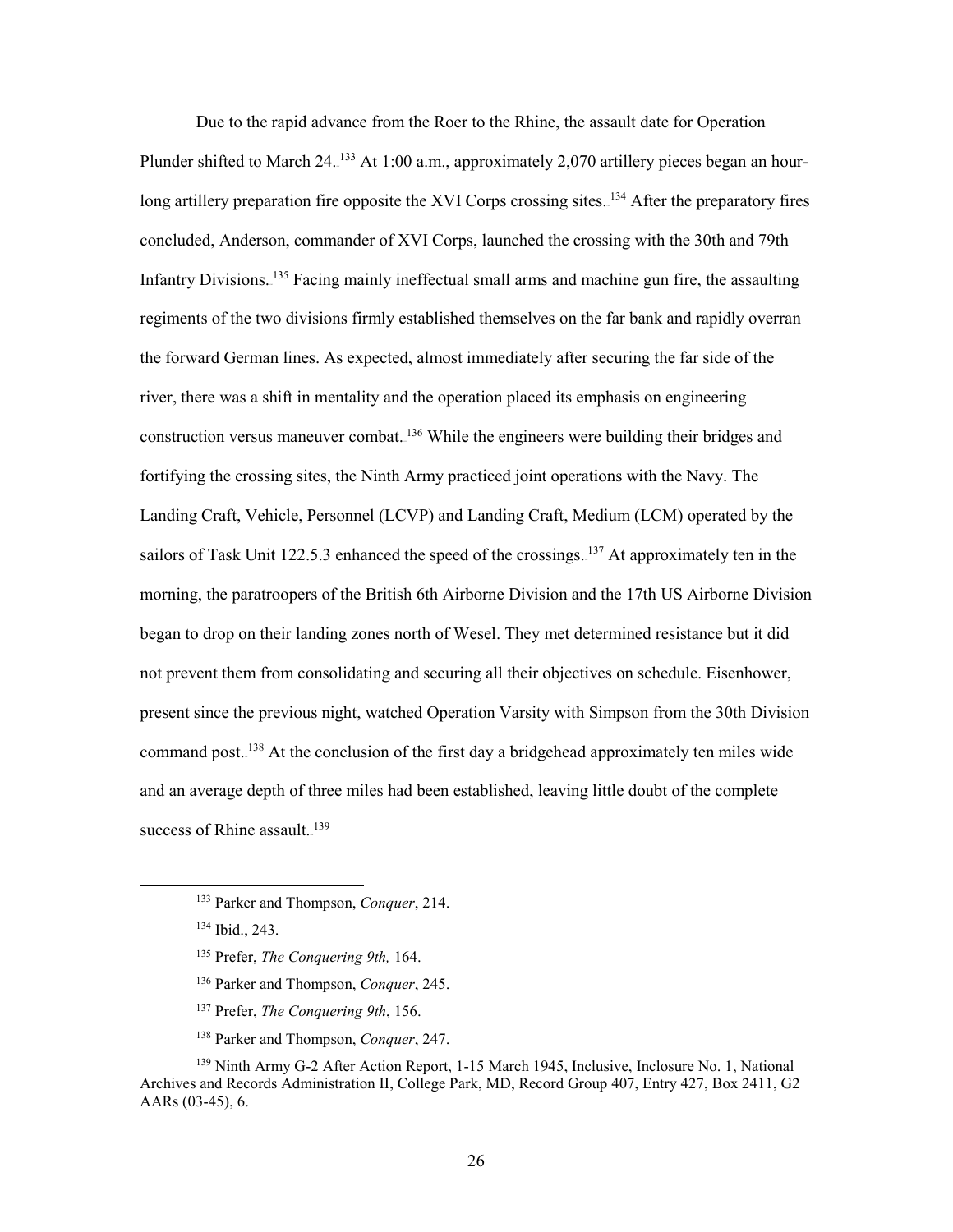supply the 17th Airborne Division, at which point it would transition to the British for the penned the Ninth Army on the near side of the Rhine, unable to exploit the situation. During a conference on March 27 to determine army boundaries for the advance to Berlin and the use of this bridge, Dempsey told Montgomery and Simpson that he "didn't see how he was going to let the Ninth Army have the bridge for an indefinite time." Simpson finally lost his patience, demanding that Dempsey stick to the original agreement. Montgomery agreed and ordered Dempsey to turn over control of the bridge to Ninth Army on March 31 at 7:00 a.m. The night before the handover, Brigadier General James E. Moore, Chief of Staff of the Ninth Army, called marshal with three tanks up there, and if they find one damn British vehicle anywhere near that the international relationships that up till that point were friendly and efficient, the two armies in both Brest and Geilenkirchen, worked again east of the Rhine. On March 29 and 30, the 'B' The plan slated construction of the bridges spanning the Rhine to begin only after the bridgehead expanded enough to prevent observed enemy fire at the crossing sites, which could have taken days, but the light resistance and the availability of obscuration allowed the construction to begin on day one of Operation Flashpoint.<sup>140</sup> As the construction continued, the debate over the bridge at Wesel reached its culmination point on March 27. According to the initial agreement, the Ninth Army would use the bridge for five hours after its construction to following ten days. With the situation developing rapidly, the bridge agreement effectively his Second Army counterpart and warned him, "tomorrow morning I'm sending my provost bridge it's getting knocked off into the ditch."<sup>141</sup> While this incident may have slightly spoiled continued to cooperate. The TTP of pairing British tanks with American infantry, tried and tested Squadron, Fife and Forfar of the British 79th Armoured Division, supported American

-

<sup>140</sup> Parker and Thompson, *Conquer*, 248-49.

<sup>141</sup> Barr, *Eisenhower's Armies*, 450.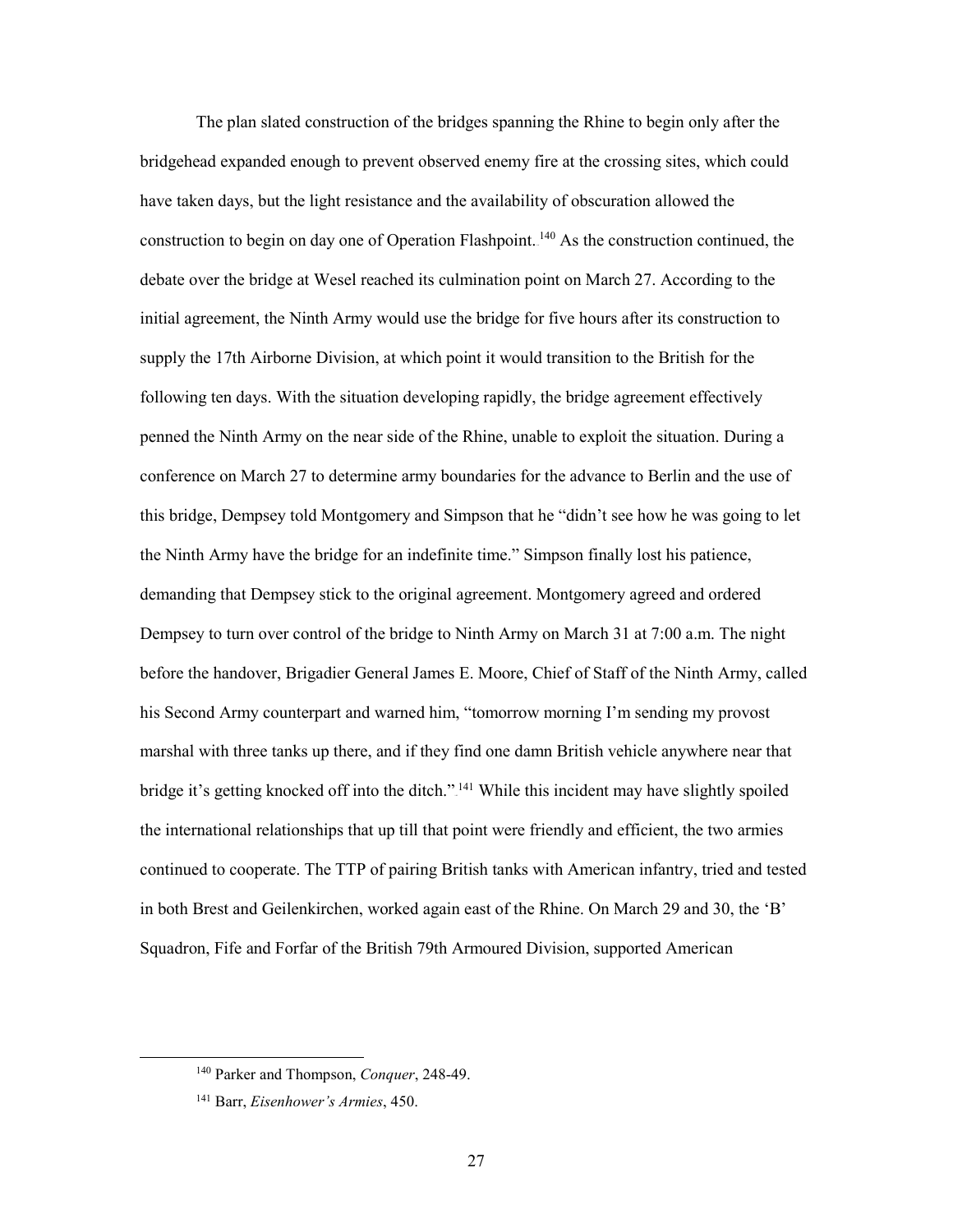many of the enemy to surrender.<sup>142</sup> infantrymen with their Crocodiles; flaming both machine gun positions and the woods forcing

 Eager to exploit the expanding bridgehead, Simpson issued orders for the breakout on March 29; XVI Corps was to protect the army's northern flank, XIX Corps would provide the with the British Second Army.  $143$  On the first of April, at approximately 3:30 p.m., the First and area and trapped 430,000 Germans, crumbling the main German resistance. <sup>145</sup> Bradley, describing these events, said, "As soon as Simpson was permitted to break out of his bridgehead he threw the 2d Armored across the north rim of the Ruhr…just seven days after he had forced 12th Army Group after, as Bradley put it, spending "a restless three and a half months under Monty."<sup>147</sup> On April 21, 1945, LtCol C. J. Y. Dalimeyer, commander of the 1st Lothians & Border Yeomanry, wrote to Major General Percy Hobart, commander of the 79th Armoured who has anything but the highest praise for their keenness, enthusiasm, efficiency and gallantry. It has, indeed, been a notable and unforgettable experience for all of us."<sup>148</sup> main effort to encircle the Ruhr, and XIII Corps would seize Munster while maintaining contact Ninth armies met in Lippstadt.<sup>144</sup> This action completed the encirclement of the Ruhr industrial the Rhine, joined forces with Hodges."<sup>146</sup> April 4 brought Ninth Army back under the control of Division, in appreciation of working with the Ninth Army, saying "there is not one officer or man

#### <span id="page-34-0"></span>Conclusion

<sup>&</sup>lt;sup>142</sup> Story of the 79th Armoured Division, October 1942 – June 1945 (Uckfield, East Sussex: Naval & Military Press Ltd., n.d.), chap. XV, Kindle.

<sup>143</sup> Prefer, *The Conquering 9th*, 185-86.

<sup>144</sup> Ninth Army G-2 After Action Report, 1-15 March 1945, Inclusive, Inclosure No. 3, National Archives and Records Administration II, College Park, MD, Record Group 407, Entry 427, Box 2411, G2 AARs (03-45), 1.

<sup>145</sup> Barr, *Eisenhower's Armies*, 452.

<sup>146</sup> Omar N. Bradley, *A Soldier's Story* (New York: Henry Holt and Company, 1951), 528.

 147 Ibid.

<sup>&</sup>lt;sup>148</sup> C. J. Y. Dalimeyer to Percy Hobart, April 21, 1945, US Army Heritage and Education Center, William H. Simpson Collection, box 2, folder 28.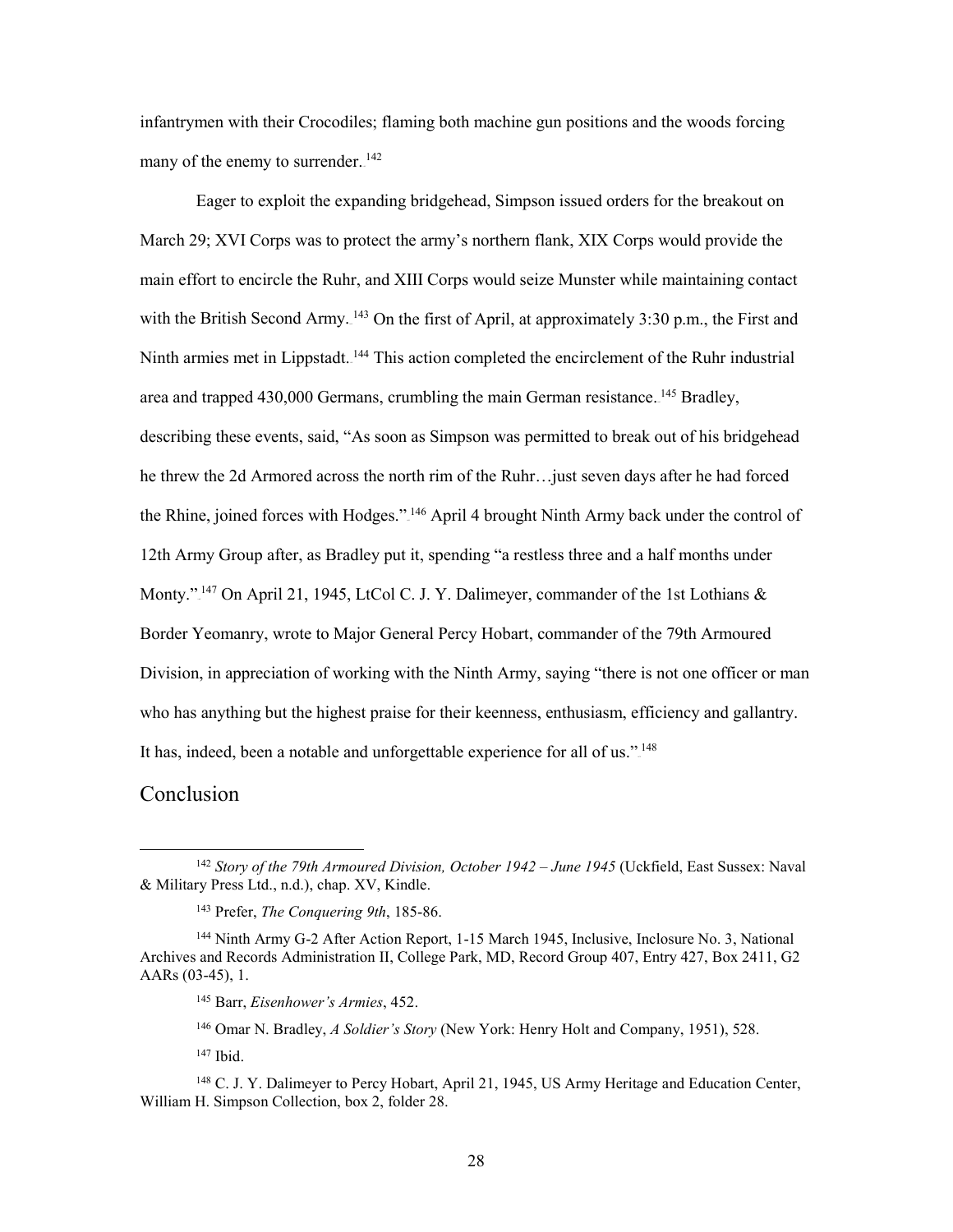American Forces. Simpson was "convinced we could have taken Berlin," but he agreed with Eisenhower's reasoning and felt that there had been no impact on the future of Germany by not taking Berlin.<sup>149</sup> At the cessation of conflict in Europe, the Ninth became an army of occupation transition to the Pacific Theater of Operations. However, Japan surrendered before the transition aspects of the direction of the War, was something which had not been attempted previously in The Ninth Army's contribution to the war effort did not end on April 4, 1945; Simpson's command simply returned "home" to the 12th Army Group. The Ninth continued the drive east until halted short of Berlin by Eisenhower to avoid a problematic encounter between Russian and until June 15, 1945 when it transferred all responsibility to the Seventh Army in preparation to took place, and the Ninth Army was inactivated on October 10, 1945.<sup>150</sup> The special relationship between the Americans and the British is noted in an official British staff history: "The complete integration of Anglo-American Planning and Intelligence during World War II, like many other history as between Allies."<sup>151</sup> While this description is more generic in nature, reflecting the entirety of the war, the point is valid in describing the unity of effort found in the Ninth Army's actions under 21 Army Group.

 Group. Coordination during LSCO is difficult but, as illustrated by the pairing of British armor Joint Publication (JP) 3-16, *Multinational Operations*, states, "partners with similar cultures and a common language experience fewer obstacles to interoperability."<sup>152</sup> Having a common language certainly increased the ability of the Ninth Army to integrate with 21 Army with American infantry at the company level mere hours prior to an operation, sharing a language eliminates one stumbling block immediately. Unfortunately, when looking at the potential of LSCO and its likely location, the majority of allies and partnerships in those locales will speak

<sup>149</sup> Barr, *Eisenhower's Armies*, 454.

<sup>150</sup> Parker and Thompson, *Conquer*, 361-64

<sup>151</sup> Barr, *Eisenhower's Armies*, 2.

<sup>152</sup> US Joint Staff, Joint Publication 3-16, I-3.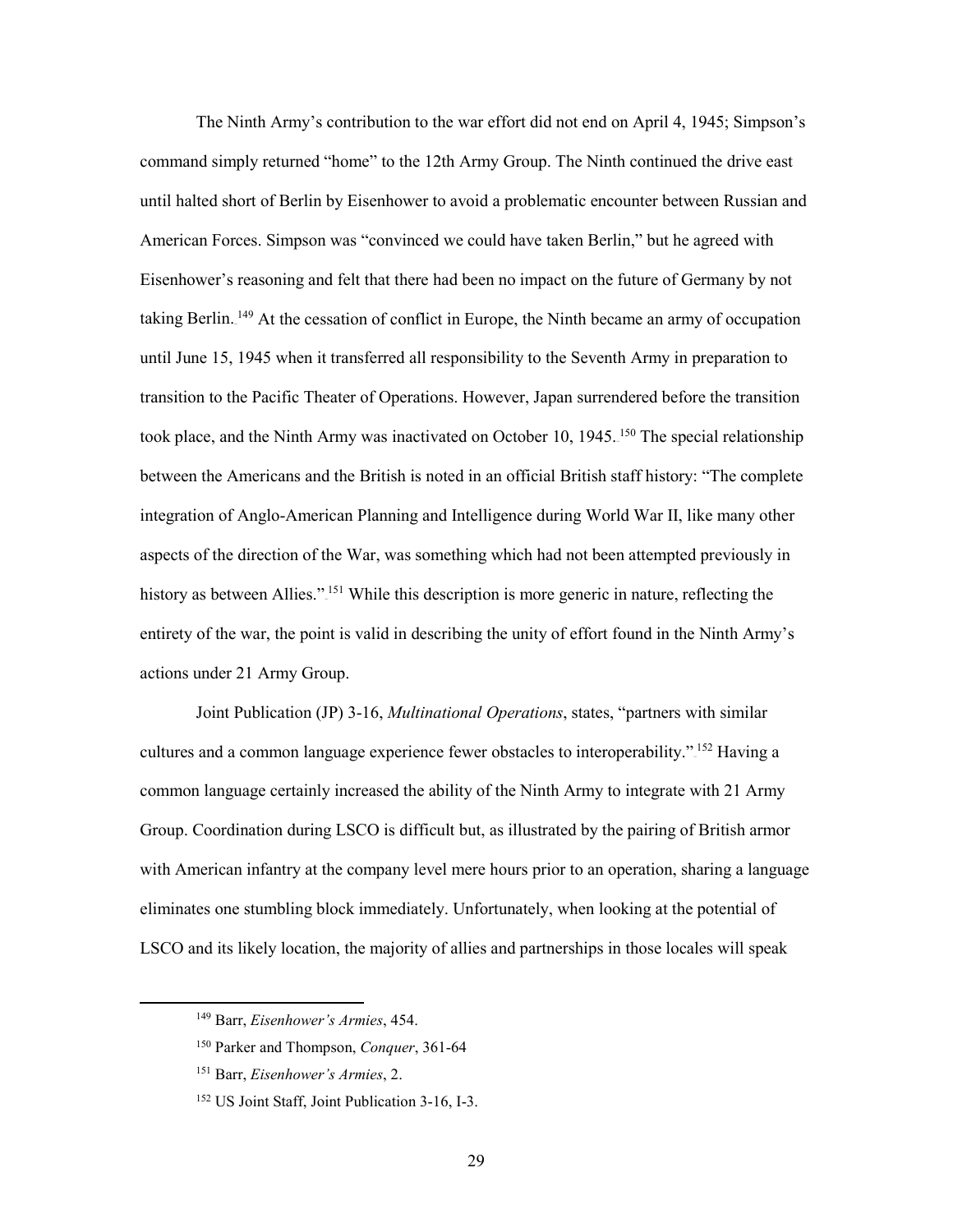mitigated."<sup>153</sup> Commanders and staffs should be prepared for the difficulties effected by language English as a second language at best. The difference in languages "may present a significant challenge to command, control, and communications and potentially affect unity of effort if not barriers, including translation time and errors, and deliberately emplace mitigations and train to combat them.

 Army Group, is the proliferation of LNOs at multiple echelons. JP 3-16 highlights the importance of this, noting that units "should establish early and continuous liaison that enhances mutual company commanders describe their approach as, "the role of LNOs is not merely to serve as a retrans platform between two units…Rather, the Warriors use LNOs as the commander's in this requirement is the necessity for distinction when choosing LNOs. The LNO for a communicate the intent to the unit of attachment. A best practice for LSCO, highlighted in the relationship between Ninth Army and 21 understanding."<sup>154</sup> LNOs cannot simply be a representative of either element, rather they should be an extension of the commander they represent. 1-4 Infantry Battalion, the Warriors, is the Opposing Force at the Joint Multinational Readiness Center (JRMC); in every exercise they integrate multinational units ranging from a sniper team to a battalion minus. Two former Warrior representatives to attached units to serve as the continuity of the commander's intent.".<sup>155</sup> Implied multinational force executing LSCO cannot be the "extra officer;" rather, they must be capable of understanding the commander's intent with commiserate interpersonal skills to effectively

 the nature and character of its commander, William Hood Simpson. Historian Nathan Prefer Possibly the greatest factor in the relationship of the Ninth Army and 21 Army Group is highlighted Ninth Army's contribution as a "vital link in inter-allied cooperation and success." He

<u>.</u>

30

<sup>153</sup> US Joint Staff, JP 3-16, III-6

 154 Ibid., I-2

<sup>155</sup> Dan Dipzinski and Erik Prins, "An OPFOR Perspective on Multinational Interoperability," *Infantry* 108, no. 2 (Summer 2019): 22.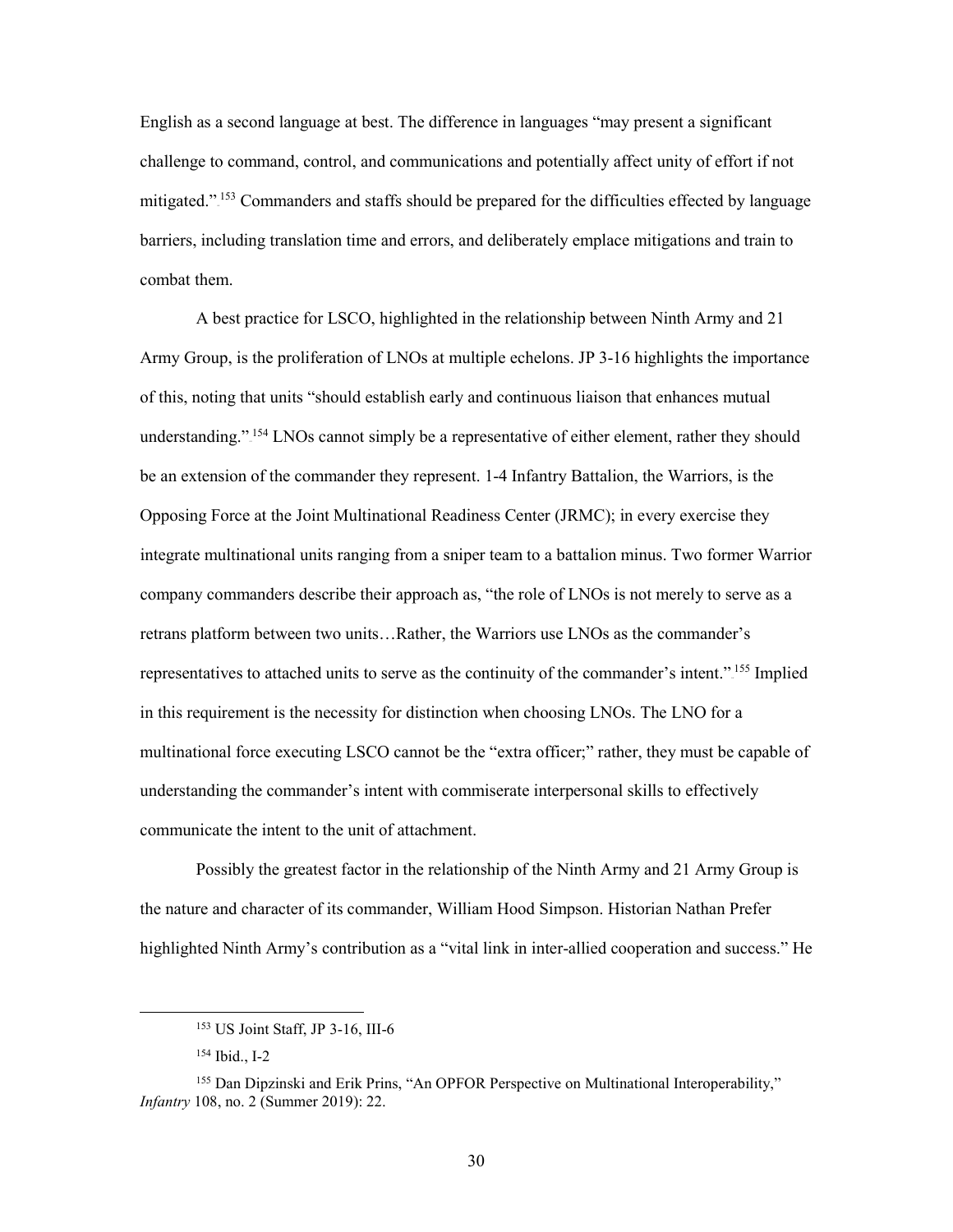particularly its commander, General Simpson, that this unusual arrangement worked so well for D'Este described Simpson as, "soft-spoken, self-effacing…as unflappable as he was choose a commander—like Bradley and Eisenhower did—who exhibits the qualities of a Simpson, over one like Patton or Hodges. While not an absolute guarantee, this will facilitate the neighbor for all of the Ninth's time under 21 Army Group, told Simpson, we are "very fortunate noted that nearly half of the army's operational contributions were under British control, "the only American Army to serve under foreign command for so long a period. Given the wellknown inter-allied bickering during these campaigns, it is a tribute to the Ninth U.S. Army, and so long.".<sup>156</sup> After the war, Eisenhower described Simpson as "Alert, intelligent and professionally capable...the type of leader that American soldiers deserve." <sup>157</sup> Historian Carlo confident."<sup>158</sup> Attributing the continuing cordial relationship with the British to Simpson's character, he went on to say, "Amid the squabbles large and small that plagued Eisenhower's relations with Bradley and Montgomery, Simpson stood out. Of all the American generals, no one was ever heard to say a bad word about Simpson."<sup>159</sup> Obviously, in LSCO, operational necessity may trump the ability to decide which subordinate unit may be attached to a multinational organization, or have one attached to it. However, if given the opportunity, it would be wise to relationship required to execute multinational operations. Respect, patience, team-building, trust, and confidence are six of the tenets of multinational operations exhibited by Simpson.<sup>160</sup> At the end of the war, General Dempsey, commander of the British Second Army, the operational

-

<sup>156</sup> Prefer, *The Conquering 9th*, x.

 157 Ibid., 7.

<sup>&</sup>lt;sup>158</sup> Carlo D'Este, *Eisenhower, A Soldier's Life* (New York: Henry Holt and Company, 1951), 668.<br><sup>159</sup> Ibid.  $159$  Ibid

<sup>160</sup> US Joint Staff, JP 3-16, I-2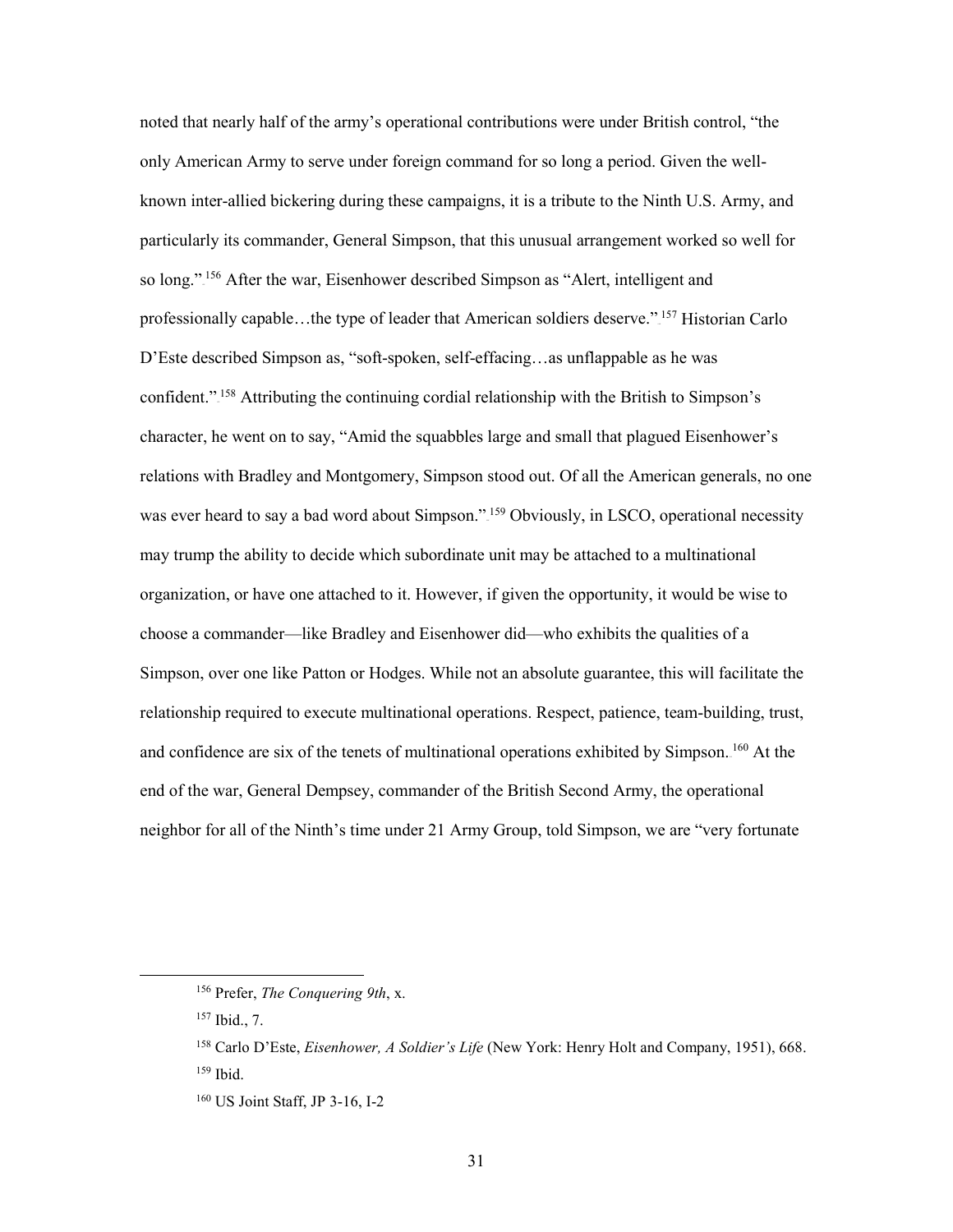to have met you in this war…we must not let our friendship die…I hope you realise how much we of the Second Army admire your splendid Ninth, and your great achievements."<sup>161</sup>

 The 2018 National Defense Strategy (NDS) describing the importance of multinational providing a durable, asymmetric advantage that no competitor or rival can match." $162$  1944. However, like most operations in the Army, the relationship would benefit from planning beforehand. The importance of forging relationships and incorporating them in training has led to more multinational presence during rotations at the three dirt CTCs. This is only the first step in author spent two years in the OPFOR battalion for the JMRC, as both the Executive and rotation, the US forces had multinational attachments, ranging from additional platoons to entire attachments to create the asymmetric advantage mentioned in the NDS. It became apparent that with whom to pair them. Most often, the pairings took on the appearance of frustrated babysitting. and careful consideration of the leadership in the pairing of US and multinational units in future integration states, "mutually beneficial alliances and partnerships are crucial to our strategy, Unfortunately, this unmatched advantage is not a simple solution or process. To fully capitalize on multinational organizations there must be a deliberate approach to the integration of units. This approach might follow notification of attached units, or could occur as a unit is thrust into a multinational arrangement like the one in which the Ninth Army found itself on December 20, solving the difficulty presented by multinational organizations. Anecdotal as it may seem, the Operations Officer, conducting at least four LSCO-focused Brigade Combat Team (BCT)-level rotations as well as multiple smaller Mission Readiness Exercises (MREs) per year. Every single battalions. Consistently, the US forces were incapable of, or unwilling to, fully integrate their there was little, if any, prior planning with regards to how to incorporate the multinational units or Ignoring the significant need for quality LNOs, the difficulties presented by different languages,

<sup>161</sup> Barr, *Eisenhower's Armies*, 461.

<sup>162</sup> US Department of Defense, *Summary of the National Defense Strategy of the United States of America* (Washington, DC: 2018), 8.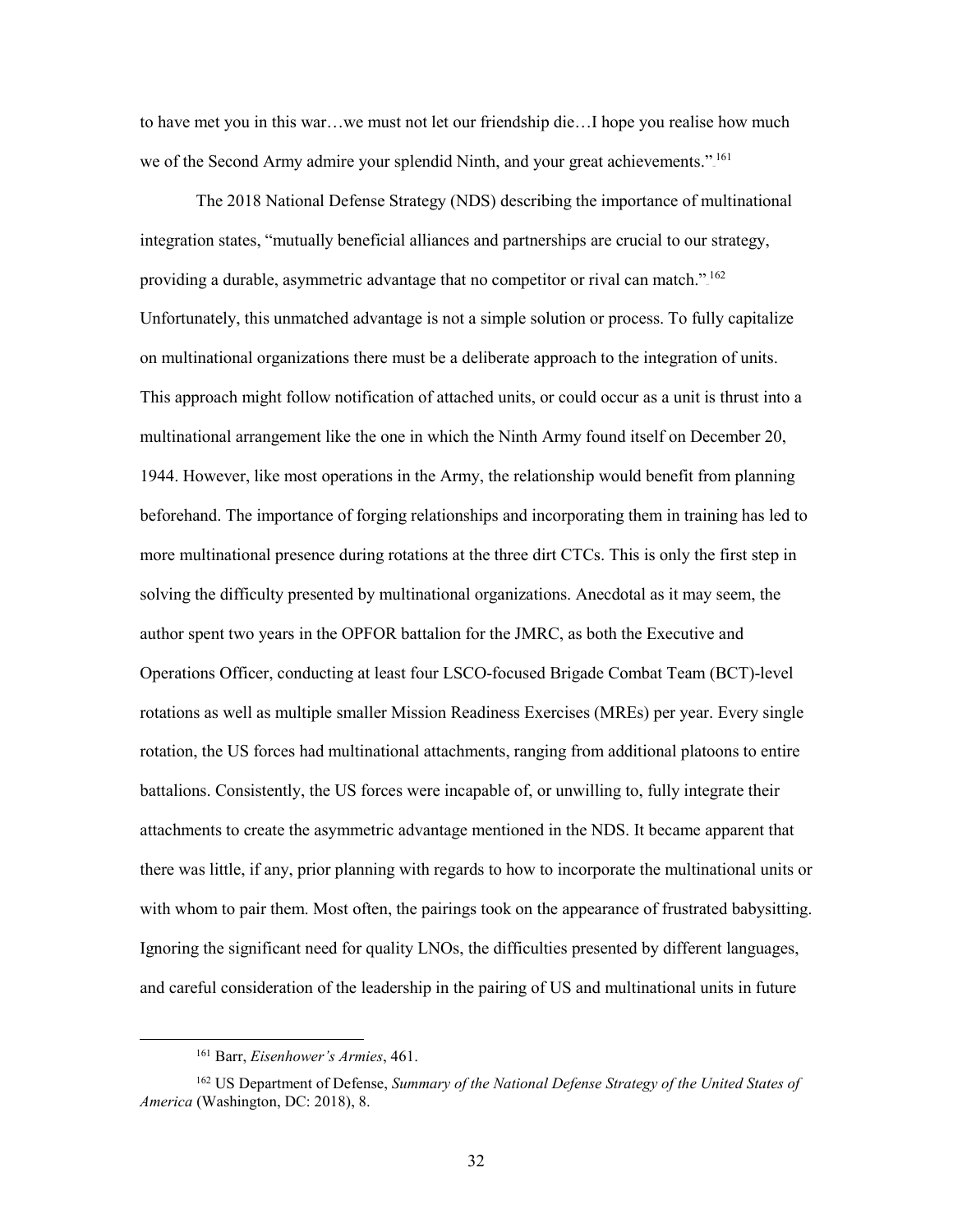thinking about, planning for, and training with multinational elements. It is simply not enough to do so only at a culminating event like a CTC rotation; rather, it must be integrated into unit operations would create a significant seam, easily exploited by the enemy. As the US Army continues its difficult transition from focus on COIN to LSCO, its leaders must incorporate training throughout the year and at all levels of PME. The failure to emphasize the importance now increases the difficulty of the learning curve when attempting to apply these examples later, during the opening days of intense, lethal, and brutal LSCO.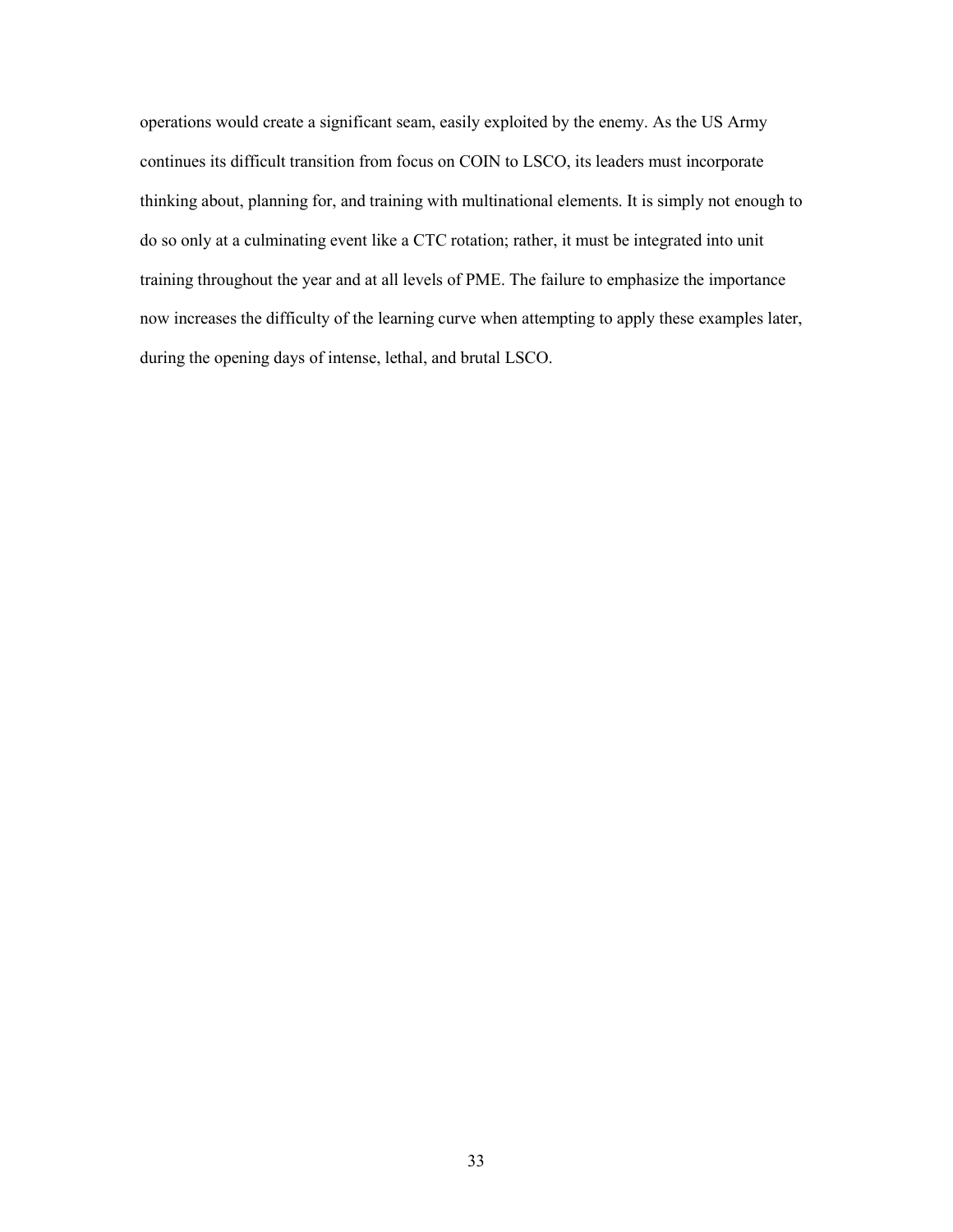#### Bibliography

- <span id="page-40-0"></span> Balkoski, Joseph. *From Beachhead to Brittany: The 29th Infantry Division at Brest, August – September 1944.* Mechanicsburg, PA: Stackpole Books, 2008.
- Bamford, Tyler R. "United in a Great Cause: U.S. and Allied Military Relations in World War I." *Army History* 116 (Summer 2020): 28-49.
- Barr, Niall. *Eisenhower's Armies: The American-British Alliance During World War II*. New York: Pegasus Books, 2015.
- Beardwood, Jack B. "Study No. 18: History of the Fourth Army." Historical Section, Army Ground Forces. 1946.
- Bradley, Omar N. *A Soldier's Story*. New York: Henry Holt and Company, 1951.
- D'Este, Carlo. *Eisenhower, A Soldier's Life*. New York: Henry Holt and Company, 2002.
- Dipzinski, Dan, and Erik Prinz. "An OPFOR Perspective on Multinational Interoperability." *Infantry* 108, no. 2 (Summer 2019): 20-23
- Drake, Scott A., and Jordan L. Woodburn. "Reconnaissance in the Multinational Environment: Successful Integration of Allies and Partners into the Reconnaissance Fight." *Armor Maneuver Journal* 133, no. 2 (Summer 2020): 26-30
- Draper, Theodore. *The 84th Infantry Division in the Battle of Germany: November 1944 May 1945.* New York: Viking Press. 1946.
- Hart, Stephen Ashley. *Colossal Cracks: Montgomery's 21st Army Group in Northwest Europe, 1944-45*. Mechanicsburg, PA: Stackpole, 2007.
- Hart, B. H. Liddell, *History of the Second World War: Volume II.* New York: Capricorn Books, 1972.
- Mick, Allan H. *With the 102d Infantry Division Through Germany.* Washington, DC: Infantry Journal Press, 1947.
- Neillands, Robin. *The Battle for the Rhine: The Battle of the Bulge and the Ardennes Campaign, 1944*. New York: Overlook Press, 2007.
- Parker Jr., T. W., and William J. Thompson, eds. *Conquer: The Story of Ninth Army*. Washington, DC: Infantry Journal Press, 1947.
- Prefer, Nathan N. *The Conquering 9th: The Ninth U.S. Army in World War II*. Havertown: Casemate Publishers, 2020.
- Archives. Accessed January 15, 2020. <https://blog.nationalarchives.gov.uk/how-nazi>-Quinn, Joseph. "How Nazi 'fake news' split Allied commanders in 1945." The National fake-news-split-allied-commanders-in-1945/